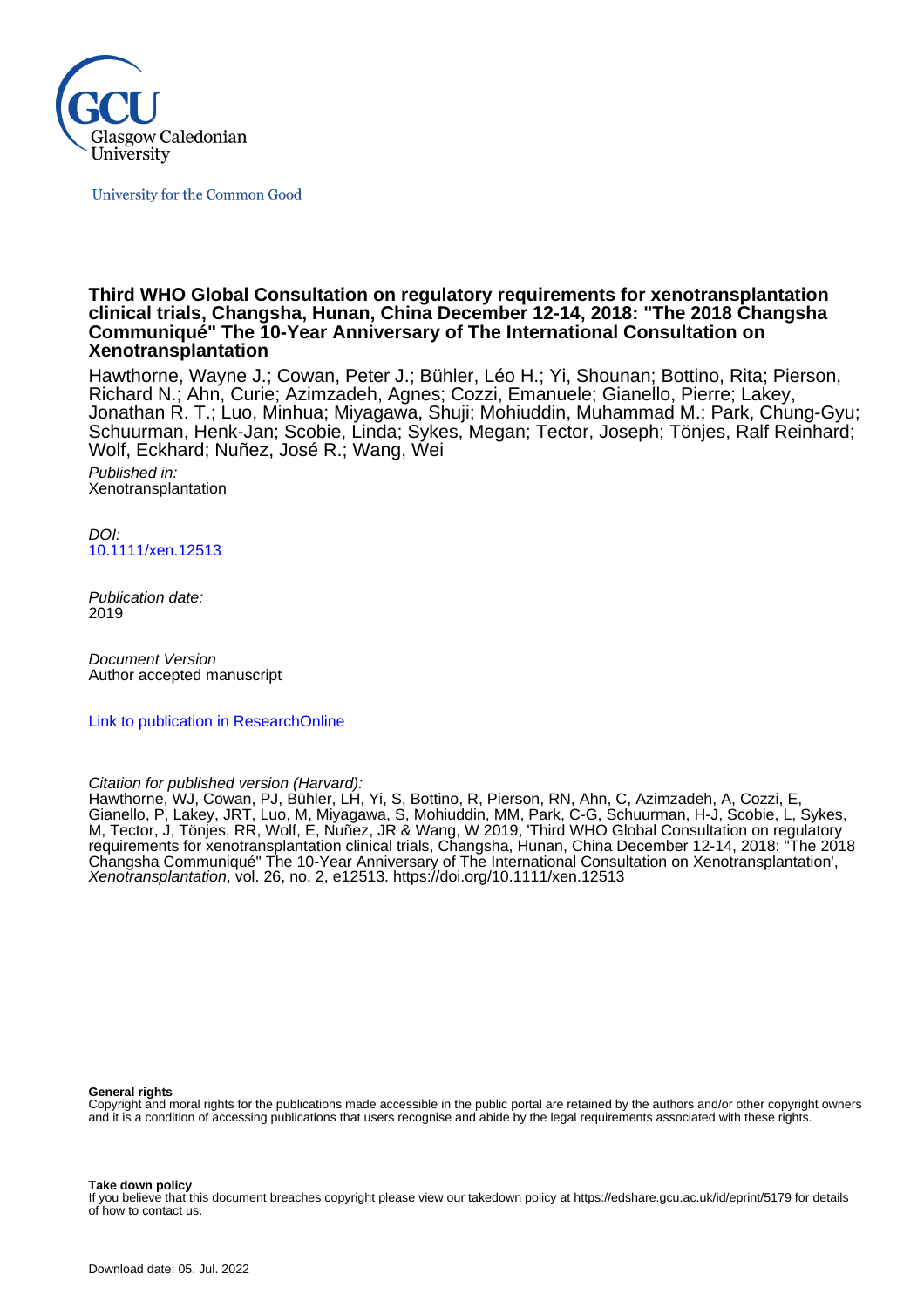# **Third WHO Global Consultation on Regulatory Requirements for Xenotransplantation Clinical Trials, Changsha, Hunan, China 12 - 14 December, 2018**

# **"The 2018 Changsha Communiqué"**

# **The 10 Year Anniversary of The International Consultation on Xenotransplantation**

#### **Authors;**

Wayne J. Hawthorne<sup>1</sup>, Peter J. Cowan<sup>2</sup>, Léo H. Bühler<sup>3</sup>, Shounan Yi<sup>4</sup>, Rita Bottino<sup>5</sup>, Richard N. Pierson III<sup>6</sup>, Curie Ahn<sup>7</sup>, Agnes Azimzadeh<sup>6</sup>, Emanuele Cozzi<sup>8</sup>, Pierre Gianello<sup>9</sup>, Jonathan RT Lakey<sup>10</sup>, Minghua Luo<sup>11</sup>, Muhammad M Mohiuddin<sup>12</sup>, Chung-Gyu Park<sup>13</sup>, Henk-Jan Schuurman<sup>14</sup>, Linda Scobie<sup>15</sup>, Megan Sykes<sup>16</sup>, Joseph Tector<sup>17</sup>, Ralf Reinhard Tönjes<sup>18</sup>, Eckhard Wolf<sup>19</sup>, Peng Zhibin<sup>20</sup>, Shuji Miyagawa<sup>21</sup>, José Ramón Nuñez<sup>22</sup>, Wei Wang<sup>23</sup>

#### **Affiliations**

<sup>1</sup> Department of Surgery, Westmead Hospital, Centre for Transplant and Renal Research, Westmead Institute for Medical Research, Sydney Medical School, University of Sydney, Westmead, NSW, Australia

<sup>2</sup> Immunology Research Centre, St Vincent's Hospital, Melbourne, Australia

3 University Hospitals Geneva, Geneva, Switzerland

<sup>4</sup> Center for Transplant and Renal Research, Westmead Institute for Medical Research, University of Sydney, Australia; Transplantation and Gene Therapy Institute, Third Xiangya Hospital of Central South University, Changsha, China

<sup>5</sup> Allegheny Health Network – Carnegie Mellon University – Pittsburgh, PA, USA

<sup>6</sup> Department of Surgery, Massachusetts General Hospital and Harvard Medical School, Boston, MA, USA

 $^7$  Division of Nephrology, College of Medicine, Seoul National University, South-Korea<br>
<sup>8</sup> Transplant Immunology Unit, Padua University Hospital, Padua, Italy

<sup>9</sup> Université Catholique de Louvain – Health Science Sector – Laboratory of Experimental Surgery and Transplantation, Brussels, Belgium

<sup>10</sup> Department of Surgery and Biomedical Engineering; Clinical Islet Program, University of California Irvine, USA

 $11$  State Key Laboratory of Virology, Wuhan Institute of Virology, Chinese Academy of Sciences, Wuhan, China

 $12$  Cardiac Xenotransplantation Program, University of Maryland School of Medicine, Baltimore, MD, USA

 $13$  Department of Microbiology and Immunology, Seoul National University College of Medicine; Department of Biomedical Sciences, Seoul National University Graduate School; Xenotransplantation Research Center, Seoul, South-Korea<br>
<sup>14</sup> SchuBiomed Consultancy, Utrecht, The Netherlands

<sup>15</sup> Department of Biological and Biomedical Sciences, School of Health and Life Sciences, Glasgow Caledonian University, Glasgow, Scotland, UK

<sup>16</sup> Columbia Center for Translational Immunology, Department of Medicine, Columbia University and Columbia University Medical Center, New York, NY, USA

<sup>17</sup> University of Alabama Birmingham School of Medicine, Birmingham, AL, USA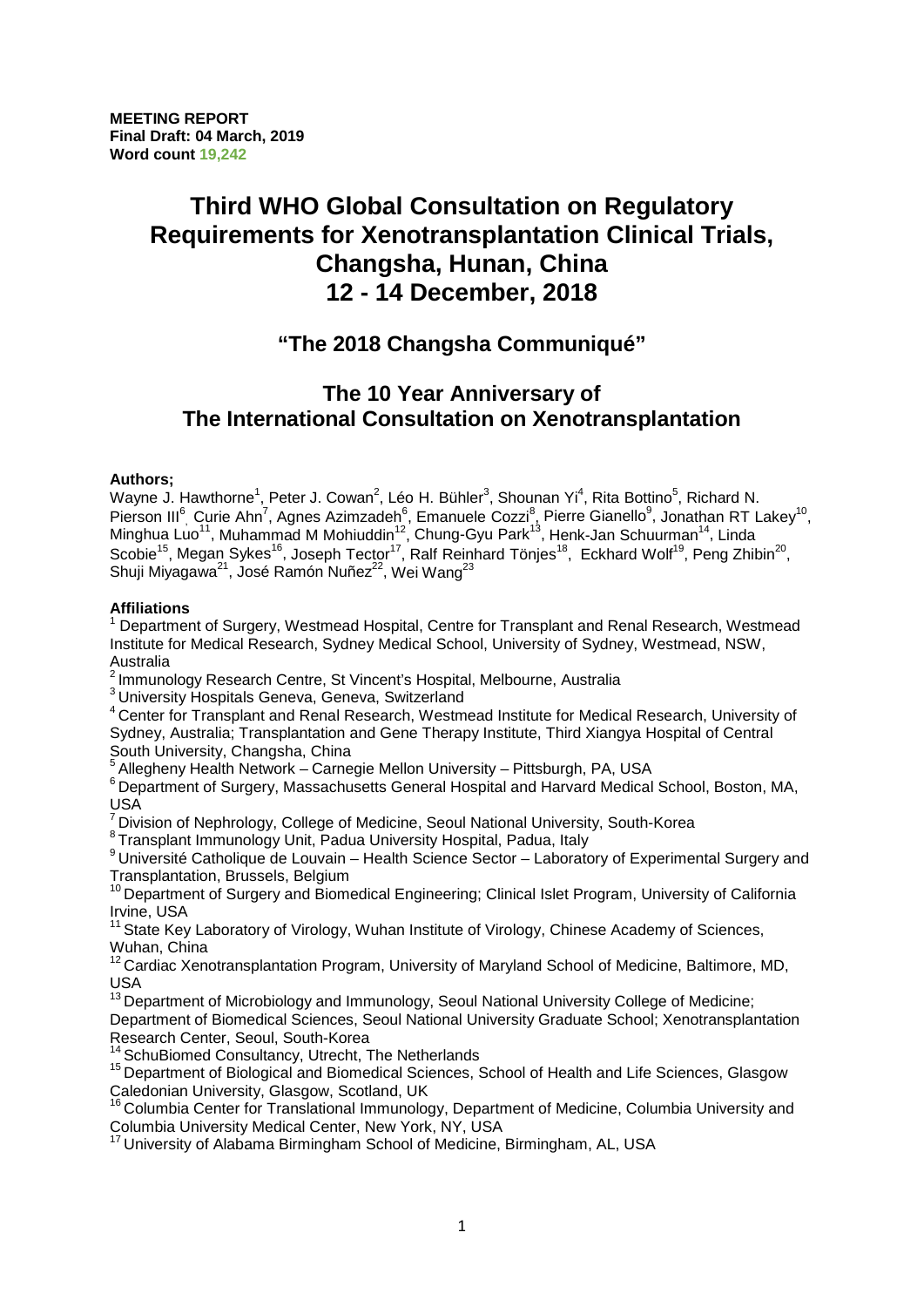<sup>18</sup> Paul-Ehrlich-Institut, Federal Institute for Vaccines and Biomedicines, Division of Medical Biotechnology, Section 6/4 Non-vital Tissue Preparations and Xenogeneic Cell-Therapeutics, Langen,<br>Germany<br><sup>19</sup> Cana Cantas Ludvia Maximilian University of Maxiah Maxiah Cannagy

<sup>19</sup> Gene Center, Ludwig Maximilian University of Munich, Munich, Germany 20<br><sup>20</sup> Division of Infectious Disease, Chinese Center for Disease Control and Prevention, Beijing, China

<sup>21</sup> Division of Organ Transplantation, Department of Surgery, Osaka University, Osaka, Japan

<sup>22</sup>World Health Organization, Geneva, Switzerland

<sup>23</sup>Cell Transplantation and Gene Therapy Institute, Third Xiangya Hospital of Central South University, China.

#### **Address for correspondence**

Wayne Hawthorne, Department of Surgery, Westmead Hospital, Centre for Transplant and Renal Research, Westmead Institute for Medical Research, Sydney Medical School, University of Sydney, Westmead, NSW, Australia

Phone: +61 2 9893 7440

E-mail: [Wayne.Hawthorne@sydney.edu.au](mailto:Wayne.Hawthorne@sydney.edu.au) or

Henk-Jan Schuurman, PhD, SchuBiomed Consultancy, Utrecht, The Netherlands Phone: 0031 6 3195 3962 Email: [schubiomed@gmail.com](mailto:schubiomed@gmail.com)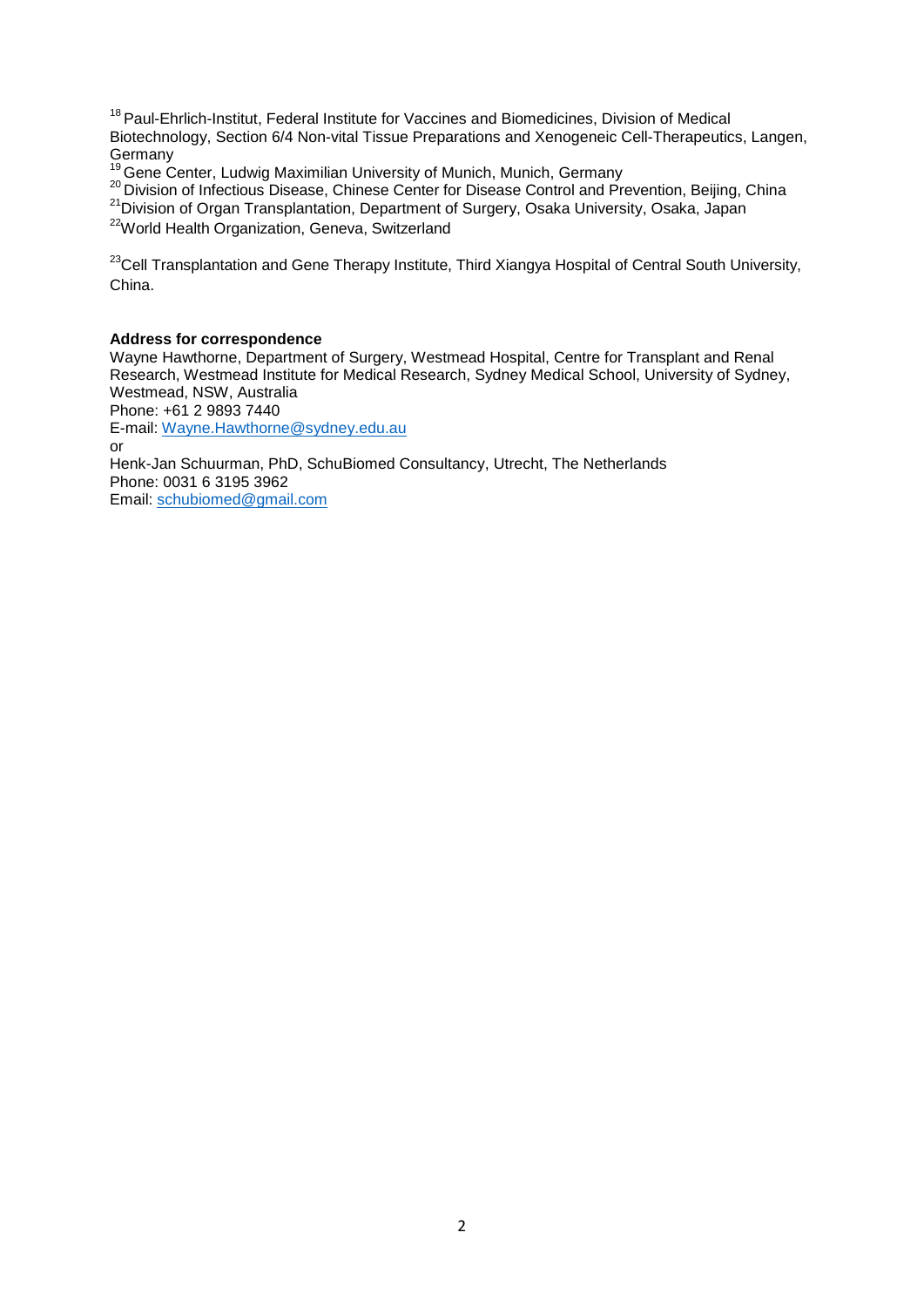The World Health Organization (WHO) has a long-standing interest in xenotransplantation, which started with the publication of the "WHO Guidance on Xenogeneic Infection/Disease Surveillance and Response: A strategy for International Cooperation and Coordination" in 2001 [1]. A major milestone being resolution WHA57.18 of the 57th World Health Assembly in 2004, urging member states, amongst others, to perform xenogeneic transplantation only "when effective national regulatory control and surveillance mechanisms overseen by national health authorities are in place" [2]. This resolution followed a position report published by the International Xenotransplantation Association (IXA) on ethical aspects pointing to the requirements of adequate preclinical data, proper oversight by competent authorities, and approval by institutional bodies overseeing the ethical conduct of human research and animal welfare [3]. The WHO resolution was followed by global consultations, the first one being a Xenotransplantation Advisory Consultation in Geneva in 2005 [4], which was followed by the first WHO Global Consultation on Regulatory Requirements for Xenotransplantation Clinical Trials, published as the Changsha communiqué in 2008 [5]. In 2011 the Second WHO Global Consultation on Regulatory Requirements for Xenotransplantation Clinical Trials was held in Geneva focusing on xenotransplantationassociated infectious risk [6,7].

The major progress in xenotransplantation research and development over the past few years motivated the necessity for an update of these WHO documents, in particular the Principles and Recommendations to various parties including WHO itself, member states, and investigators. Professor Wayne J Hawthorne from Sydney, Australia took the initiative to mark the 10-year anniversary of the Changsha Communiqué with the organization of the third WHO Global Consultation on Regulatory Requirements for Xenotransplantation Clinical Trials. In collaboration between WHO, IXA and the Third Xiangya Hospital of the Central South University, Changsha, Hunan, China, this meeting was held in Changsha, December 12-14, 2018.

The Central South University and The Transplantation Society served as host, with Dr Guogang Zhang, President of the Third Xiangya Hospital chairing the opening of the meeting. The WHO was the convenor and secretariat being formally represented by Professor José Ramón Nuñez. The program committee included Professor Wayne J Hawthorne (Program Chairman, Sydney, Australia), Professor Peter Cowan (Past President of IXA, Melbourne, Australia) and Professor Léo Bühler (President IXA, Geneva, Switzerland): Professor Wei Wang and Professor Shounan Yi (Central South University, Changsha) served on the local organizing committee.

There were 36 invited participants from many countries around the world including participants from Asia. A number of dignitaries also attended and provided speeches along with 20 invited international experts who presented updates in the field in two sessions during the first part of the meeting. This was followed by a session on the regulatory environment and the role of WHO and IXA in the regulation of xenotransplantation. Thereafter, the Principles and Recommendations of the Changsha Communiqué were reviewed and discussed in separate sessions by six working parties: 1) xenozoonosis; 2) regulatory; 3) biorepository; 4) transgenic pig facilities; 5) biomaterials and encapsulation; and 6) immunosuppression and tolerance induction. The Document from the Second Global Consultation (Geneva, 2011) was also included in these discussions.

After feedback from the working parties, the final session focused on the revision of the WHO documents resulting in the formulation of the draft "Third WHO Global Consultation on Regulatory Requirements for Xenotransplantation Clinical Trials, The 2018 Changsha Communiqué". This draft was submitted to WHO in February 2019 for approval and will then be posted on the websites of WHO, IXA and TTS, and published in Xenotransplantation. This report includes summaries of the various sessions, followed by the abstracts of invited speakers from the update sessions.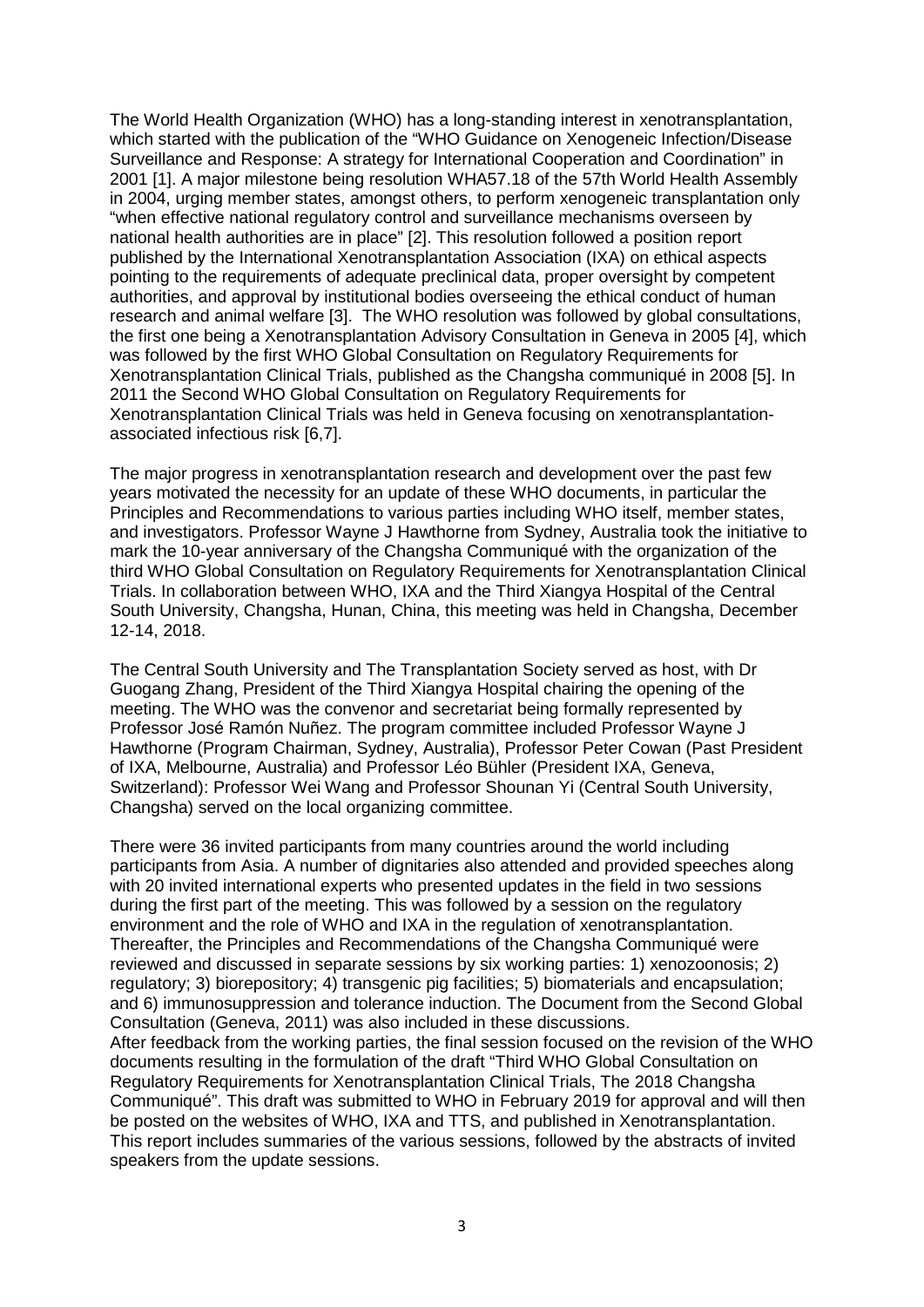# **Introduction and Opening Session**

The meeting was formally opened by Dr Guogang Zhang, President of the Third Xiangya Hospital, The Central South University, and Chairman of the Conference. Following his overview remarks and thanks to all participants from within China, Asia and the rest of the world he declared the meeting open.

Dr José Ramón Nuñez then provided a comprehensive introduction to the meeting, outlining the ongoing support from the WHO. In his opening speech he stated that it was his great pleasure and honor to attend on behalf of the WHO. He thanked the Hunan Authorities for hosting and supporting this important meeting, and also the local and international organizers for their great job and effort to make it happen. For WHO, it is a priority as mandated by Members States to achieve Universal Health Coverage, and under this framework it is the responsibility of WHO to give the best evidence-based response to patient's needs, from prevention to transplantation. Shortage of available organs unfortunately is a reality these days, and all efforts should be done to globally improve the quality of life and survival rates. Xenotransplantation is an open door while ethical and safety measures are followed. WHO thanked the Hunan Authorities for hosting and supporting this important meeting and also the local and international organizers for<sup>th</sup> meeting of WHO Executive Board in May 2003.

WHO's interest in xenotransplantation started following discussions of access to transplantation and its safety and ethics during the 11 $2<sup>th</sup>$  meeting of WHO's Executive Board in May 2003. The World Health Assembly formalized its approach to Xenotransplantation in Resolution 57.18 on human organ and tissue transplantation adopted in May 2004: in its section related to xenotransplantation, the Director General of WHO was asked to take further action to improve communication and collaboration among health authorities in Member States; to collect data on xenotransplantation practices; to inform members of any xenogeneic infectious events; and to provide technical support in the field to Member States and report back to the Assembly.

It was clear to WHO that xenotransplantation could bridge the gap between demand for, and supply of, human organs for transplantation. In April 2005 a meeting was arranged in response to the Resolution 57.18. During this meeting which took place in Geneva, xenotransplantation was defined as the transplantation, implantation, or infusion into a human recipient of living xenogeneic cells, tissues or organs, and human bodily fluids, cells, tissues or organs that have had ex vivo contact with these living xenogeneic materials. It was recognized that animals are a potential source of high quality, readily available live organs, tissues or cells for transplantation, but that three problems needed to be overcome, i.e., inadequate physiological function, rejection of the graft and the risk of transmitting a serious and/or novel infectious disease to the human recipient. But at the same time it was highlighted that successful xenotransplantation of organs could benefit many people. Xenotransplantation of tissues and cells also offers a potential treatment of diseases such as diabetes and some degenerative disorders.

All of these concerns were clearly articulated in the Changsha Communiqué in November 2008. Key recommendations were made to WHO, to Member States and to investigators and sponsors of clinical trials using xenotransplantation products. Dr Nuñez did not go into the very well-defined recommendations of the Changsha Communiqué that are well known, but it is clear that all xenotransplantation clinical trials and procedures need to be effectively regulated and there should be no xenotransplantation in the absence of effective regulation by the government of the country. The regulatory system should be transparent, must include scientific and ethical assessment, and should involve the public.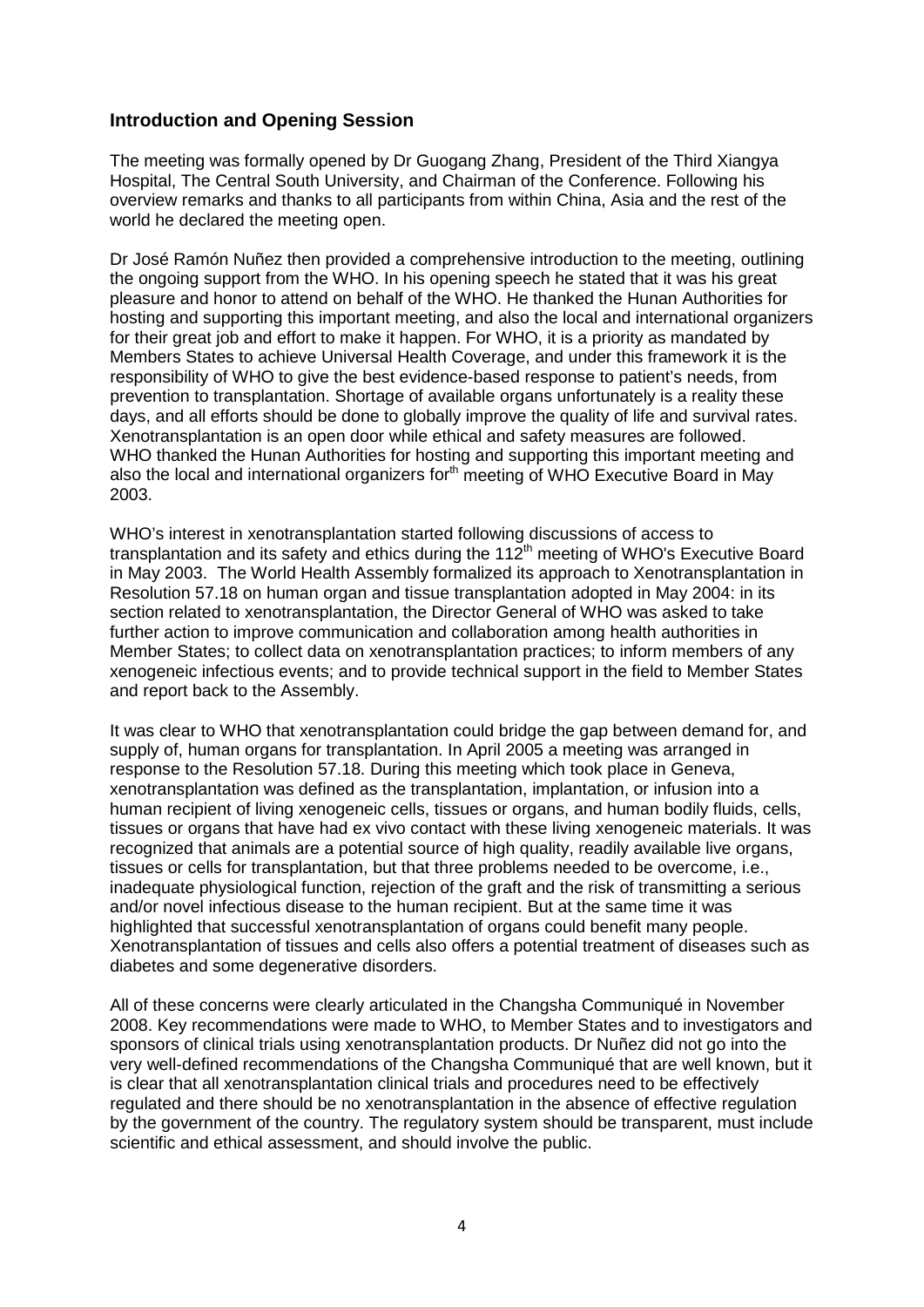In 2011 the Second WHO Global Consultation on Regulatory Requirements for Xenotransplantation Clinical Trials was convened, and the importance of consensus between health authorities, experts and professionals on the various safety requirements for xenotransplantation clinical practice was pointed out as was discussed in Changsha. Participants at this meeting agreed that scientific, regulatory, and legal tools, applied in the context of rigorous adherence to the Changsha Communiqué's principles and recommendations, need to be adequate to protect public safety, and that the principles and guidance contained in the Communiqué remained valid.

Since then, significant progress has been reported from preclinical xenotransplantation trials, mainly related to efficacy and infection risks, but better information on xenotransplantation trials and activities taking place in Member States is necessary to harmonize practices and facilitate collaborations.

This meeting provided further guidance, insisting in particular on the need for transparency and external assessments of protocols, of their implementation and outcomes. Transparency in the development of national policies and procedures and in the conduct of any xenotransplantation trial, including (but not limited to) the trial design is essential to ensure harmonized practices and an acceptable level of safety. Considerable effort has already gone into improving the effectiveness and to minimizing the risks. As mandated by its Member States, WHO is strongly committed to working on concrete measures that can ensure that organ donation and transplantation are always carried out in a well-regulated, safe, and ethical way.

IXA is putting these concrete measures in place, according to its mission "to promote xenotransplantation as a safe, ethical and effective therapeutic modality by: fostering the science of transplantation through promotion of ethical clinical and preclinical research; educating health care providers and society in an interactive public debate; and guiding the development of scientifically public policy in the field considering different social, ethical and legal frameworks. Dr Nuñez assured full support from WHO. The present Global Consultation was designed to discuss planned or ongoing xenotransplantation clinical activities and provide a framework for exchanges identifying needs for advice and collaborations.

It was seen as a great opportunity to review, discuss and update if needed, this important communique and to set the pathway forward based on WHO Guiding Principles.

# **SESSION I - Update on progress in solid organ xenotransplantation (2012-18)**

**Dr Wayne J. Hawthorne** opened this session with an introduction of participants and outline of the program objectives. He outlined that there had been more than 40 invited participants with a total of 36 invited participants attending the meeting. From these there were a total of 25 speakers providing introduction and overview with updates of the latest innovations occurring in the xenotransplantation and regulatory fields. There were a total of 10 Chairs appointed for the various sessions of the meeting and also 6 group Rapporteurs/Chairs were elected for the comprehensive review of the Changsha Communiqué Principles and Guidance documents. The focus was to critically review;

- New technologies,
- Donor animal genetics,
- Donor source herd holding requirements,
- Changing legislative frameworks (internationally),
- **•** Definitions and processes for submitting clinical trial applications.
- Emergence of a number of potential Xenotransplantation trials in islet cell, cornea and kidney transplantation.
- Revisiting and prioritizing essential requirements for clinical trials.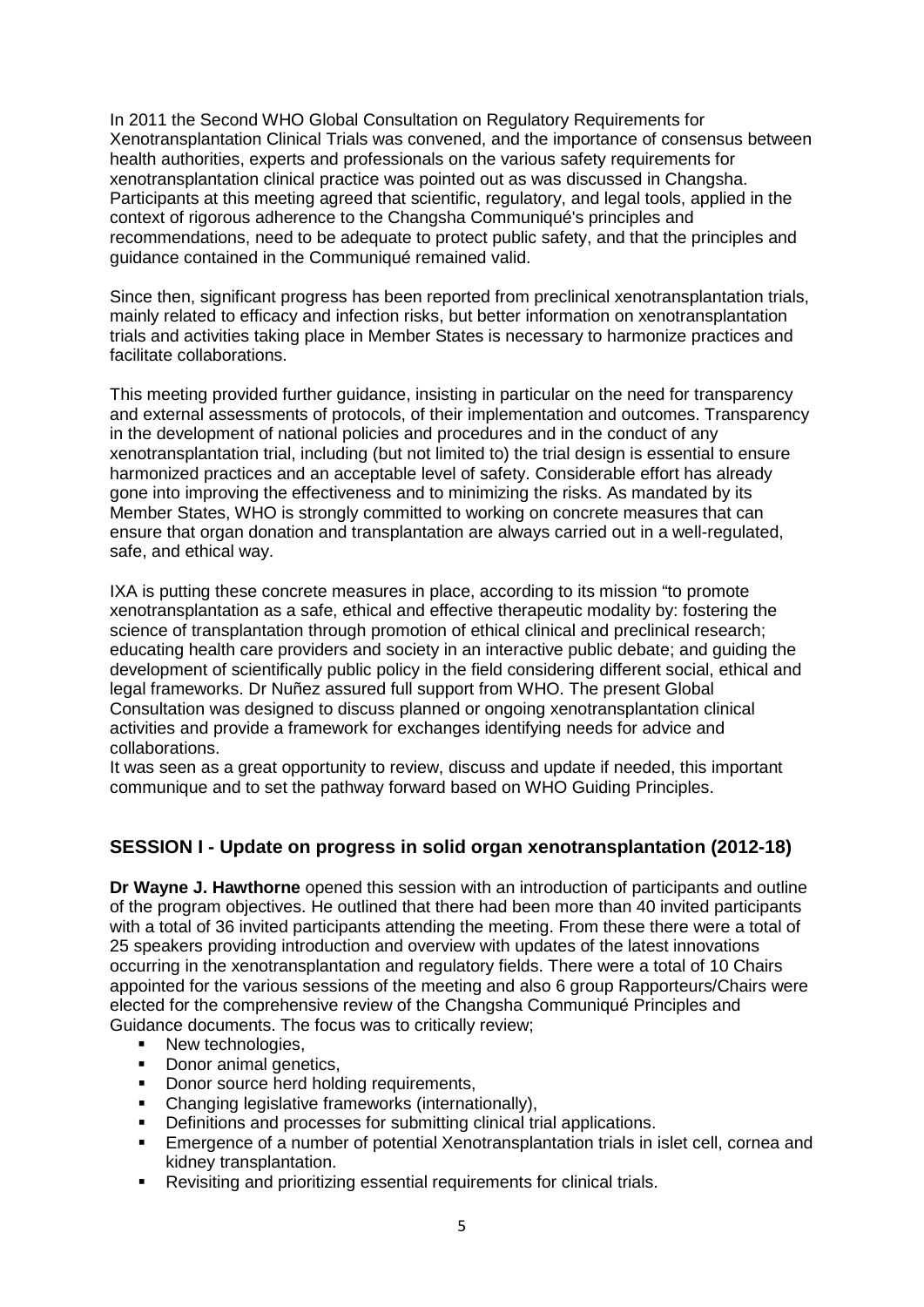The role of the working parties was to propose changes, if required, to the guidelines and policy in order to safeguard mandatory safety and efficacy of imminent clinical trials.

Dr Hawthorne referenced the first and second WHO Global Consultation meetings, held in 2008 (Changsha [5]) and 2011 (Geneva [6]), respectively, and then presented the aims of the  $3<sup>rd</sup>$  meeting:

- To review the current status of xenotransplantation science and practice;
- To determine whether updates to the Changsha Communiqué's guidance to WHO, member state health regulatory authorities, and study investigators and/or sponsors of xenotransplantation trials are required; and
- To discuss and refine draft consensus guidelines for infectious disease surveillance, prevention, and response appropriate to support various imminent clinical xenotransplantation trials.

After presenting the program of the present meeting, Dr Hawthorne concluded his introduction with the remark that this WHO Global Consultation has the prospect to strongly reconfirm the contribution by IXA and WHO to the regulation of xenotransplantation, and to provide a revision to WHO Mémoire on minimizing risks in xenotransplantation with a realistic potential for success in pilot clinical trials in selected patients.

# **SESSION I - Update on progress in solid organ xenotransplantation (2012-18)**

In this introductory update and overview session five international experts provided insight into current advances in the development of technologies for solid organ xenotransplantation and the regulatory frame works that are required to work within.

**Dr Muhammad Mohiuddin** reviewed preclinical studies in heart xenotransplantation. He outlined progress in the model of heterotopic pig heart transplantation in nonhuman primates, with the longest survival being over 900 days: this achievement required transgenic expression of the complement regulator CD46 (membrane cofactor protein) and thrombomodulin on the background of α1,3-galactosyltransferase gene knock-out, in combination with costimulatory blockade using anti-CD40 antibody in the immunosuppressive cocktail. In long-term survivors a major contribution to rejection was antinon Gal antibodies. He then reviewed the achievements in the orthotopic heart transplant model, with special focus on the recent *Nature* publication by the Munich group, reporting survival of 195 days (protocol study endpoint with functional graft). Among the lessons learned in this study was the need for optimal donor heart preservation before transplantation and use of anti-hypertensive drugs after transplantation, and control of graft growth by rapamycin. Dr Mohiuddin concluded with a perspective on clinically applicable drug regimens and an outlook on potential clinical conditions for which cardiac xenotransplantation may be justified. The key points that he felt necessary to move the field forward to clinical trials were;

- Clinically approved immunosuppression for clinical translation;
- **Experimental evidence for the benefit of additional genes;**
- Ability of multiple centers to reliably reproduce the Munich results;
- Continuation of the dialogue with regulatory agencies and commencement of a public awareness campaign.

**Dr Joseph Tector** gave an overview on preclinical studies in kidney and liver xenotransplantation. His presentation was based on the question of what information can be gained from a preclinical transplant model in nonhuman primates. Regarding kidney, survival data are gradually improving, with the longest survival in baboons being 260 days, and in monkeys 435 days. Interestingly, low levels of anti-pig antibody before transplantation were associated with long survival after transplantation. Also, observations in the kidneys that failed include features of glomerular and thrombotic microangiopathy, basement membrane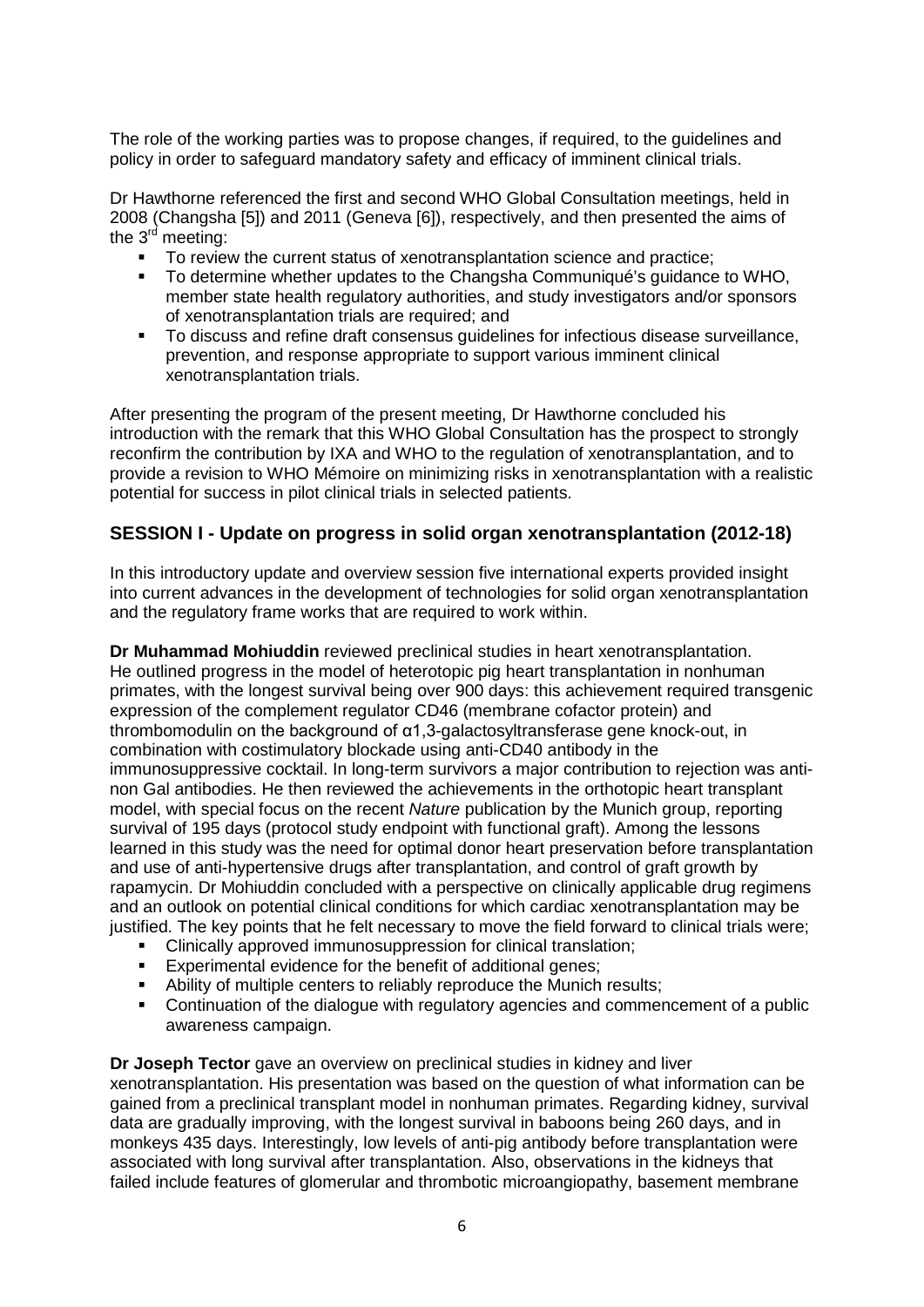thickening and depositions of immunoglobulins and complement. This fits with early antibody-mediated rejection as a major cause of graft failure in the long term. Studies on donor-recipient crossmatches revealed that there is no negative crossmatch in the pig-tononhuman primate model, and that the best possible combination is a donor with a knock-out of the β1,4‐N‐acetyl‐galactosaminyltransferase2 gene and a rhesus macaque recipient: but, essentially the pig-to-nonhuman primate model does not allow the assessment of a negative crossmatch on graft outcome. Hence, the outlook is to generate new pigs with a negative crossmatch. Regarding liver transplantation, Dr Tector presented data on meaningful lifesupporting function of a porcine liver in a nonhuman primate, but survival is low and more preclinical studies are needed using new genetic engineering strategies before considering a phase transition to clinical trials.

**Dr Agnes Azimzadeh** provided a summary on preclinical studies in lung xenotransplantation. After an introduction on rejection mechanisms, results in an ex vivo lung perfusion model were reviewed. This model enables the assessment of the role of coagulation and inflammation, with a beneficial effect of inhibitors in the clotting reaction, inflammatory reactions and platelet aggregation. Regarding the coagulation cascade this was illustrated for the efficacy of tissue factor pathway inhibitor, thrombomodulin and endothelial protein C receptor. The model was used in evaluation of a large series of lungs from genetically modified pigs. In the model of in vivo lung transplantation into nonhuman primates, an increase in survival during the last years was noted, but survival rates remain low (up to 30 days). Dr Azimzadeh mentioned that injury of the vascular barrier function (leading to interstitial and airway edema) was among the significant remaining challenges.

**Dr Megan Sykes** reviewed the current technologies and studies in the development of tolerance and use of regulatory T-cells. The major tolerance approaches remain focused on mixed chimerism and thymic transplantation. In rat-to-mouse models mixed chimerism prepared in combination with non-myeloablative conditioning can affect both T-cell mediated and non-Gal antibody-mediated rejection, and in addition induces tolerance of NK cells. These achievements in the rat-to-mouse model apply also to the pig-to-human combination, with evidence that central T-cell tolerance can be achieved through mixed pig/human hematopoietic chimerism. The possibility to tolerize B cells producing anti-pig antibodies may represent an alternative to generating knock-out pigs being deficient in carbohydrate epitopes. However, mixed chimerism is short-lived in the pig-to-baboon condition, with a major role for macrophages. To this end, transgenesis of CD47 (integrin associated protein) was introduced in pigs, resulting in increased porcine hematopoietic chimerism in baboons and prolonged porcine skin graft survival. This chimerism and skin graft survival was further prolonged when regulatory T-cells were added to the protocol. The beneficial effect on tolerance using CD47-transgenic pig donors was also evident in other transplantation models. The efficacy of porcine thymus transplantation was first demonstrated in pig skin transplantation in mice, and further developed for vascularized thymic transplants in pig-tobaboon kidney transplantation using α1,3-galactosyltransferase gene knock-out pigs. In this model there was evidence for T-cell tolerance in in vitro assays. Interestingly, Dr Sykes mentioned that expanding the work in this transplant model revealed that CD47 transgene expression on glomerular cells appeared to minimize the development of proteinuria and nephrotic syndrome.

**Dr Henk-Jan Schuurman** gave an overview on regulatory aspects of xenotransplantation. The focus of regulatory agencies is on the full flow chart, i.e., starting with the source pig herd and donor animal, continuing with the subsequent processing or manufacturing of the product, and ending with the monitoring of the patient. Reference was made to recommendations in earlier WHO consultation meetings. The microbiological status of the source herd and donor animals, in particular, with regard to the different lists in the literature on excluded pathogens, and the requirements for barrier facilities. Dr Schuurman noted that these requirements may be less for cell therapy products than for solid organs because of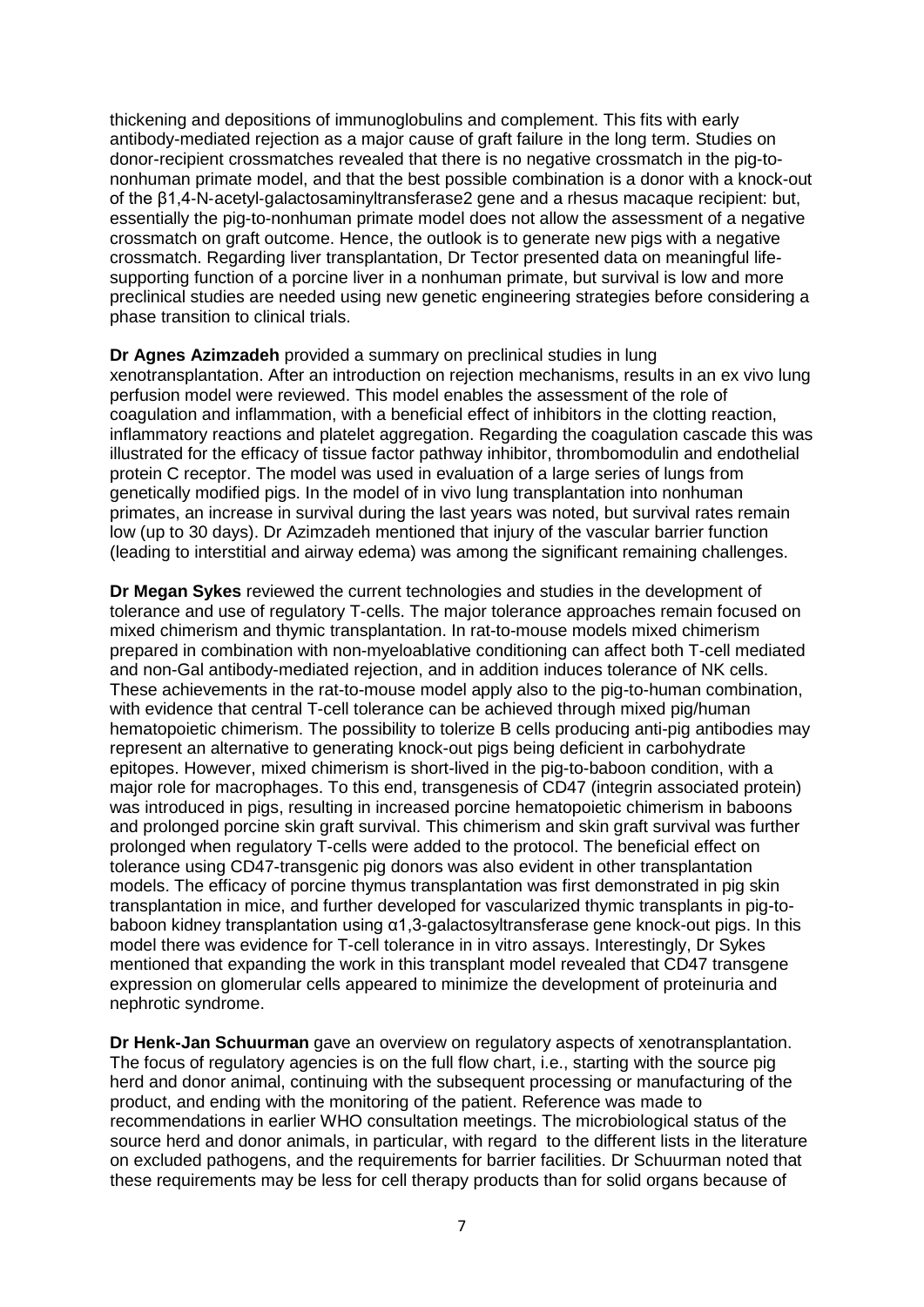the time period in cell product manufacturing, with supporting data for a pig islet product. There is a broad regulation of cell therapy products, in contrast to that of organs: this is explained by the fact that a human organ in clinical transplantation is not a medicinal product. A proposal for release testing of a porcine xeno-organ is in preparation. Archiving and documentation is required for clinical application of xenotransplantation products, and it is proposed to implement this in collaboration between public health institutes and trial sponsors. Regulations of xenotransplantation are increasingly implemented worldwide, with major developments in Asian countries. Since the field of xenotransplantation is moving fast, Dr Schuurman advocated that there should be a continued dialogue between regulatory agencies and the science/technology arena, to reach agreement in complex issues.

### **SESSION II a - Update on progress in cell and tissue xenotransplantation (2012-18)**

Five international experts were invited to provide an overview of the most recent developments in pre-clinical studies involving porcine cells/tissues.

The consensus of the IXA is for rigorous pre-clinical studies focusing on the nonhuman primate model as a requirement prior to consideration of clinical applications. Successes in pre-clinical studies have led us to seriously contemplate clinical trials, emphasizing the importance of regulatory and ethical frameworks. In this session;

**Dr Rita Bottino** spoke on the topic of free islet xenotransplantation. Recently, islets from wild type and genetically engineered pig donors have both resulted in successful treatment of nonhuman primate diabetic recipients. Free islets are targets of innate and adaptive immunity, thus far requiring high doses of islets and non-clinically applicable immunosuppressive drugs. Still, multiple groups worldwide have reported islet graft function and insulin independence, most notably the Seoul National University, which has reported insulin independence for more than 900 days. The further advancement of genetically modified pig donors, possibly using more efficient methods of genetic manipulation such as CRISPR/Cas 9 and the development of effective immunosuppression may lead to more patient friendly anti-rejection protocols that protect the xenograft without increasing the risk of over-treatment.

**Dr Jonathan Lakey** outlined advances in encapsulated islet/device transplantation as a treatment for diabetes. Encapsulation represents the promise of islet transplantation without immunosuppression. The general concept is based on a biocompatible matrix surrounding the islet cells that allows diffusion of oxygen and nutrients while preventing large immune molecules from reaching the cells, thus avoiding the host immune response. Synthetic agents and naturally occurring hydrogels have been used in the encapsulation process with varying degrees of success. Alginate encapsulation is highly popular due to its biocompatibility, stability, ease of use, and low cost. However, variations in alginate production and purification have led to issues with endotoxin content. Moreover, lack of knowledge regarding optimal transplantation sites and optimal donor pig strains and age has also contributed to inconsistent results in pre-clinical as well as in a few pilot clinical trials. Efforts to improve permeability and strength of the capsule have often resulted in a greater host biologic response to the islet transplant. Recent significant technical improvements and the contribution of bioengineering science have shown that it is possible to produce more efficient encapsulation devices.

**Dr Chung-Gyu Park** presented an overview of the preclinical data on porcine corneal xenotransplantation in non-human primates carried out at the Seoul National University in South Korea. Both the techniques as well as the effects of different immunosuppressive protocols were presented. Moreover, Dr. Park focused on a proposed clinical trial of cornea xenotransplantation sponsored by his Institution and designed in response to the need for a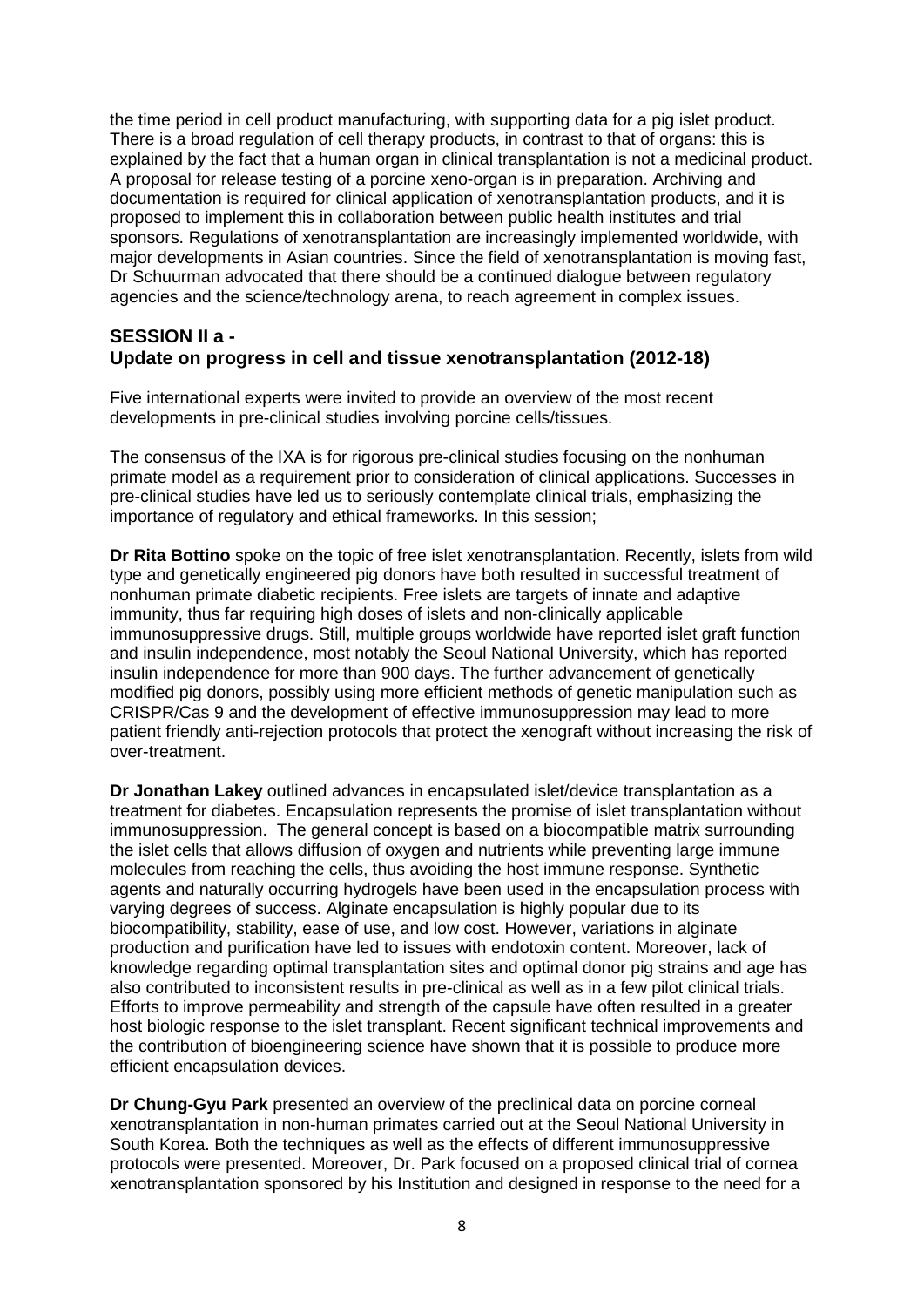suitable supply of corneas to treat patients with corneal blindness. Unfortunately, the current supply of human donor corneas does not meet the demand in many areas of the world. The proposed trial is designed in accordance with the international consensus established by the IXA and WHO to ensure safety, efficacy and transparency. The original protocol developed for the trial was reviewed by a team of international multidisciplinary experts and modified in response to their comments. Two candidates will be enrolled in the corneal study and only after evaluation of the initial results will the project be allowed to proceed. As this will be one of the first trials of this kind, setting the precedent for the international community, particular attention will be paid to the safety of the procedure. To this aim, the sponsors and SNU have requested as a pre-requisite that national regulatory agencies oversee and implement all necessary regulations to provide best practice in regard to the

protection of the general population from potential unexpected events arising from the proposed study.

**Dr Leo Buhler** spoke on the topic of hepatocyte xenotransplantation. He provided an update of preclinical trials stating there has been one conducted at the University of Geneva where high volumes of alginate microencapsulated porcine hepatocytes were transplanted into the peritoneum of baboons immediately after induction of acute liver failure. The data demonstrated that the microencapsulated hepatocytes from miniature swine were able to provide temporary functional support for baboons with fulminant liver failure, in the absence of pharmacological immunosuppression. There are plans to establish a DPF pig facility and GMP-grade laboratory to repeat the preclinical study with a larger number of animals. Additionaly, mesenchymal stromal cells will be co-transplanted with the hepatocytes to potentially improve graft viability. The Swiss Federal Regulatory Agency for Drug Administration has been contacted to establish a road map for initiation of a clinical trial.

**Dr Megan Sykes** presented an overview on transition to phase I/II clinical trials.

The Basic Ethical principles of Respect for Persons, Beneficience and Justice predicated by the Belmont Report (1979) are the cornerstone of all trials, as the moral rules to follow when addressing specific challenges in xenotransplantation. Adherence to all applicable regulatory agency guidelines and international standards including the Changsha Communiqué remain fundamental requirements for the design of sound clinical trials.

Important requirements should be observed in order to move forward with a porcine organ or tissue trial, including a patient population for whom there are no good alternatives (bridge vs destination therapy), justified use of immunosuppression, compelling nonhuman primate data, likelihood of benefit to the individual patient, and low risk to the community. To this aims, source animals should meet the highest biosecurity and production standards including quality control assessment of the gene modifications.

Trials of kidney or heart xenotransplantation should be considered exclusively for patients with hyper sensitization against human antigens, who may not be able to receive a human organ. Treatment of fulminant liver failure via liver transplantation as a bridge to recovery or transplant may be contemplated, most especially in view of recent improvements in treating thrombocytopenia.

Islet xenotransplantaion, an alternative to insulin therapy, may represent a more challenging arena to justify immunosuppression than with heart or kidney recipients. Treatment of severe conditions such as hypoglycemia unawareness should be evaluated and measured against the risk of general immunosuppression. Protocols aimed at tolerizing the recipient towards the donor, thus reducing the need for systemic immunosuppression may significantly and positively impact the focus for islet xenotransplatation. Careful consideration should be given to combining islets with a kidney transplant in patients with diabetes and renal failure. The unique exigencies of xenotransplantation require consideration of both individual persons and the whole of society. Our commitment to the basic ethical principles of justice, beneficence, and "do no harm" remains firm. Analysis of risk and reward shows that certain tightly regulated clinical trials are already justified while envisioned scientific progress will continue to alter the risk/reward balance in favor of clinical trials xenotransplantation.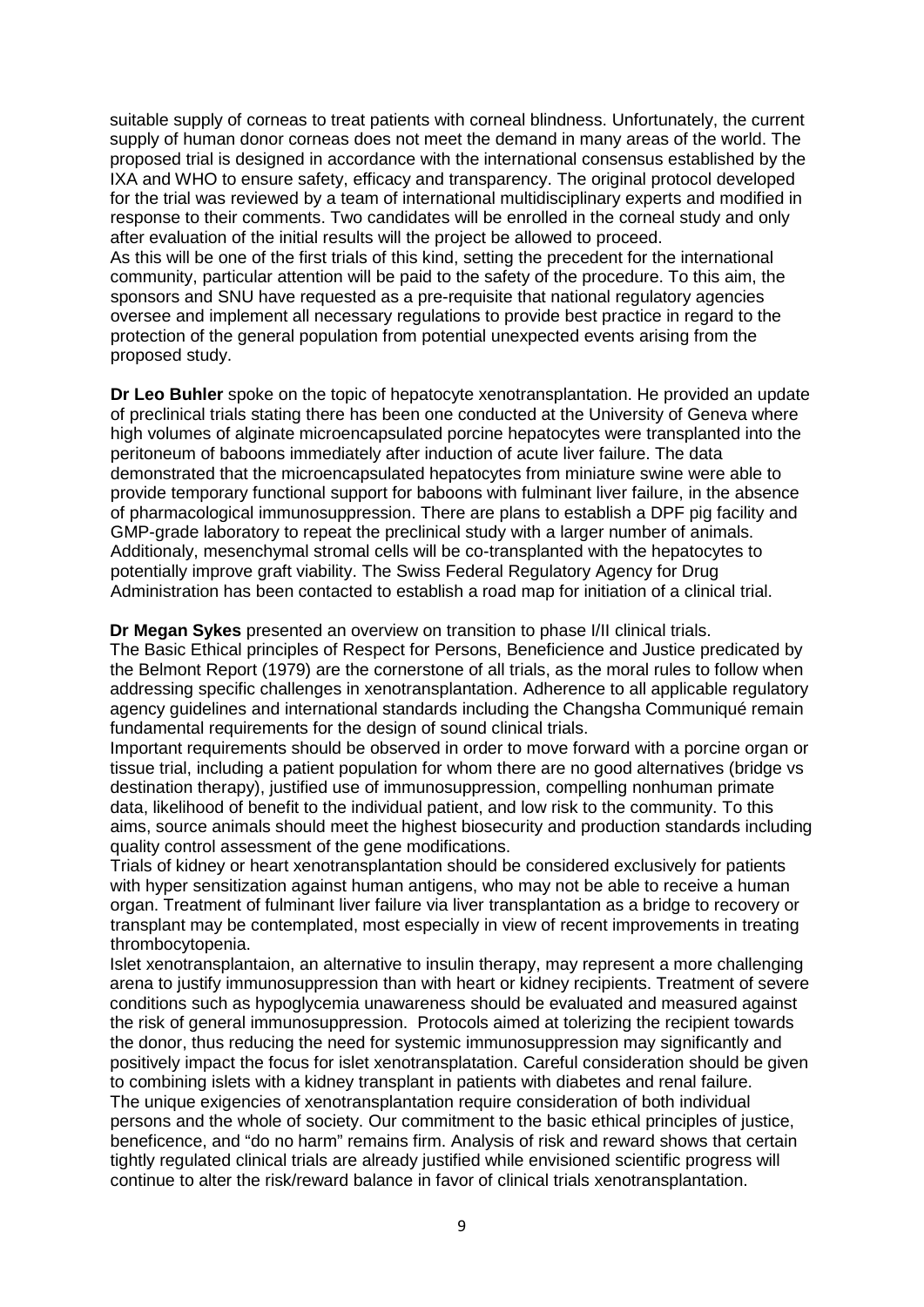# **SESSION II b - Update on GM pigs & facilities, proposed clinical trials, and microbiological testing**

**Dr Ralf Tönjes** chaired this afternoon session which encompassed four sections.

First, **Dr Eckhard Wolf** gave a state-of-the-art overview on genetically-modified pigs. His presentation focused on methods for pig genetic engineering including the use of RNAguided nucleases, i.e., gene editing using CRISPR/Cas9 (Clustered Regularly Interspaced Short Palindromic Repeats (CRISPR)/CRISPR associated protein 9), and somatic cell nuclear transfer. This includes the use of polycistronic vectors in transgene 'combineering', and the value of nanopore sequencing in the characterization of the transgene locus. This was followed by a review of various genetic modifications generated in pigs, including the inactivation of PERV, and functional results achieved in transplantation. Besides gene editing and immunosuppression, Eckhard focused on physiology, e.g., the relevance of organ growth leading to the generation of growth hormone receptor-deficient pigs. The presentation ended with examples of specific genetic modification for islet transplantation addressing the instant blood-mediated inflammatory rejection (IBMIR), islet immune protection, and engineering to enhance insulin secretion. Dr Wolf concluded that genetic engineering of donor animals presents unique opportunities in xenotransplantation and has accelerated the progress in the field with remarkable achievements in long-term graft survival rates. The type of cell/tissue/organ determines the combination of genetic modifications. The cellular localization and level of transgene expression is crucial with respect to functionality and avoiding adverse side effects of a specific genomic modification.

The second session was a review of the pig barrier facilities around the globe;

**Dr Curie Ahn** gave an overview of four pig barrier facilities in Korea.

- The Biomedical Center for Animal Resources with a capacity for 50 miniature pigs, originally Minnesota miniature pigs imported from the Chicago Medical School in the USA, and now described as SNU (Seoul National University) miniature pigs. The animals are housed under designated pathogen-free (DPF) conditions. This facility has operated since 2002, and was described in detail regarding its infrastructure, including rooms for Caesarian delivery and isolator units, pig housing and herd monitoring. As an example, Dr Ahn mentioned the first DPF pigs expressing the complement regulator CD55 (human decay-accelerating factor) generated by somatic cell nuclear transfer.
- The Designed Animal Resources Center with a capacity for 150 miniature pigs, with focus on genetically-engineered animals. The facility, in operation since 2014, encompasses different zones for holding miniature pigs, and has in addition a zone for mouse holding and a zone for holding nonhuman primates. The facility is equipped with all tools in advanced animal handling including the production of genetically-engineered pigs (CRISPR/Cas9 gene editing and somatic cell nuclear transfer). Dr Ahn illustrated this with various genetically-engineered pigs for use as donor in cell (islet) and organ xenotransplantation.
- The Optipharm facility, which accommodates 350 miniature pigs under SPF conditions in two zones. The facility is in operation since 2014. The microbiologic monitoring was presented, based on which animals can be used as xenotransplantation donor. This was illustrated by the eradication of porcine circovirus 2 from the facility. The facility encompasses a diagnostic laboratory, the Optipharm Evaluation Center, for testing of infectious agents and diagnosis of animal diseases.
- The National Institute of Animal Science with a capacity to house 20 pigs under SPF conditions and 80 pigs under DPF conditions. The facility, in operation since 2015,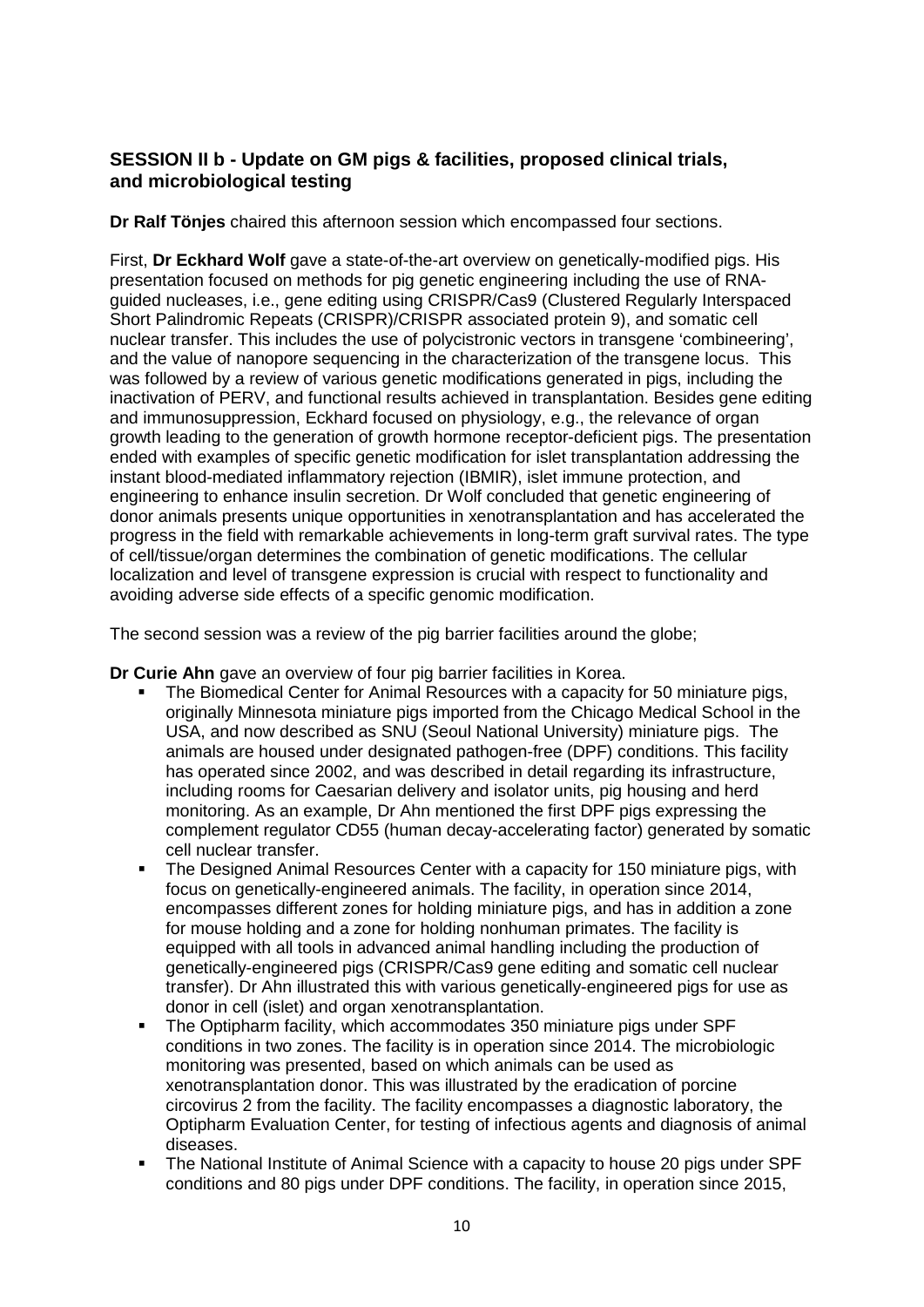was described regarding its infrastructure and equipment for generating geneticallymodified animals. Dr Ahn illustrated this for the first α1,3-galactosyltransferase gene knock-out miniature SNU pig generated in Korea, and the subsequent generation of animals transgenic for CD46 and thrombomodulin or CD73 (ecto-5′-nucleotidase). Amongst others, these animals serve as donor for cornea transplantation.

**Dr Wei Wang** reviewed the pig barrier facilities in China. One of the major projects undertaken by the Central South University, Changsha group was the search for an ideal pig donor, the basis of an extensive search was for an animal that was negative for porcine endogenous retrovirus (PERV) type C, which is considered the driver for pig-to-human PERV transmission. After its identification, a pig line negative for PERV-C was established, and inbred for 22 generations. A barrier facility for DPF pigs was constructed in Changsha and started operations in 2012. This facility has the infrastructure and equipment to breed and maintain animals in DPF conditions in compliance with the regulations in China. Dr Wang illustrated this with the list of pathogens excluded from the herd with stringent ongoing maintenance and conditions such as specialized feeding. The animals in this facility were used as donors in a pig islet clinical trial overseen by the respective China governmental agency: the design of this trial was outlined in detail regarding the biosafety monitoring. This trial included the implementation of a database for clinical trials, and archiving of medical records. The trial was also registered at ClinicalTrials.gov (NCT03162237). There were no cross-species infections documented in this trial and importantly no cross-species transmission of PERV.

**Dr Eckhard Wolf** gave an overview on pig barrier facilities in Europe, including a facility in Italy managed by Cecare Galli (Avantea) and one in Munich which accommodates pigs under SPF conditions. Pigs in this facility are negative for porcine cytomegalovirus, achieved by the immediate separation of newborns from their sows at birth, and immediate removal of CMV-positive sows from the herd. These pigs are used in subsequent genetic engineering projects, under detailed hygienic monitoring (Vaxxinova veterinary prevention strategies).

**Dr Agnes Azimzadeh** provided a summary of pig barrier facilities in the USA. The regulatory landscape in the USA was introduced, with focus on guidance's from the Public Health Service and the FDA. Elements for donor pigs include a closed herd in adequate barrier facilities, including a health screening program and monitoring for infectious agents. Regarding infectious monitoring reference was made to the pathogen list published at the WHO Global Consultation Meeting in Geneva, 2012, and a reduced list proposed by Dr Jay Fishman: this list was subsequently adapted based on experience with immunosuppressed human allotransplant recipients and experience in pig-to-nonhuman primate xenotransplantation studies. Two animal facilities were described; the barrier facility run by Spring Point Project, and the barrier facility run by the University of Alabama. The Spring Point facility recently published details of its operation including the monitoring regimen for infectious agents. The Alabama facility is presently used for generation of geneticallyengineered pigs for research projects. In a futuristic approach, the basic design of a largescale animal facility proposed by United Therapeutics (a US biotechnology company based in Maryland) was presented. This facility has a modular design to facilitate a barrier function and to provide expansion based on demand.

The third section of this session was a review of proposed clinical trials.

**Dr Chung-Gyu Park** described the forth coming proposed Korean clinical cornea and islet trials, using fresh porcine corneas and naked adult porcine islets. These trials have been designed following extensive consultation and focus on the global consensus (IXA and WHO) published in Xenotransplantation. Key items in the design are (1) the source pig; (2) the harvest and manufacturing of the product; (3) support data on efficacy and safety from preclinical transplantation in nonhuman primates; (4) outline of recipient monitoring and management; and (5) patient selection criteria. Donor animals are the SNU miniature pig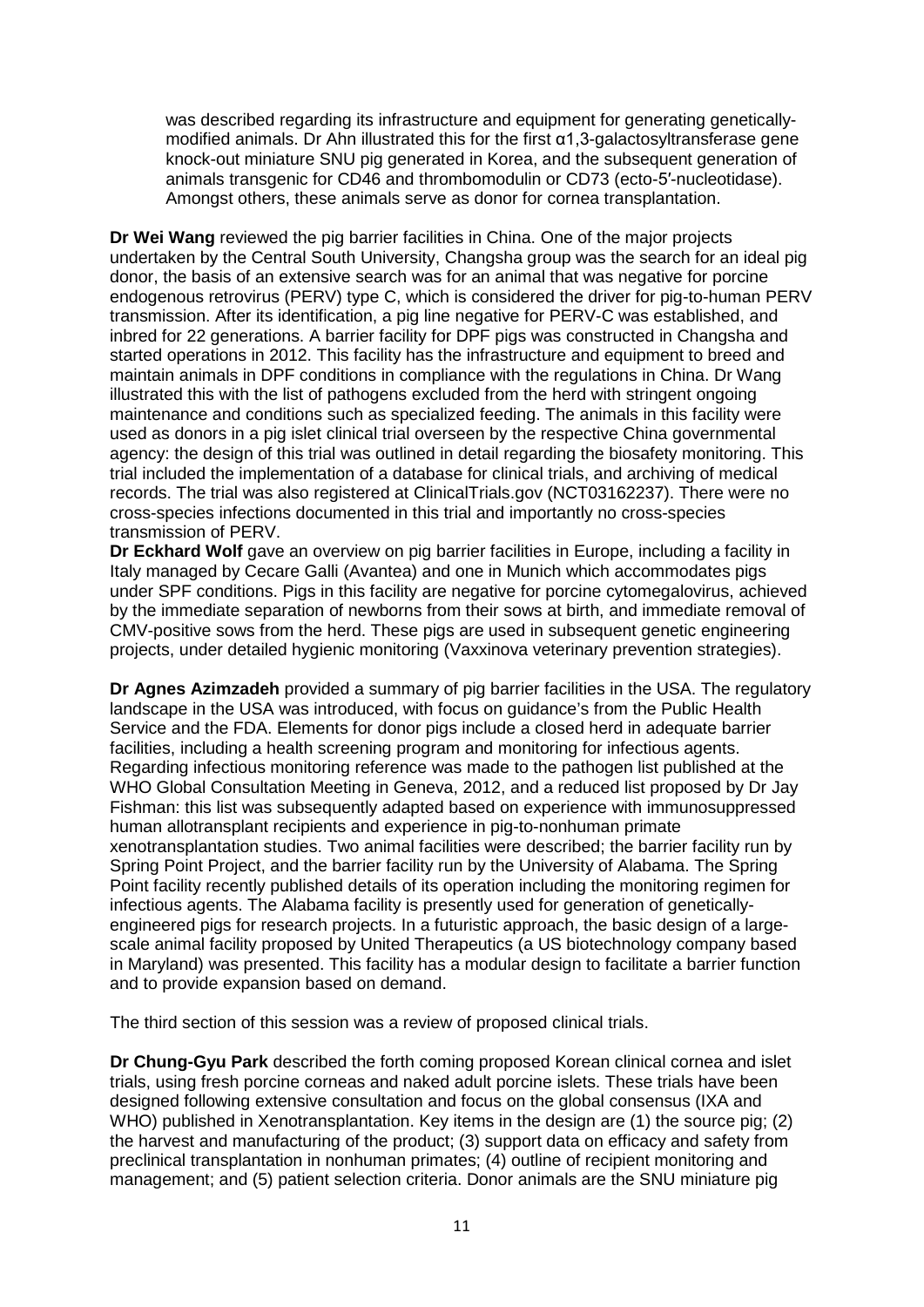described above. The protocols were recently discussed in a meeting with the Ethics Committee of IXA, with input from The Transplantation Society (TTS). The cornea xenotransplantation is foreseen in adults who have corneal opacity and bilaterally legal blindness (excluding keratoconus), with primary endpoint in safety follow-up for 2 years and efficacy follow-up for 1 year. The islet xenotransplantation is foreseen in adults with diabetes for >5 years, with a first trial in 2 patients at a dose of 15,000 islet equivalents (IEQ) per kg body weight and a primary endpoint in a follow-up period of 16 weeks, and a subsequent trial being a dose escalation to determine the optimal mass of islets.

**Dr Joseph Tector** then outlined a provisional clinical trial of porcine kidney xenotransplantation. The basic paradigm for the trial is based on that in human allotransplantation, i.e., a donor-recipient crossmatch; for xenotransplantation the elimination of xenoantigens is added. The question underlying a trial is whether a patient with end-stage renal disease can be subjected to pig kidney xenotransplantation with clinically approved immunosuppression and a one-year dialysis-free follow-up. Xenoantigens to be deleted are galactose-α-1,3-galactose (Gal), *N*-Glycolylneuraminic acid (Neu5Gc), and β-1,4-N-acetylgalactosaminyltransferase 2 (B4GALNT2). Dr Tector proposed a modification of the crossmatch assay used in clinical allotransplantation for application in xenotransplantation, because a careful identification of a crossmatch-negative patient is crucial. I this way, patients that are highly sensitized to HLA Class I could be unsuitable as recipient of a human kidney, but on the other hand have a suitable crossmatch and be eligible to receive a porcine kidney. The selection of a potential recipient needs also careful attention including management of immunosuppression, and eligibility for a human transplant. A tiered approach is foreseen, with first explorations in small numbers of patients: it is realized that preclinical modeling lacks translational value regarding items like crossmatch. Dr Tector proposed that trial endpoints focus on a comparison with dialysis and not on a comparison with a human allograft, and also freedom of antibody-mediated rejection: these comments fit with the interpretation of preclinical modeling (see Dr Tector's presentation above).

The final section of this lengthy afternoon session was a review of prevention of infectious risk associated with xenotransplantation and current progress presented by **Prof Linda Scobie**. Initial reference was made to Principles 2 and 3 of the Changsha Communiqué, regulatory guidances/guidelines, and a recent thematic issue on safety in the journal Xenotransplantation. The presentation focused on the areas of pathogen surveillance and diagnostics (in both donor and recipient) and the relevance to using organs and/or cells in clinical trials.

First, exogenous pathogen testing in the donor animal was described, with focus on lack of validated commercial diagnostic assays. The porcine islet macrobead biosafety program proposed by Rogosin, USA, was given as an example of good practice for surveillance of donor and product. This was based on a cellular xenotransplant. Along with this data, evidence was provided in the evaluation of islets from pig donors in a commercial high health swine herd from Belgium. This study demonstrated that exogenous pathogens present in the animal could not be found in the islet cells. In addition, the evaluation of PERV, showed a reduced expression in (neonatal) porcine islets and the absence of a clear correlation regarding PERV expression between blood cells and pancreatic islets. Relevant was the observation that an alginate encapsulation product can prevent PERV transmission out of encapsulated islets.

This would suggest the possibility that infectious agents in the donor animal might not be considered a risk factor if these agents are not present in the final xenotransplantation product. Indeed, islets as a product may have significantly reduced risks compared to organs; this now appears to be proven questioning the need for the extensive screening proposed previously.

Concerning the risk posed by PERV, Prof Scobie reviewed arguments that this risk is considered minimal, i.e., transmission to human cells has only been shown in vitro under specific conditions, and transmission in vivo has not been found including data from clinical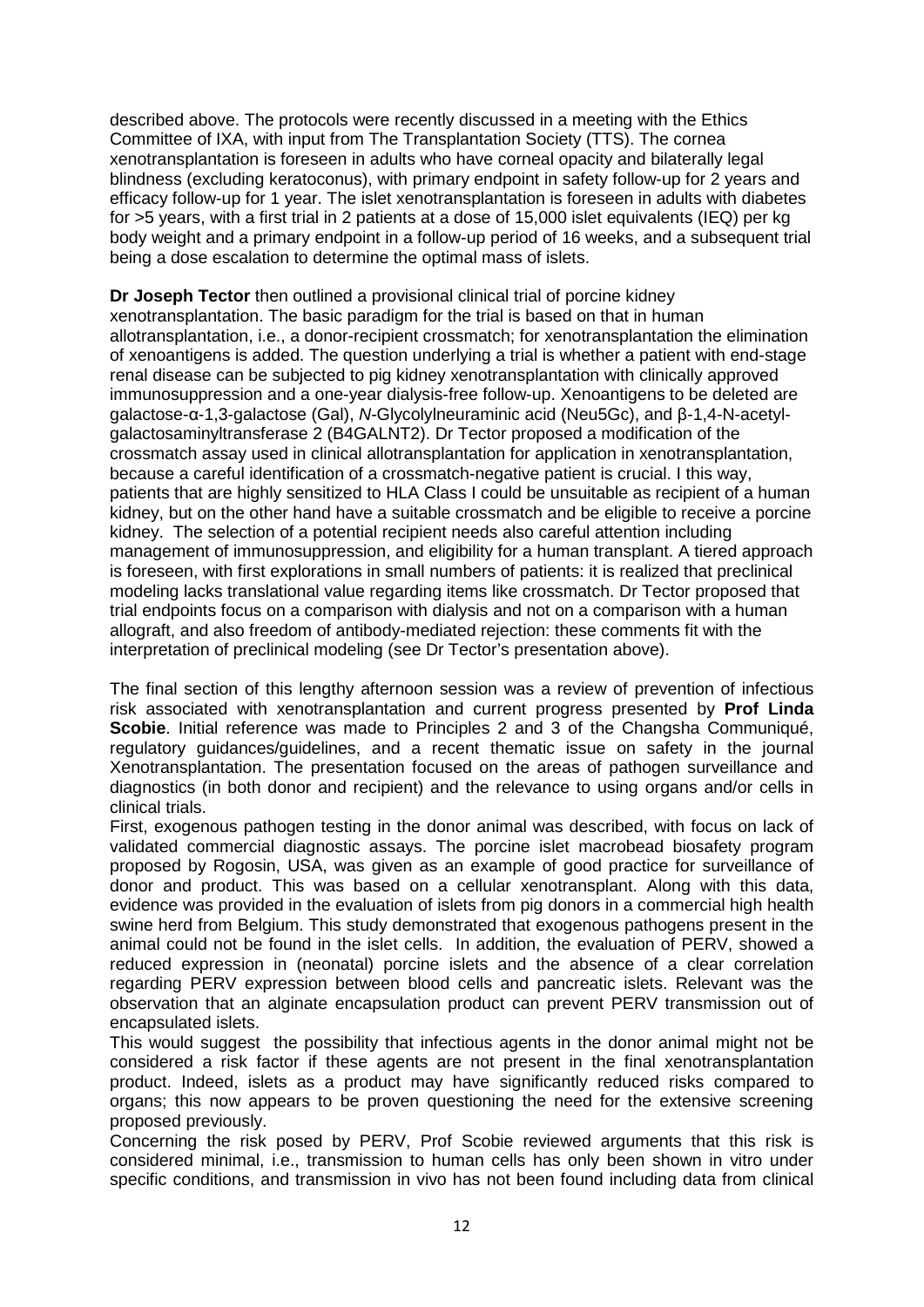trials. Also, Prof Scobie emphasized the possibility to base an estimated risk in xenotransplantation on the results in allotransplantation as proposed earlier by Dr Jay Fishman. Overall, the need for validated commercial diagnostics, consensus protocols and reporting trials is still there. The presentation concluded with reference to a clinical trial with viable skin from miniature swine that was recently approved by the FDA and is proposed to begin 2019 (sponsor Xenotherapeutics, identifier NCT03695939 in ClinicalTrials.gov)

**Dr Henk-Schuurman** chaired a short discussion sessions I and II. This discussion focused on the benefit to balance the risk when a xenotransplantation product is clinically applied. A number of key opinion leaders in the audience were asked for their views, as a prelude to the discussion in subsequent sessions III-V. In general, the consensus was that the progress in preclinical efficacy of porcine kidney and heart transplantation in nonhuman primates, combined with better insights into the risk, in particular the microbial risk, has resulted in an increased window between anticipated efficacy and safety in the clinical setting. As an example, the advances in orthotopic heart transplantation in baboons presented by the Munich group were mentioned.

## **SESSION III a - The regulatory environment for xenotransplantation clinical trials**

This morning session, chaired by **Dr Megan Sykes**, provided in-depth overview of the regulatory environment, in particular the role of individual agencies in relation to the planning and conduct of xenotransplantation and clinical trials.

**Dr Judith Arcidiacono** (FDA) presented the FDA guidelines/policy to undertake clinical trials of xenotransplantation. After an introduction in which xenotransplantation products were defined and the revised FDA Guidance was mentioned, the FDA Centers involved in oversight were introduced. The risks of xenotransplantation products were presented in detail, and also the four target items in regulatory considerations, i.e., the source herd, the source animal, the processing and manufacture of the product and the monitoring of patients. This was further specified for the three types of products, i.e., whole organs, cells and tissues, and combination products (cells and device). The action items and interactions with FDA during the different phases of product development, i.e., preclinical, clinical, and marketing, were presented. Special attention was given to possible risks associated with genetically-altered source animals, with requirements for an Investigational New Animal Drug (INAD) and New Animal Drug Application (NADA). Dr Arcidiacono concluded this comprehensive overview with a summary of new references in the 2016 Guidance, a list of FDA Guidance documents, and contact information.

**Dr Jianguo Xu** described the infectious disease surveillance and control system in China. This included the notifiable disease reporting system for 39 diseases in three different categories. This system is internet based centered around a data center (Chinese Center of Disease Control). An enhanced surveillance has been introduced for 27 selected diseases and 4 vectors (rat, mosquito, fly, cockroach). Also, a public health emergency reporting system has been established. Dr Xu finished the presentation with an outline of the strategy for different groups of diseases, and data on morbity and mortality trends of infectious diseases during the last decades.

**Dr Minhua Luo** described the system for monitoring and control of viral infections in xenotransplantation recipients in China. This centered at the Wuhan Institute of Virology of the Chinese Academy of Sciences, and the National Biosafety Laboratory. The activities were introduced by two cases of lymphocytic choriomeningitis virus infection in renal allotransplant recipients. The need for biosafety surveillance was recognized during the 2008 Changsha meeting [5] and the pig-to-human xenotransplantation summit in Changsha held in 2012 (published in Xenotransplantation 2012; 19: 327-328). Dr Luo presented an overview of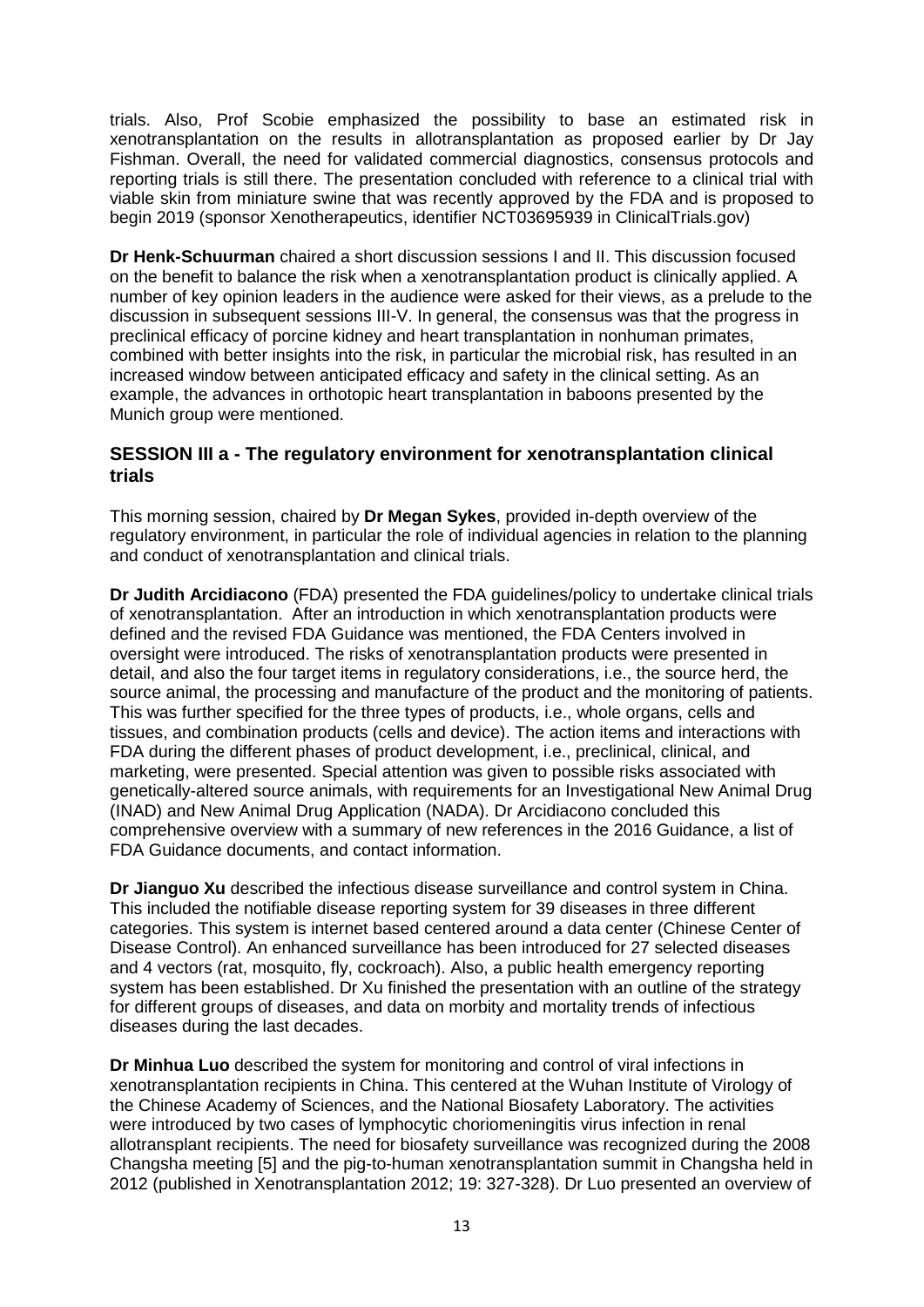PERV, in relation to Human Endogenous Retrovirus (HERV), and introduced a sensitive high-throughput screening for virus infection surveillance. Thereafter an overview of human cytomegalovirus in transplantation and immunocompromised individuals was presented, ending with the introduction of a novel antiviral drug, Letermovir, which is now in a late stage of development.

**Dr Ralf Tönjes** introduced the EU guidelines and policy to undertake clinical trials. Clinical trials in Europe are centered around Regulation (EU) No 536/2014. This regulation comprises 16 chapters. Out of these, the chapter on the authorization procedure for a clinical trial was presented in detail: this included the timelines and activities between document submission, document assessments and assessment reports, responses regarding the document and the decision on approval of the trial. Reference was made to a publication presenting the flow chart of this regulation in Nat Biotech 2016; 34: 231-233. Dr Tönjes then described the Medicinal Products Act in Germany, and the procedure in application for a clinical trial developed by the Paul Ehrlich Institute: the folder structure of the documentation was explained. A special folder is included that deals with xenogenic products. Dr Tönjes finished his presentation with the introduction of the EU Guideline on Xenogeneic Cell-based Medicinal Products issued by the European Medicines Agency in 2009, and the EU regulation 1394/2007 on Advanced Therapy Medicinal Products, which are key documents in clinical development of xenogeneic cell-based therapy.

# **SESSION III b - The role of IXA and WHO in the regulation of xenotransplantation**

**Dr Emanuele Cozzi** chaired this session, which provided insight to the continued strengths in the relationships between the IXA and the WHO in ensuring the appropriate guidance is provided in relation to potential xenotransplantation clinical trials.

**Dr Robin Pierson** presented a summary of the IXA-FDA meetings in Boston (2016) and Baltimore (2017), and the role of the IXA Ethics Committee, which he chairs. The meeting in Boston was held during the American Transplant Congress and was attended by IXA Council members and representatives from the FDA. A number of regulatory topics proposed for reconsideration which were discussed, among which the relevance of PERV as a pathogen for humans, the requirement of 50 years in archiving materials from xenotransplantation recipients, and the classification of genetically-engineered pigs. Also, some points that are specifically related to islets were part of the discussion. As a follow-up to this meeting, a joint FDA-IXA symposium was held preceding the IXA congress in Baltimore in 2017 (published in Xenotransplantation 2017; 24: e12365): during this symposium xenotransplantation experts presented overviews on recent scientific advances in xenotransplantation, infectious safety aspects and risk-benefit analysis, and FDA representatives addressed various aspects of regulatory considerations. Among the outcomes of this symposium were (1) the conclusion that progress in the field has rendered the risk/benefit ratio more favorable for both the individual study subject and for society, and (2) the confirmation of the shared goal of FDA and IXA in advancing and protecting public health through the development of safe, effective xenotransplantation products. Dr Pierson finished his presentation by reminding attendees of the mission of IXA and emphasizing the role of the IXA Ethics Committee: a number of activities of the Ethics Committee since its introduction in 2003 [3] were presented.

# **SESSION IV - Review of Changsha Communiqué Principles and Guidance**

**Dr Emanuele Cozzi** presented his views on how we have moved on since the Recommendations of the 2<sup>nd</sup> WHO Global Consultation (Geneva 2011). He started with a summary of the recommendations and addressed a number of items for revision. Dr Cozzi highlighted a number of points presented earlier in the meeting, in introducing the following points for discussion (which were further discussed in working groups described below):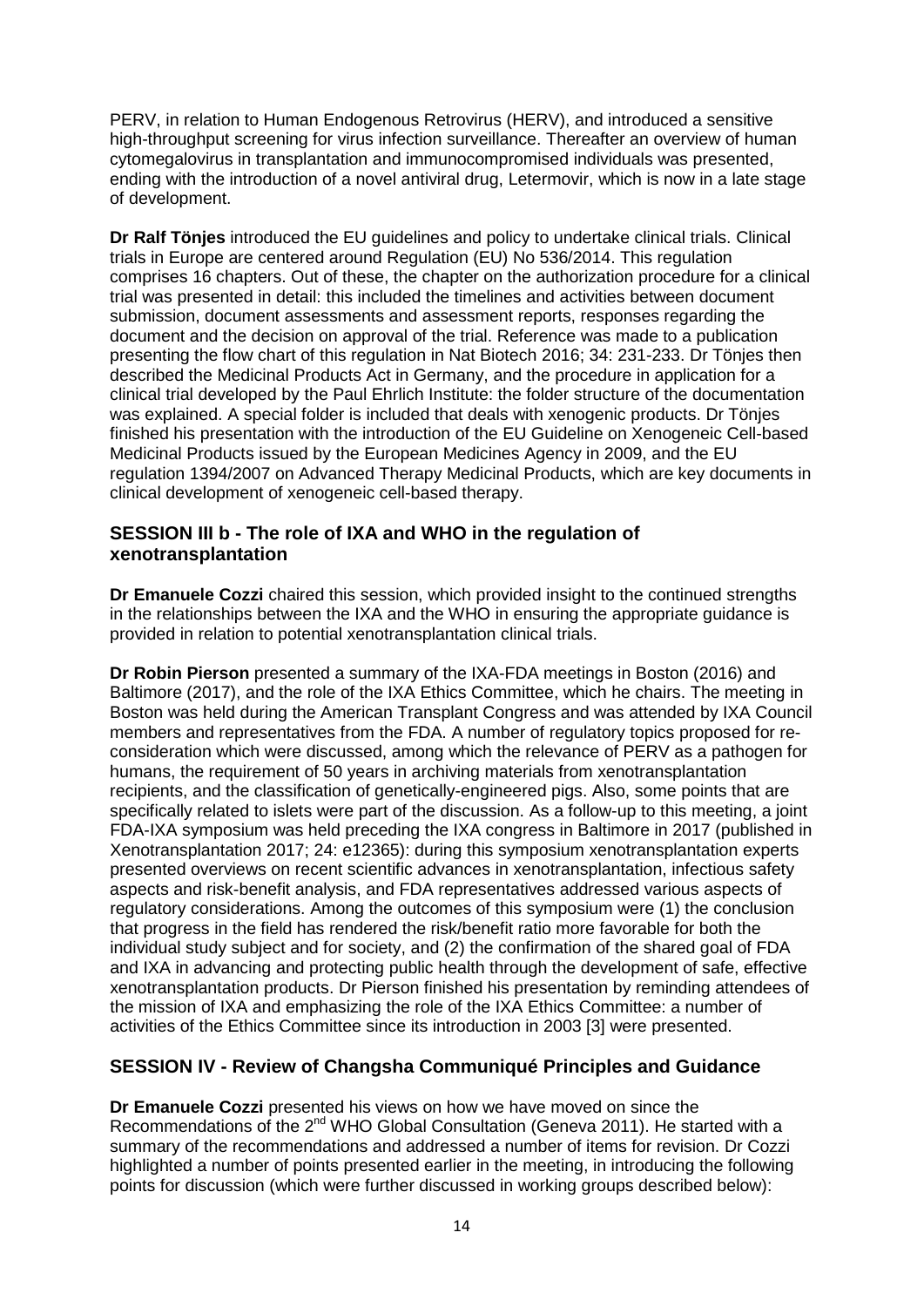- **1.** *Xenozoonosis*: there are multiple lists of infectious agents to be excluded from the donor pig and xenotransplantation product: also, the donor animal and xenotransplantation product can differ in presence of infectious agents. Finally, there are new developments in PERV monitoring.
- **2.** *Regulatory aspects*: new or updated documents have been issued in Europe and USA, and there are relevant developments in establishing regulatory networks in Asian countries.
- **3.** *Biorepository*: there is ongoing discussion about materials to be archived, storage location, responsibility and financial support, and time of storage.
- **4.** *Pig facilities*: barrier conditions have been defined, but there is a central question about the definition of 'clean' pigs.
- **5.** *Biomaterials and encapsulation*: there are a number of developments and innovations in islet encapsulation strategies, aiming to keep islets alive, prevent a destructive host response and assure practical surgical implantation.
- **6.** *Immunosuppression and tolerance induction*: there is the ongoing discussion (1) whether efficacy and safety should always be validated in a nonhuman primate model; (2) whether non-life-saving xenotransplantation products like kidney or cornea should be applied as new, innovative and possibly life-threatening regimens; (3) whether any new drug (even not approved) can be considered in combination with a xenotransplantation product; and (4) on the translational value of efficacious strategies in an animal model.

**Dr Wayne Hawthorne** established working groups to revisit the guidelines post-Geneva. Dr Hawthorne outlined the process to achieve the second and third aims of the meeting, i.e., to assess whether updates to recommendations from previous WHO meetings were required; and to discuss and refine draft consensus amendments for infectious disease surveillance, prevention, and response, appropriate to support various imminent clinical xenotransplantation trials.

To this end, participants were divided into six working parties in relation to their particular areas of expertise, and a Chairperson and Rapporteur were voted as representatives for each of the groups;

- 1. Xenozoonosis
- 2. Regulatory
- 3. Biorepository
- 4. Transgenic pig Facilities
- 5. Biomaterials and Encapsulation
- 6. Immunosuppression and Tolerance Induction

The task given to the defined groups was to review the guidelines and policies, in particular the Recommendations to Undertake Clinical Trials, in relation to the previous WHO Global Consultation Meetings (the Changsha Communiqué of 2008 [5], and the Geneva meeting of 2011 [6]), and to propose any necessary amendments.

After discussion in each working party, the proposed amendments were presented and discussed in a plenary session. This was followed by further refinement of the individual points raised. At the end of the meeting these amendments were to be finalized and phrased as a proposed change in the respective recommendations to WHO, Member State health regulatory authorities, and study investigators and/or sponsors of xenotransplantation trials.

# **SESSION V - Summaries from Working Parties Main summaries regarding the Principles in the Changsha Communiqué**

The working parties agreed unanimously on several modifications and amendments to the original recommendations in order to reflect the developments that have occurred since the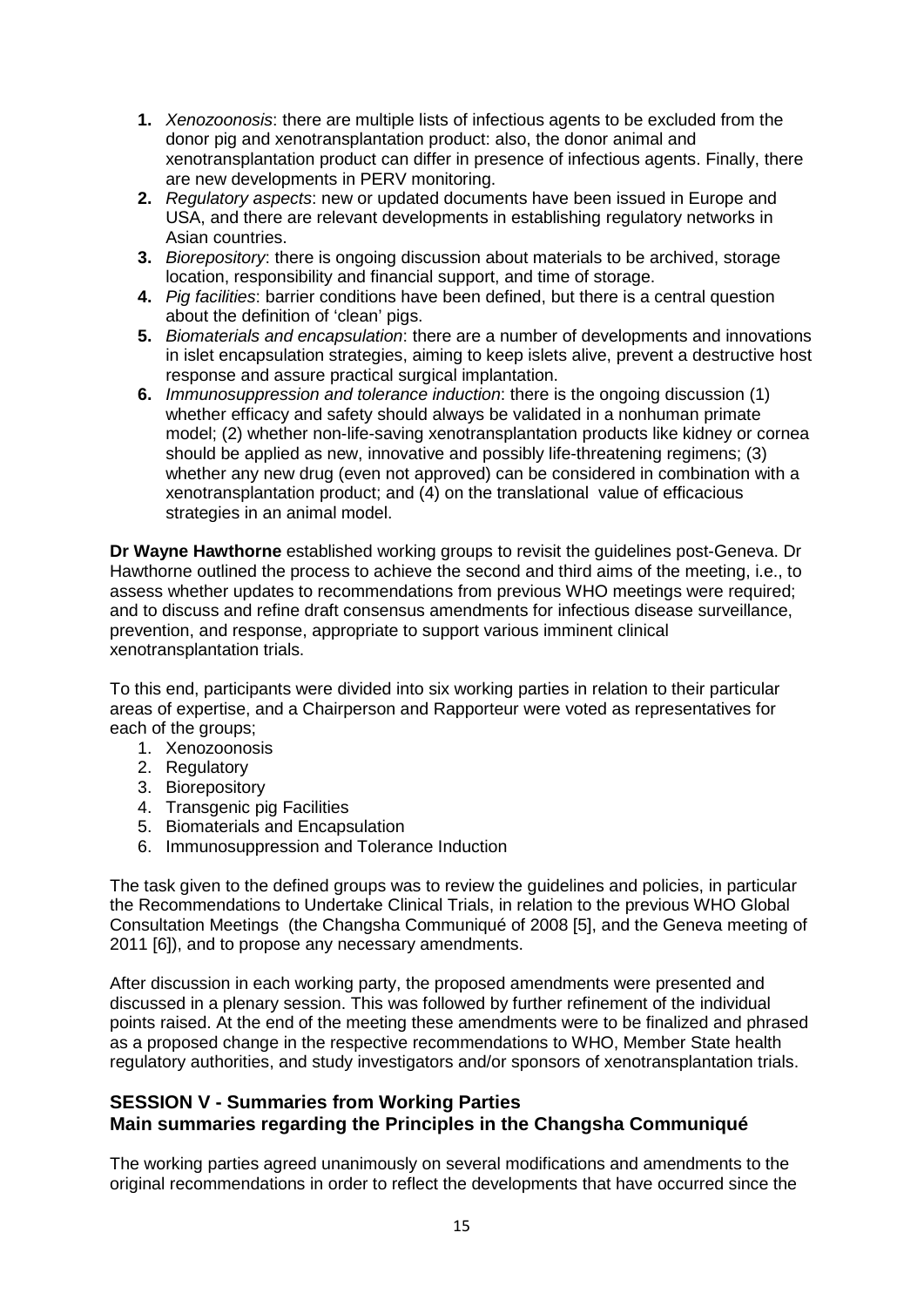previous WHO Global Consultation Meetings.

The Changsha Communiqué begins with a list of 10 Principles that guide and inform the WHO position on regulatory requirements for xenotransplantation clinical trials. As we rapidly approach the possibility of clinical trials conducted under WHO guidance, it becomes a practical matter to define the scope of xenotransplantation as it relates to these guidelines.

Principle 1 has, therefore, been amended to define xenotransplantation based on the definition of the US FDA. Thus, xenotransplantation is considered as any procedure that involves the transplantation, implantation or infusion into a human recipient of either (a) live cells, tissues, or organs from a nonhuman animal source, or (b) human body fluids, cells, tissues or organs that have had ex vivo contact with live nonhuman animal cells, tissues or organs. This specifically excludes the transplantation or implementation of acellular animal tissues, (described as "xenograft" in the revised 2016 FDA Guidance, which are beyond the intended scope of the document).

In order to better reflect the advanced state of preclinical xenotransplantation, Principle 1 has been amended to read that xenotransplantation, rather than "successful" xenotransplantation, has the potential to treat a wide range of serious diseases.

Principle 4 discusses the importance for clinical trials to be effectively regulated by the relevant governmental authorities and has been amended to emphasize the importance of monitoring post-market entry after regulatory approval of a safe, effective xenotransplantation product.

Principle 7 focuses on the long-term storage of animal and patient samples and records, even to the extent of providing for succession in the event that the original proposers of the clinical trial are unable to continue. It has been revised to emphasize that succession should also be assured for surveillance of the patients in addition to samples and records. To highlight the advances in xenotransplantation and the likelihood of clinical trials, the language of Principle 10 has been modified to indicate that equitable access should be given to "effective xenotransplantation therapies."

# **SESSION VI - Summary and Revision to WHO Mémoire on Minimizing Risks in Xenotransplantation**

The third and final day commenced with **Dr Peter Cowan** revisiting and prioritizing essential requirements for clinical trials followed by **Dr Jose Nuñez** outlining the revision to the WHO Mémoire on minimizing risks in xenotransplantation and its relationship to the Changsha Communiqué. During these last sessions Dr Nuñez also helped to guide the group in its final revisions and summation of the Communiqué so that it was able to incorporate the essence of the original 2008 Communiqué and the 2011 updates.

This final session was the practical summation of the previous two days' work specifically the incorporation of the revisions, modifications and additions undertaken to the original 2008 Communiqué and the 2011 update document. In total more than 100 changes reflecting the developments that have occurred since the previous WHO Global Consultation Meeting were agreed upon by all participants and written into the original 2008 Changsha Communiqué.

**Dr Richard Pierson** provided a short overview of the way forward and next steps to be taken to finalize the document from the meeting, and all in attendance agreed that there should be regular review and updating of the Communiqué. **Dr Agnes Azimzadeh** (IXA President Elect) gave a final conclusion and summary and thanked all participants on behalf of the IXA for their support and attendance at such an important meeting.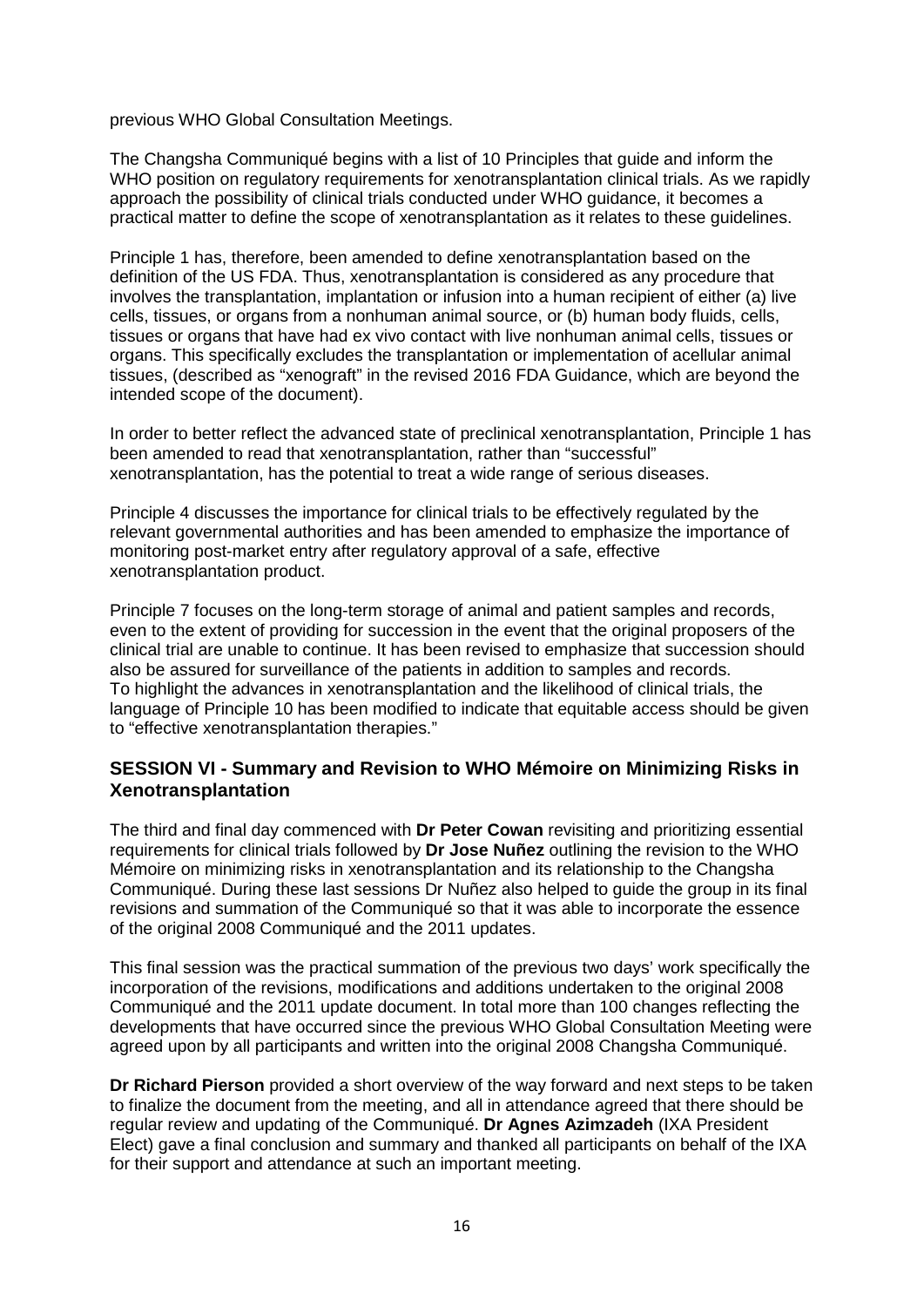The meeting was closed by the Program Chair **Dr Wayne Hawthorne** and the Local Organising Committee Chair **Dr Wei Wang**, who thanked all those who had helped in the organisation and running of the meeting to make it such an overwhelming success. They also praised the meeting sponsors including the IXA and the TTS, whose support in planning and organisation was acknowledged. Special thanks was also given to the WHO for once again convening this important global meeting, and to the Third Xiangya Hospital and the Central South University of Hunan Province, China for their generous sponsorship, without which the meeting could not have taken place.

The draft amended Principles and Recommendations were finalized shortly after the meeting, and were submitted to WHO in February 2019 for approval and publication. After approval, this document will be published on the website of WHO and TTS (IXA website), and in *Xenotransplantation*. Below is the summary of the modifications to the recommendations.

# **Main summaries regarding the Recommendations in the Changsha Communiqué**

Key recommendations follow the Principles established in the first section of the Changsha Communiqué. Language was modified throughout the document from "must" to "should", in order to better reflect the purpose of this document as a series of guidelines without legal authority.

Recommendation 4 to WHO emphasizes the role of WHO in promoting public awareness of both the benefits of xenotransplantation, as well as the awareness of dangers associated with unregulated xenotransplantation. Reflecting the developments in genetic engineering of source animals since the Global Consultations in 2008 and 2011, WHO has charged itself to promote the enhanced opportunity for potential clinical trials provided by the use of animals.

The majority of recommendations, however, have been directed toward the investigators and sponsors of clinical trials using xenotransplantation products. Several amendments or modifications highlight the importance of genetically-engineered source animals including Recommendation 1 to investigators which has been updated from "specific" to "designated" pathogen-free animals to reflect current understanding of the conditions necessary to utilize specially-bred animals for xenotransplantation.

The new Recommendation 2 to investigators indicates that investigators should develop quality control measures and standards for genetically-modified pigs to ensure the desired phenotype and function of the xenotransplantation product. Recommendation 8 to investigators parallels the above recommendation to WHO in promoting public awareness of xenotransplantation, which serves to underscore the importance placed on regulation of all aspects of xenotransplantation in order to provide optimal safety and efficacy.

Recommendation 4 to investigators discusses the importance of utilizing reproducible preclinical data, usually from testing in nonhuman primates, as the basis of designing a clinical trial. It has been updated to point out that preclinical studies should be modeled as closely as possible to clinical regimens in order to yield more relevant results.

Recommendation 10 to investigators encourages the storage of appropriate specimens from patients and source animals in accordance with national regulatory guidelines and standards in quality management, and this includes a provision for stewardship of all records, data and archived samples.

A new Recommendation 10 to investigators states that devices and biomaterials should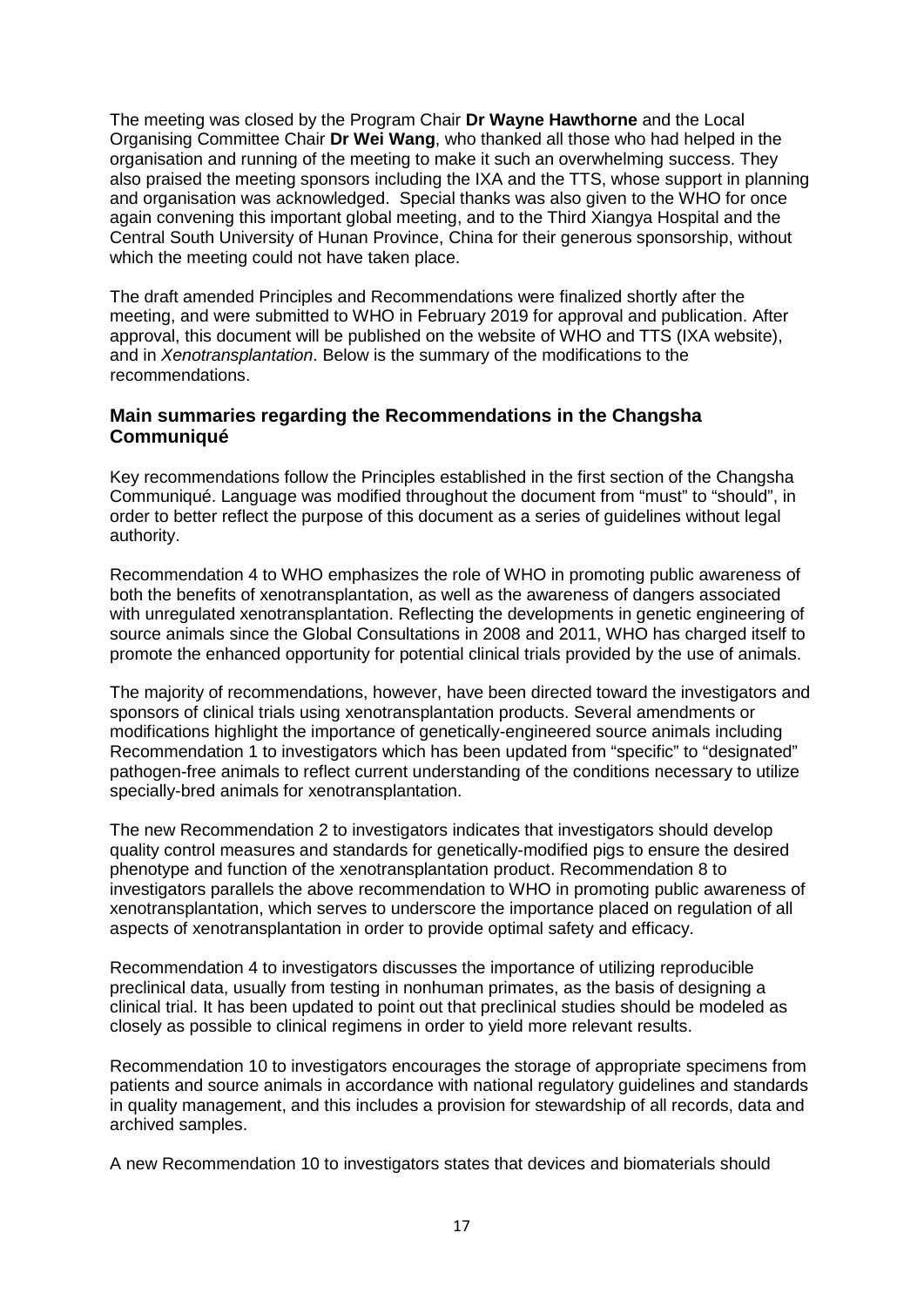comply with current international standards that were not in place at the time of the original Changsha Communiqué.

Finally, it was unanimously approved by the participants in the present meeting to explore appropriate changes or updates to the Geneva 2011 WHO Global Consultation document.

# **Conclusion**

This third WHO Global Consultation Meeting proved to be very successful and productive in many aspects. Clinical application of xenotransplantation has been pursued for decades (or even centuries), but implementation that is accepted in regulatory clinical practice is of more recent date. Initiatives in this respect by respective societies and institutions are illustrated by the founding of IXA in 1996, the first publication by regulatory agencies (US PHS Guideline published in 2001), and the WHO resolution 57.18 in 2004. The continued need for close interaction between innovative science and technology, regulatory affairs, and implementation at the global level, is illustrated by the outcome of the present 2018 Changsha WHO Global Consultation Meeting. Representatives from all disciplines involved came together to discuss progress and innovations in the field, mirror this progress with respect to regulatory oversight, and foster this at the global level under the umbrella of WHO. The need for such meetings is evidenced by innovations in the field and resulting amendments in regulatory oversight and recommendations in the WHO Mémoire to synchronize developments between different countries across the globe. The perspective of this meeting was to reinforce the basis of potential success in clinical trials in selected patients.

# **Acknowledgements**

Special thanks are to **Dr Judith (Horvath) Arcidiacono** from the Office of Tissues and Advanced Therapies, Center for Biologics Evaluation and Research, US Food and Drug Administration, who attended the meeting on behalf of the FDA and presented the FDA guidelines/policy to undertake clinical trials. Besides giving this presentation in session III, Judith provided invaluable advice and guidance as part of the committee in its revisions to the Communiqué.

# **References**

- 1. World Health Organization, Department of Communicable Disease Surveillance and Response. WHO Guidance on xenogeneic infection/disease surveillance and response: a strategy for international cooperation and coordination. Document WHO/CDS/CSR/EPH/2001.2, 2001. [http://whqlibdoc.who.int/hq/2001/WHO\\_CDS\\_CSR\\_EPH\\_2001.2.pdf.](http://whqlibdoc.who.int/hq/2001/WHO_CDS_CSR_EPH_2001.2.pdf) Accessed January 1, 2019.
- 2. World Health Organization. Fifty-seventh World Health Assembly, Agenda Item 12.14, May 22, 2004. Resolution 57.18. [http://www.who.int/gb/ebwha/pdf\\_files/WHA57/A57\\_R18-en.pdf.](http://www.who.int/gb/ebwha/pdf_files/WHA57/A57_R18-en.pdf) Accessed January 1, 2019.
- 3. Sykes, M, D'Apice A, Sandrin M. Position paper of the Ethics Committee of the International Xenotransplantation Association. Xenotransplantation 2003; 10: 194- 203.
- 4. World Health Organization. Statement from the Xenotransplantation Advisory Consultation, Geneva, 18-20 April 2005. [https://www.who.int/transplantation/XenoEnglish.pdf.](https://www.who.int/transplantation/XenoEnglish.pdf) Accessed January 1, 2019.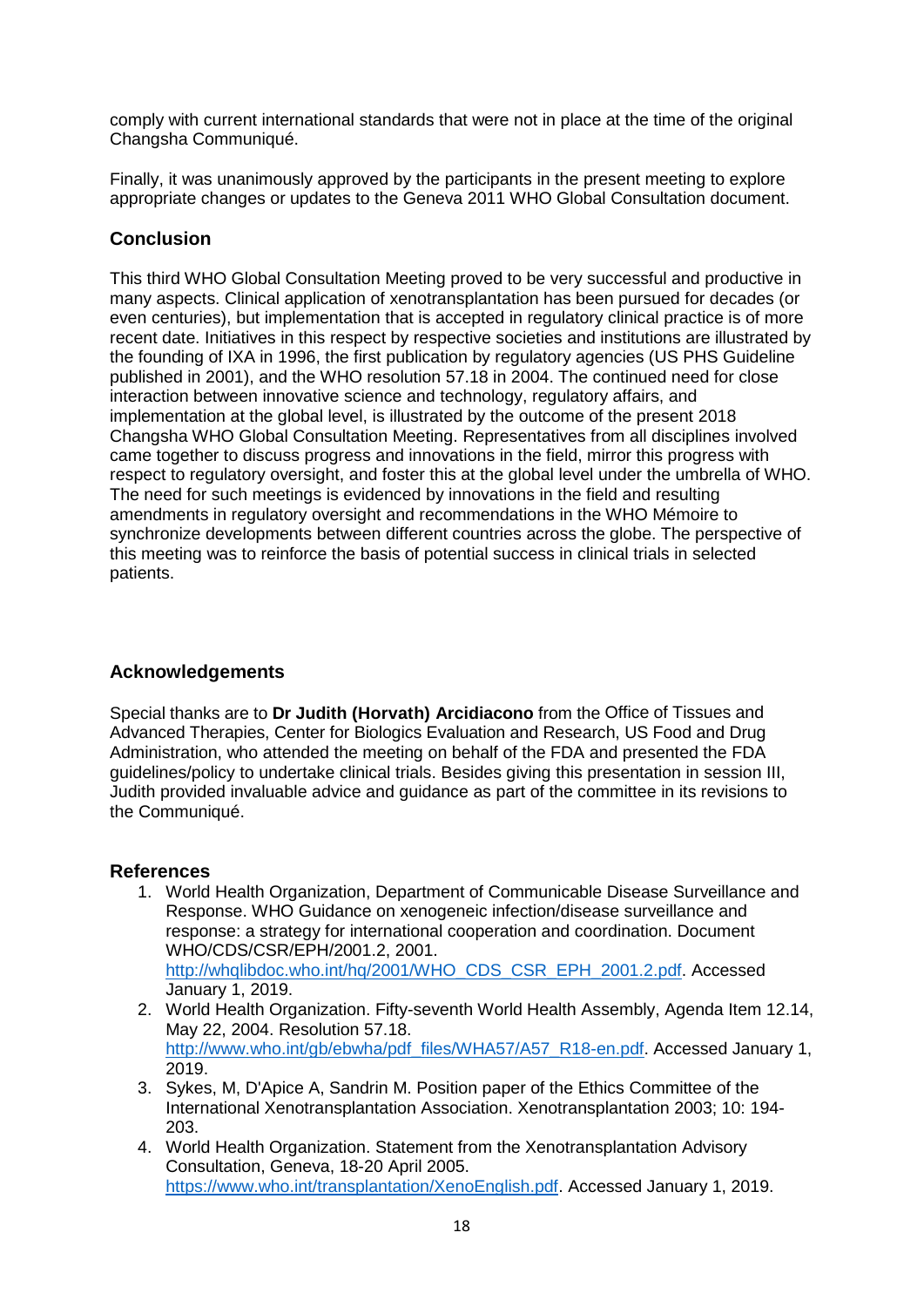- 5. World Health Organization. First WHO global consultation on regulatory requirements for xenotransplantation clinical trials. Changsha: The Changsha Communiqué . 2008. [http://www.who.int/transplantation/xeno/ChangshaCommunique.pdf.](http://www.who.int/transplantation/xeno/ChangshaCommunique.pdf) Accessed January 1, 2019. See also Xenotransplantation 2008;16:61-63.
- 6. World Health Organization. Second WHO Global Consultation on Regulatory Requirements for Xenotransplantation Clinical Trials. Geneva Consultation. 2011. [https://www.who.int/transplantation/xeno/report2nd\\_global\\_consultation\\_xtx.pdf?ua=1](https://www.who.int/transplantation/xeno/report2nd_global_consultation_xtx.pdf?ua=1) . Accessed January 1, 2019.
- 7. Fishman JA, Scobie L, Takeuchi Y. Xenotransplantation-associated infectious risk: a WHO consultation. Xenotransplantation 2012; 19: 72-81.

# **Legend to the Figure**

*Fig. 1*. Official photograph of delegates at the Third WHO Global Consultation on Regulatory Requirements for Xenotransplantation Clinical Trials, Changsha, China, December 12-14, 2018.

# **First row, standing; left to right**

Ying Chen, China Yanrong Lu, China Zhengmin He, China Chung-Gyu Park, South-Korea Hongjiang Wei, China Kefeng Dou, China Shaoping Deng, China Eckhard Wolf, Germany Pierre Gianello, Belgium Richard N Pierson 3rd, USA Emanuele Cozzi, Italy Ralph Reinhard Tönjes, Germany Shuji Miyagawa, Japan Muhammad M Mohiuddin, USA A Joseph Tector, USA Pengzhi Hu, China

# **Second row, sitting; left to right**

Shounan Yi, China Rita Bottino, USA Megan Sykes, USA Judith (Horvath) Arcidiacono, USA Henk-Jan Schuurman, the Netherlands Wayne J Hawthorne, Australia Wei Wang, China José Ramón Nuñez, Switzerland Léo Bühler, Switzerland Guogang Zhang, China Linda Scobie, UK Peter Cowan, Australia Curie Ahn, South-Korea Yongfeng Liu, China Jonathan RT Lakey, USA Agnes Azimzadeh, USA

# $(3)$   $\circledcirc$   $\circledcirc$   $\times$   $\circledcirc$

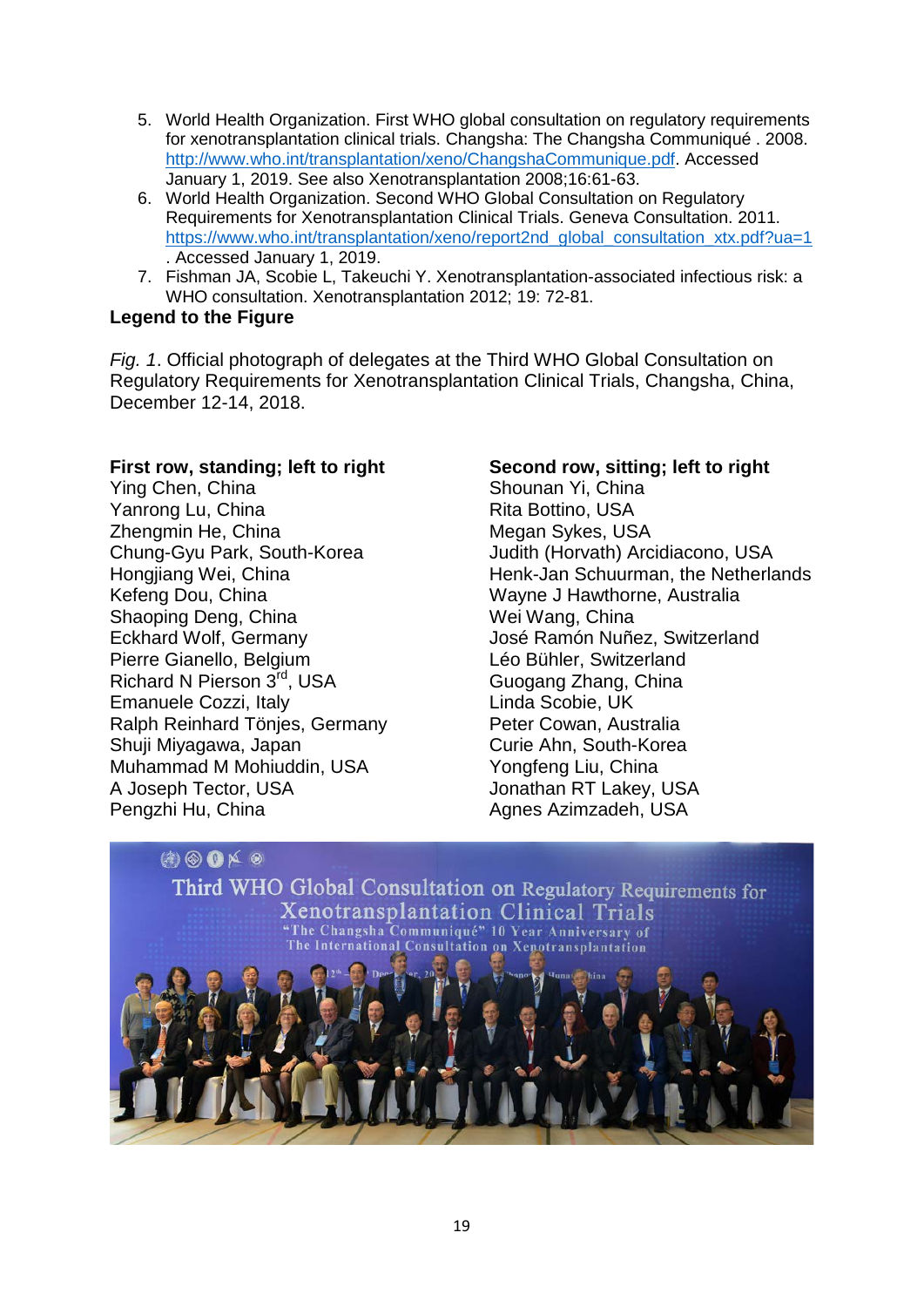# **ABSTRACTS OF PRESENTATIONS**

### **OPENING SESSION**

#### OVERVIEW OF THE THIRD WHO GLOBAL CONSULTATION ON REGULATORY REQUIREMENTS FOR XENOTRANSPLANTATION CLINICAL TRIALS

#### Wayne John Hawthorne

Department of Surgery, Westmead Clinical School, University of Sydney National Pancreas and Islet Transplant Laboratories, Westmead Hospital, Westmead Centre for Transplant and Renal Research, Westmead Institute for Medical Research **INTRODUCTION**: The Third WHO International Consultation on Regulatory Requirements for Xenotransplantation Clinical Trials ("10 year review of the Changsha Communiqué") is convened once again in Changsha, China, 12-14 December 2018. The meeting commemorates a decade since the initial "Changsha Communiqué" International Consultation on Xenotransplantation was held in Changsha, China, 19-21 November 2008, and seven years since The Second WHO International Consultation on Regulatory Requirements for Xenotransplantation Clinical Trials ("Geneva Consultation") convened at WHO headquarters in Geneva, Switzerland, on October 17-19, 2011. The Third Consultation was initiated by the International Xenotransplantation Association (IXA) with support from The Transplantation Society (TTS) together with the WHO. Invited delegates including international health regulatory authority representatives and internationally recognized experts in xenotransplantation science, technology, law, and ethics from most WHO regions, representing a substantial number of WHO member states. The charge to delegates and outcomes for the Communiqué are:

1) To review the current status of xenotransplantation science and practice;

2) To determine whether updates to the Changsha Communiqué's guidance to WHO, member state health regulatory authorities, and study investigators and/or sponsors of xenotransplant trials are required; and

3) To discuss and refine draft consensus guidelines for infectious disease surveillance, prevention, and response, appropriate to support various imminent clinical xenotransplantation trials.

The program is based on the principals and guidance documents of the previous Communiqué: working groups are created to revisit the guidelines post-Geneva. The program will critically review the Changsha Communiqué Principles and Guidance, revisiting and prioritizing essential requirements for clinical trials. In particular working parties will address the necessity to revise guidelines and policy in undertaking clinical trials. Through presentations they will formulate the changes required to the guidelines and policy in order to safeguard safety and efficacy of imminent clinical trials.

**DISCUSSION**: The reasoning behind the present WHO consultation is the substantial progress in the field of Xenotransplantation during the past several years, specifically in regards to the development of new technologies, donor animal genetics, donor source herd holding requirements, changing legislative frameworks (internationally), definitions and processes for submitting clinical trial applications. This is along with the emergence of a number of potential applications for Xenotransplantation trials in islet cell, cornea and kidney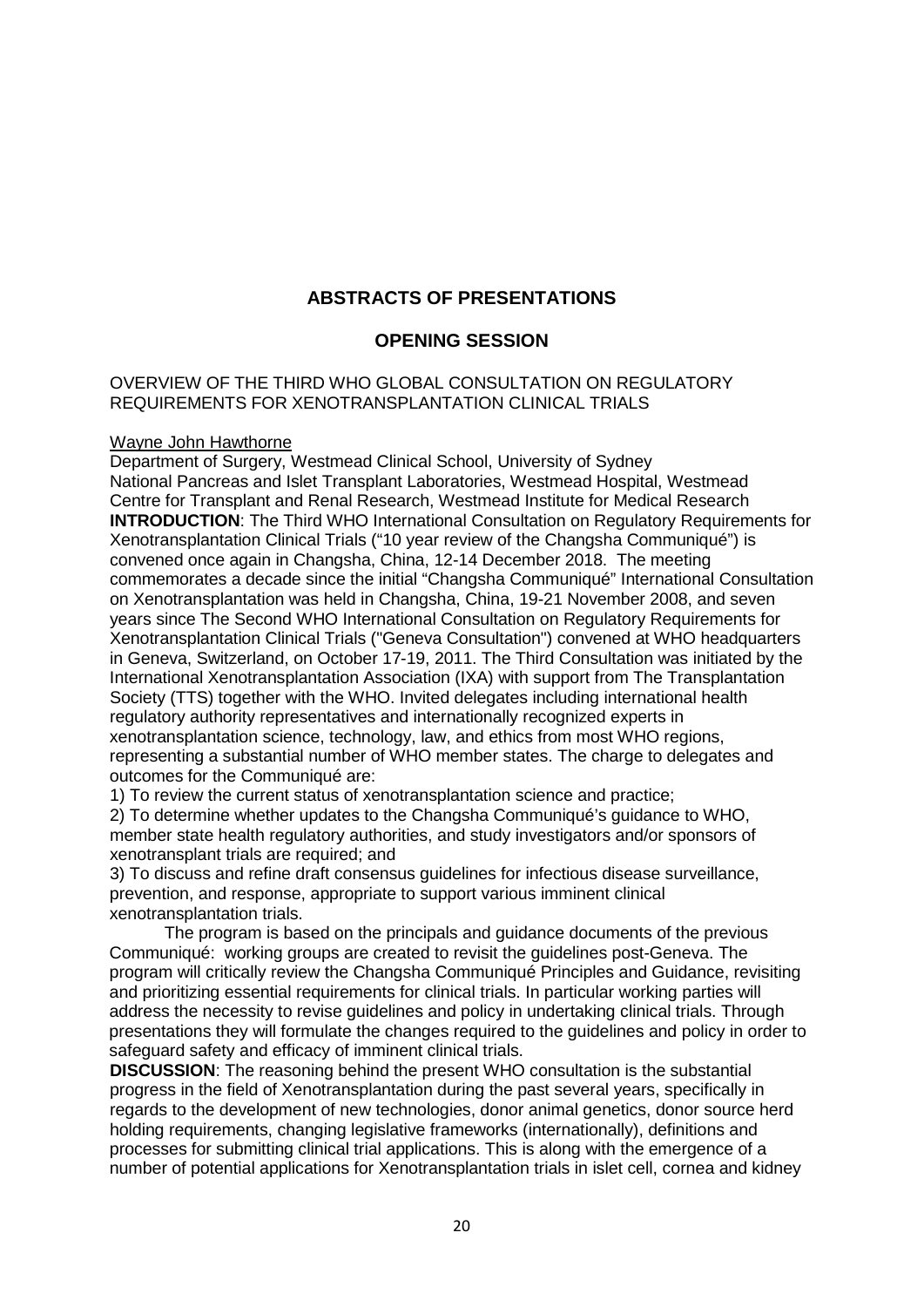transplantation. The development of the regulatory requirements for such clinical trials will be revised along with the requirements for comprehensive safety, efficacy, longevity and monitoring of the transplanted cells, tissues, or organs.

**CONCLUSION AND/OR RECOMMENDATIONS**: This WHO Global Consultation has the prospect to strongly reconfirm the contribution by IXA and WHO in the regulation of xenotransplantation, and to provide a revision to WHO Mémoire on minimizing risks in xenotransplantation with a realistic potential for success in pilot clinical trials in selected patients.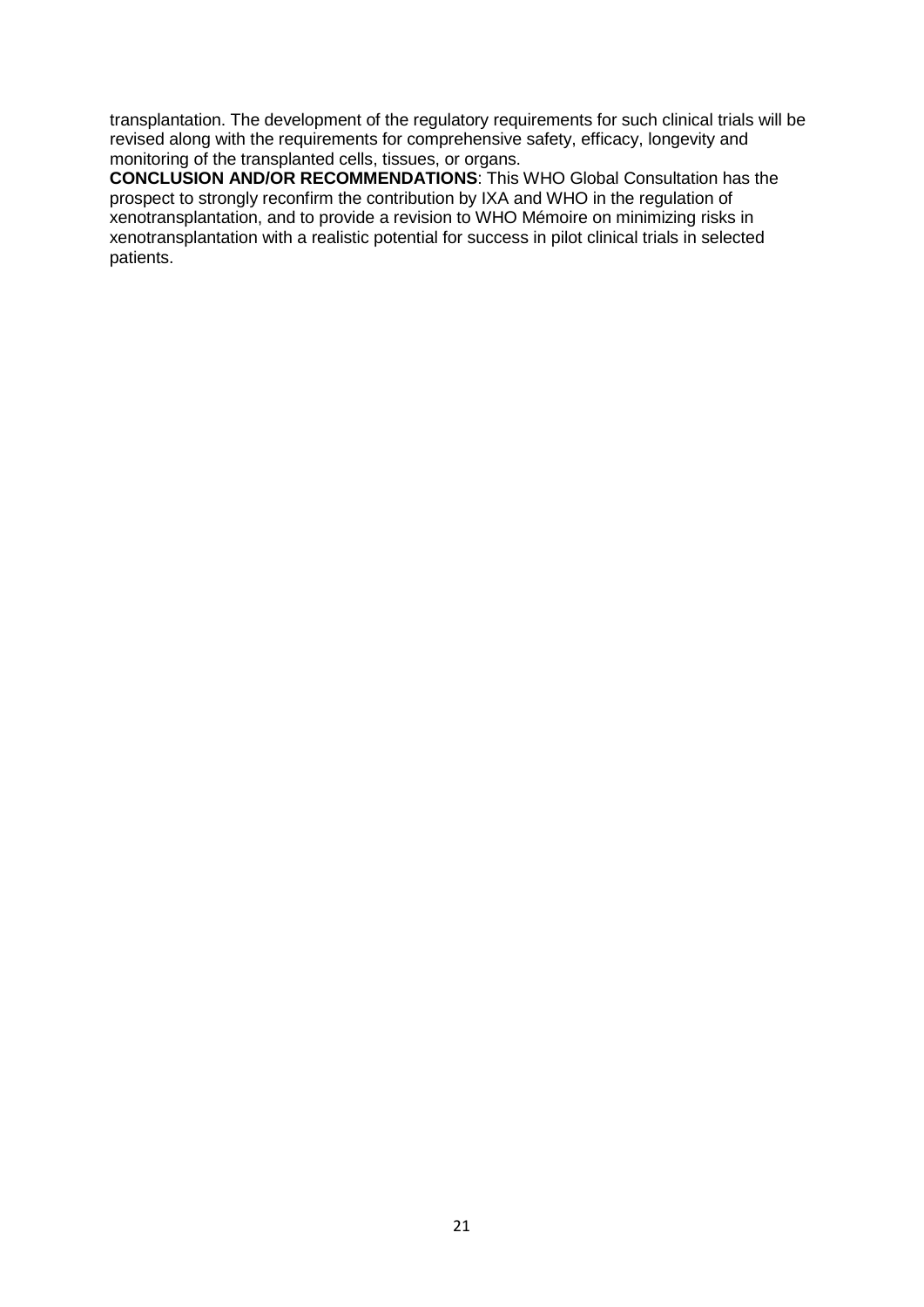# **SESSION I - Update on progress in solid organ xenotransplantation (2012-18)**

#### **Preclinical Studies**

#### PRECLINICAL STUDIES: ADVANCEMENTS IN CARDIAC XENOTRANSPLANTATION Muhammad M Mohiuddin

University of Maryland School of Medicine, Baltimore, MD

**INTRODUCTION AND DISCUSSION**: Recently there has been a surge in reports describing fantastic survival results for solid organ xenotransplantation. Our group and others continue to show significant improvement in survival of cardiac xenografts in a heterotopic pig-tobaboon heart transplantation model. This presentation will highlight some significant advances in the field of heart xenotransplantation in large animal models. A major reason for the improved graft survival is the advancement in the technology, including CRISPR-Cas9 technique, to genetically modify the donor pigs and make their organs and tissues less immunogenic to nonhuman primates and humans. Some of the major genetic modifications will be discussed along with their specific impact on averting xenograft rejection of heterotopic cardiac xenograft. Another development that has significantly helped xenotransplantation research is the availability of target specific antibodies, to block specific immune pathways, like CD40-CD40 ligand mediated costimulation pathway, which have made a significant impact in the advancement of this field by suppressing rejection. The specific role of these antibodies in preventing xenograft rejection will also be discussed. Dr Bruno Reichart' s group from Munich, Germany, has reported significant pig cardiac xenograft graft survival in orthotopic position and some of the information presented by this group at the transplantation meetings will be briefly discussed. Other major factors that have also been very helpful are: the utilization of novel monitoring methods for the graft function and improvements in methods to manage post-operative transplant animals, especially the ability to detect complications at an early stage with the ability to overcome these adverse effects.

**CONCLUSION**: Finally, the impact of the above advancements in bringing xenotransplantation to the clinic and potential remaining hurdles for clinical translation will be reviewed.

# PRECLINICAL STUDIES: KIDNEY AND LIVER XENOTRANSPLANTATION

# Andrew Adams<sup>1</sup>, Matthew Tector<sup>2</sup>, Joseph Tector<sup>2</sup>

<sup>1</sup> Emory University School of Medicine, USA, <sup>2</sup> University of Alabama, Birmingham, USA **INTRODUCTION:** Kidney xenotransplantation: The shortage of suitable donor organs has pushed the need for xenotransplantation to the forefront of transplant research. Genome editing tools for use in pigs has improved dramatically in the last 5-10 years, paving the way for the creation of new donor pigs with fewer xenoantigens, and human transgenes that can downregulate the recipient immune response. While there are a significant number of waitlisted patients with no detectable xenoreactive antibodies to new xenoantigen-deleted pigs, there is no case where a primate has a negative crossmatch. Nonhuman primate recipients with high pre-transplant donor antibody levels reject renal xenografts in less than 6 days, but multiple groups have shown prolonged kidney xenograft survival past 180 days is feasible in recipients with more favorable pre-transplant crossmatches using costimulatory blockade-based immunosuppression. Human transgenes (complement regulation and thromboregulation) are helpful in preventing early antibody-mediated rejection, but renal xenograft failure is still secondary to antibody-mediated rejection in all cases. Results using calcineurin-based immunosuppression regimens are less favorable, with graft survival rarely going past 20 days, regardless of the crossmatch status. While these results are discouraging, they are not different than the survival achieved in crossmatch-positive renal allotransplantation in non-human primates.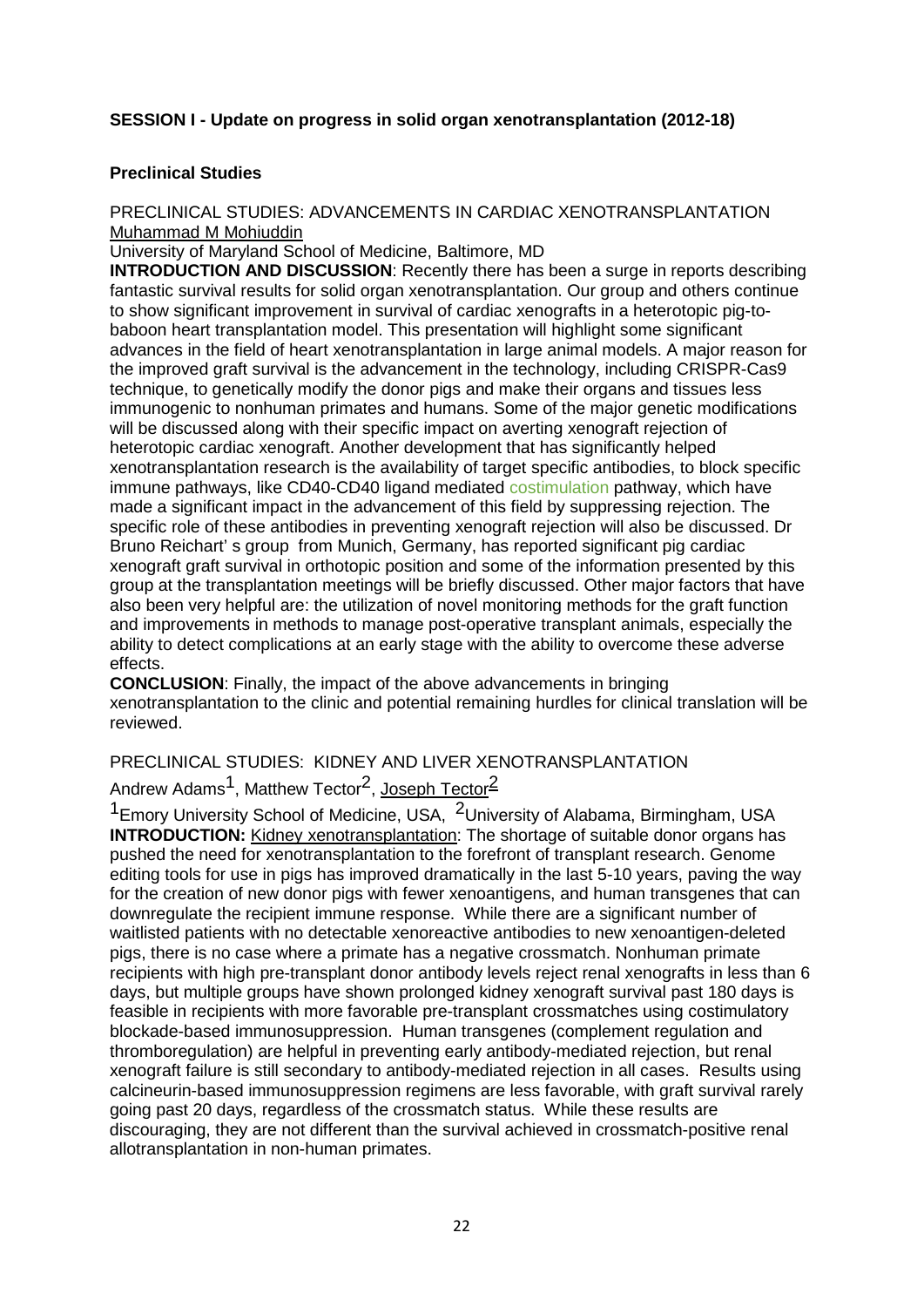Liver xenotransplantation: The need for more liver donors is significant, but clinical application of liver xenotransplantation has been prevented because of the thrombocytopenia that occurs immediately following graft reperfusion. The best survival in a pig-to-nonhuman primate model of liver xenotransplantation approaches one month. The thrombocytopenia was overcome by infusing human coagulation factors. The cause of failure in the recipients going out past two weeks was aberrant clotting and thrombosis of major vasculature. There is a need for new genetic engineering strategies to overcome the thrombocytopenia, and eliminate the need for infusion of exogenous coagulation factors. The deletion of Asialoglycoprotein Receptor 1 in pigs decreases the platelet removal from ex-vivo perfusion circuits, but this strategy has not been tested in vivo in a preclinical model.

**DISCUSSION AND RECOMMENDATIONS:** Kidney xenotransplantation: Improving survival in preclinical models will depend upon the identification and elimination of new xenoantigens on the surface of pig cells. If a crossmatch-negative xenograft can be performed in a preclinical model, it will be possible to evaluate whether calcineurin-based immunosuppression can prevent cell-mediated xenograft rejection well enough for clinical trials.

Liver xenotransplantation: It is likely that bridging trials where a patient with significant liver failure is transplanted with a pig liver to stabilize them until a human liver can be found will be the initial clinical application for liver xenotransplantation. Significant work needs to be done using newly available pig livers in a preclinical model before moving forward with clinical application.

### PRECLINICAL STUDIES: LUNG

#### Agnes Azimzadeh

Department of Surgery, Massachusetts General Hospital and Harvard Medical School, Boston, MA, USA

**INTRODUCTION:** Substantial progress has recently been observed in understanding the mechanisms of injury in lung xenotransplantation, and overall in vivo lung xenograft survival and function. Removal of the main carbohydrate antigen recognized by human anti-pig antibodies (alpha-gal) prevented the immediate destruction of pig lungs by human blood. The knockout of additional "non-Gal" carbohydrate gene targets (Neu5Gc, beta-4Gal) added incremental benefits. The addition of specific human genes (transgenes) expressed on the alpha-galactosyl transferase-deficient background demonstrated important roles for complement regulation (membrane cofactor protein, CD46), coagulation pathway dysregulation (endothelial protein C receptor, tissue factor pathway inhibitor, von Willebrand factor) and NK cells (HLA-E), as shown by improvements of specific parameters in ex vivo lung perfusion experiments. At the last IXA meeting, survival for over one week of pig lungs in baboons has been reported by two groups.

Although the lung represents a very difficult organ xenotransplant model, these results present very substantial progress, highlighting the potential of genetic modifications to prevent xenotransplant injury mechanisms. Moving forward, data from ex vivo and in vitro perfusion models identify platelet and neutrophil adhesion, monocyte/macrophage activation, glycan-based cellular adhesive interactions and specific pro-inflammatory cytokines, as logical targets for additional interventions. Future studies will address these residual injury mechanisms either through genetic modifications of the donor pig, or using pharmacologic treatments. In addition, immunosuppression or immunomodulation of the recipient will be tailored to avoid and promote immune tolerance.

PRECLINICAL STUDIES: TOLERANCE AND REGULATORY T CELLS

Megan Sykes, David Ayares, Adam Griesemer, Robert Hawley, Hao-Wei Li, David H. Sachs, Kazuhiko Yamada

Columbia University, New York, USA

**INTRODUCTION:** The immune and non-immune barriers to xenografts are even stronger than those to allografts. The ability to genetically engineer source animals has improved outcomes of pig-to-primate xenotransplantation, but high levels of immunosuppression are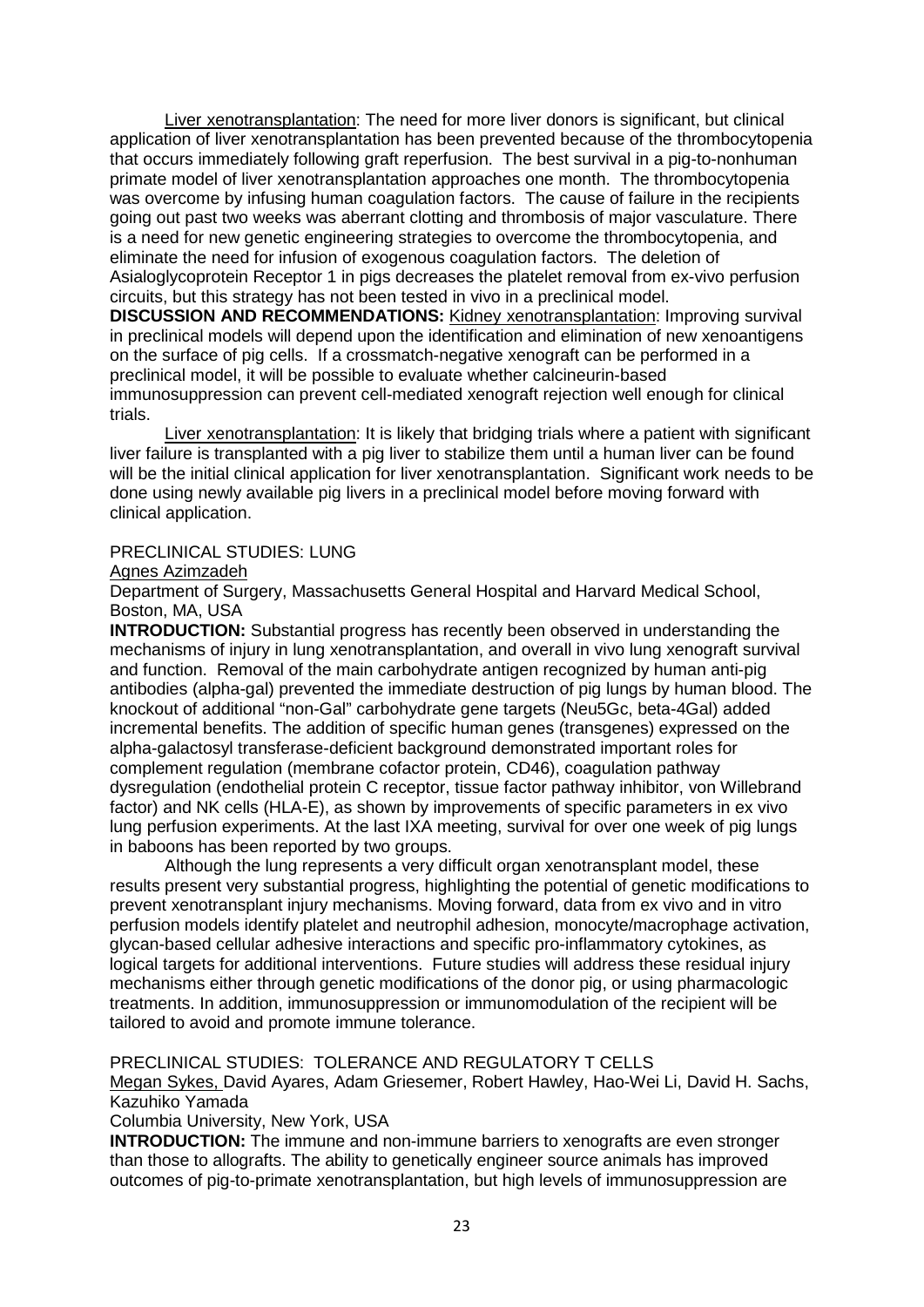required with many side effects, and graft rejection nevertheless eventually occurs. While the development of the αGal-knockout pig has been a major advance, studies in nonhuman primates indicate that other, non-Gal, natural antibody specificities can be targets of rejection when transplanting αGal-knockout (GalT-KO) organs. Several carbohydrate targets of antinon-Gal natural antibodies have been identified and the genes producing enzymes that generate these epitopes have now also been knocked out. However, these additional knockouts appear to express new epitopes recognized by baboon natural antibodies.

Induction of immune tolerance, in which the recipient's immune system treats the donor as "self', eliminates responses to donor antigens, including these newly revealed determinants, avoiding the need for long-term immunosuppression while assuring long-term graft survival. Tolerance is therefore particularly desirable in the challenging setting of xenotransplantation.

**DISCUSSION:** Studies in rodents and humanized mice have demonstrated the efficacy of two methods of tolerance induction, namely pig thymus transplantation and induction of mixed hematopoietic chimerism. Induction of mixed xenogeneic chimerism can simultaneously achieve tolerance of natural antibody-producing B-cells recognizing known and unknown specificities, T cells and natural killer (NK) cells, all of which pose significant barriers to xenotransplantation. Moreover, mixed chimerism can be achieved with relatively non-toxic conditioning regimens that overcome the immune barriers to the xenogeneic species, which include several components of the innate immune system in addition to T cells. The use of a human CD47-transgenic source pig and intrabone injection of the bone marrow greatly enhances mixed chimerism and tolerance induction in the pig-to-baboon model, achieving promising pig kidney graft outcomes.

An additional approach to enhancing pig chimerism in the baboon model involves infusion of expanded regulatory T-cells from the recipient along with pig hematopoietic cells. This approach has enhanced pig skin graft survival on baboons. Simultaneously, our group has pursued the approach of recipient T-cell depletion combined with pig thymus transplantation. Proof of the efficacy of porcine thymic transplantation in inducing human Tcell tolerance has been obtained in humanized mouse models, in which diverse, normal human T-cells develop in porcine thymic xenografts and are tolerant to the porcine donor, the recipient mouse and the human hematopoietic stem cell donor. This approach has been extended to the pig-to-baboon combination using vascularized pig thymus grafts. Sustained life-supporting porcine kidney xenograft survival has been achieved reliably with this approach, with evidence for the development of T-cell tolerance to the donors.

**CONCLUSION AND/OR RECOMMENDATIONS:** Using existing genetic modifications of porcine source animals, it seems likely that tolerance and graft survival without chronic immunosuppression should be achievable in the pig-to-human combination within the near future. This approach would be optimal in view of the very strong immunologic barriers to porcine xenotransplantation. Given the time required for generation and approval of a clinicalgrade source pig, efforts to obtain this status for GalT-KO, hCD47-transgenic source pigs in anticipation of clinical trials are currently justified.

#### PRECLINICAL STUDIES: REGULATORY ASPECTS

Henk-Jan Schuurman

SchuBiomed Consultancy BV, Utrecht, The Netherlands

**INTRODUCTION:** Paragraph 4 of the Changsha Communiqué (2008) states "*Because of these wider community risks, xenotransplantation clinical trials and procedures need to be effectively regulated. There should be no xenotransplantation in the absence of effective regulation by the government of the country. Regulation should have a legal basis with powers to ban unregulated procedures and enforce compliance with regulatory requirements. "The regulatory system should be transparent, must include scientific and ethical assessment and should involve the public".* At that time major regulatory documents were from USA, i.e., the Public Health Service Guideline on Infectious Disease Issues in Xenotransplantation (2001), and the Xenotransplantation Guidance for Industry from the Food and Drug Administration (FDA, 2003, updated in 2016). Also, in New Zealand the Health Research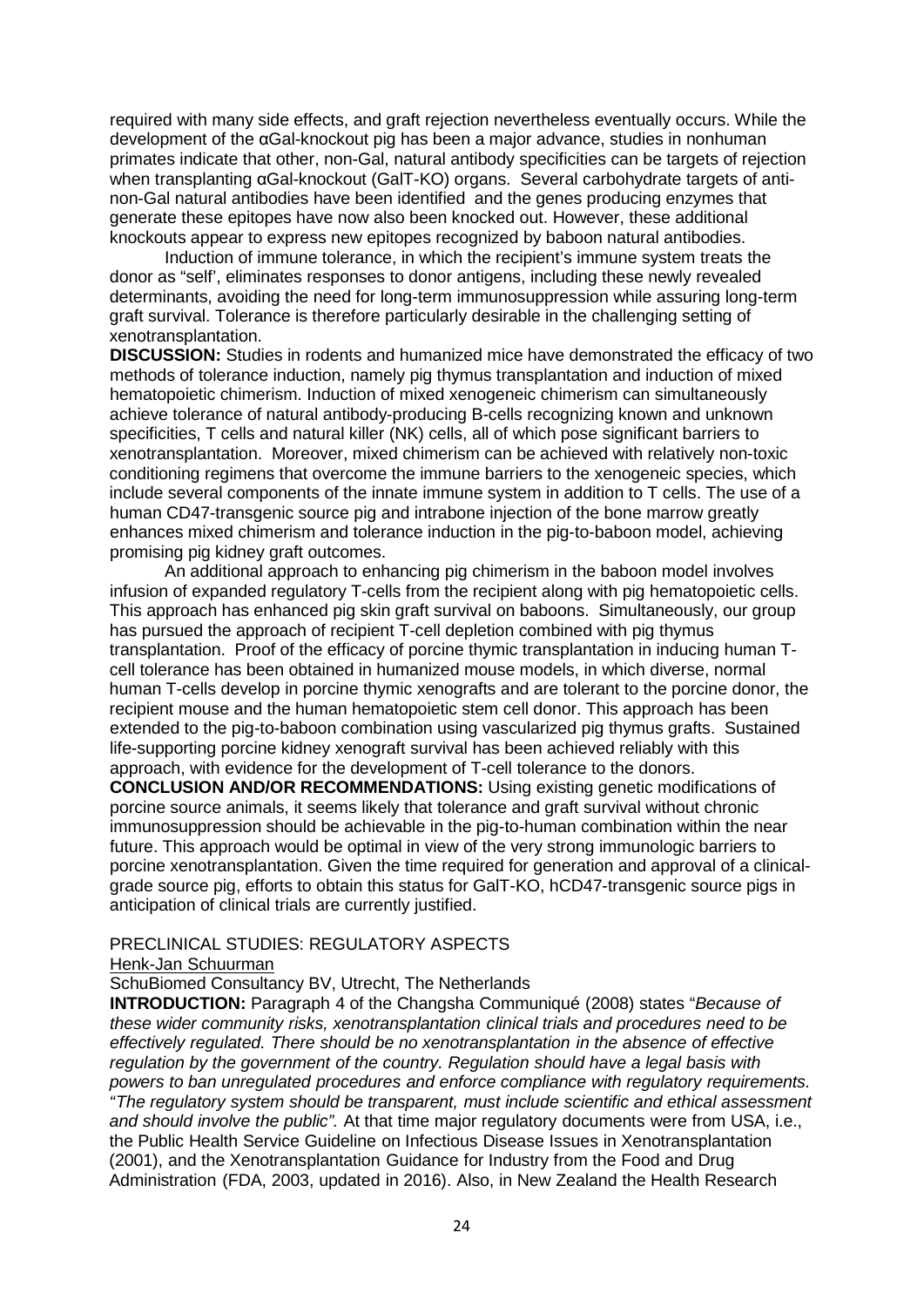Council had issued Guidelines for Preparation of Applications Involving Clinical Trials of Xenotransplantation (2007); this document is noteworthy, because the first clinical trials under proper regulatory oversight were conducted in this country (porcine islets for the treatment of diabetes, approved in 2007).

Much has happened since the 2008 WHO Global Consultation meeting in Changsha. A few examples are worth mentioning. The European Medicines Agency issued in 2009 the Guideline on Xenogeneic Cell-based Medicinal Products, and the revised guidance "Guideline on quality, non-clinical and clinical aspects of medicinal products containing genetically modified cells" is presently under public consultation. In 2017 the FDA released the Draft Revised Guidance #187 "Regulation of Animals with Intentionally Altered Genomic DNA". In Australia, goods that comprise or contain live animal cells, tissues or organs are since 2017 regulated as biologicals. In Japan new or amended jurisprudence that affect xenotransplantation products was introduced in 2013, namely the Act on the Safety of Regenerative Medicine, and the Pharmaceutical and Medical Devices Law. In South-Korea the Ministry of Health and Welfare is developing a legal frame work for xenotransplantation, which is relevant in view of prospected xenogeneic cornea trials. In China the oversight of clinical trials has assigned to the National Health and Family Planning Commission, the former Ministry of Health.

According to the general definition, xenotransplantation products encompass live organs, tissues, and cells. These products are regulated in different ways. Human donorderived organs are not considered as medicinal products, i.e., organ transplantation is regulated differently as drugs/biologicals; on the other hand, for cell therapy - either autologous, allogeneic or xenogeneic - a large regulatory framework has been developed worldwide during the last two decades. Noteworthy, non-live xenogeneic material is not considered a xenotransplantation product in regulatory terms; this is exemplified by the designation "xenograft" in the recently updated FDA Guidance, and the regulation as a medical device by most regulatory agencies. Therefore, regulatory xenotransplantation documents focus on safety, in particular the potential cross-species transmission of infectious agents after entry in the host. To this end, the FDA Guidance has introduced a new status of pathogen presence, designated pathogen-free (DPF), a status in between specific pathogenfree (SPF) and gnotobiotic.

For the swine species, generally accepted as the donor species for xenotransplantation, the DPF status regards two major items. First, the presence of xenozoonotic exogenous infectious agents that do not affect the health status of the donor animals, but can infect and cause disease in a human recipient; e.g., herpes viruses such as gamma-lymphotropic herpesvirus, cytomegalovirus, and hepatitis E. Second, the presence of endogenous agents, i.e., Porcine Endogenous RetroVirus (PERV). Exogenous infectious agents can be eliminated from the herd by various breeding techniques in herd maintenance: in case of cell therapy products, exogenous agents can also be eliminated from the final product by various procedures during the manufacturing process starting with organ procurement and ending with cell culture. Regarding PERV, since the recognition of pig-tohuman transmission in a rather artificial cell coculture condition 20 years ago, the status of present knowledge indicates that the potential of cross-species transmission is minimal and manageable. Also, gene-editing technology (such as CRISPR-Cas9) has been introduced which is claimed to inactivate the genes encoding PERV sequences.

**CONCLUSION AND/OR RECOMMENDATIONS:** Regulatory agencies have followed the progress in xenotransplantation research to enable the phase transition to clinical development under proper regulatory oversight. It is realized that xenotransplantation products encompass different products (organs, tissues, cells) that share microbial safety aspects, but differ in regulatory aspects addressing efficacy and functionality in development and market approval. These products also share regulatory aspects of genetically modified donors. Xenotransplantation products are based on innovative and new biomedicinal approaches, and therefore a continued dialogue between the xenotransplantation field and regulatory authorities is warranted to address risks and risk management in bringing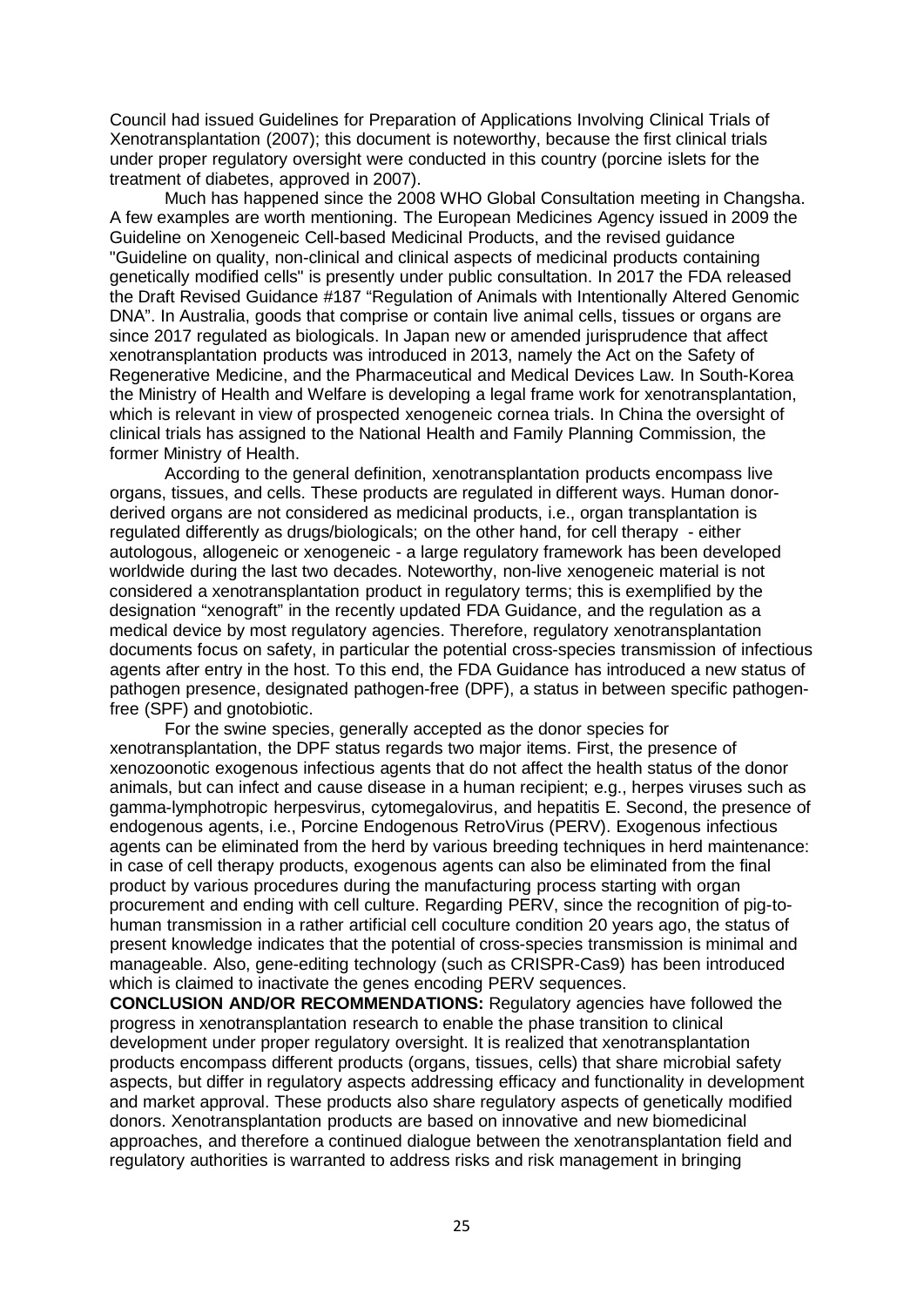xenotransplantation products to clinical application in patients with end-stage organ dysfunction who are in medical need for treatment of their disease.

## **SESSION II - Update on progress in cell and tissue xenotransplantation (2012-18)**

### **Preclinical Studies**

PRECLINICAL STUDIES: FREE ISLETS

Rita Bottino<sup>1</sup>, David KC Cooper<sup>2</sup>, Massimo Trucco<sup>1</sup>

1Allegheny Health Network – Carnegie Mellon University – Pittsburgh, PA, USA

2University of Alabama at Birmingham, Birmingham, AL, USA

**INTRODUCTION:** Islet transplantation is a valuable alternative to whole pancreas transplantation to treat diabetes and reduce the life threatening hypoglycemia unawareness in patients with Type 1 diabetes. Paucity of human organ donors has led to the consideration of potential alternative sources of islets, with pig islet cells being attractive candidates for cell therapy. One of the compelling reasons for choosing the pig is the long experience in the use of porcine insulin to treat patients before recombinant human insulin became available. Porcine insulin demonstrates its biological function in humans. Validation of isolated pig islets as a viable insulin-producing tissue for transplantation has been consistently achieved in immunodeficient rodent recipients. Over the last 15 years, more rigorous animal models such as the pig-to-nonhuman primate transplantation model have been studied. Consensus has been reached within the International Xenotransplantation Association on the relevance of pre-clinical studies in nonhuman primates prior to initiating clinical trials. More specifically, proof-of-concept that porcine islets transplanted in diabetic immunosuppressed nonhuman primate recipients consistently improve metabolic control, is regarded as a key milestone to be met before human applications.

Porcine islets can be isolated from the pancreas of adult and neonatal pigs with consolidated yet challenging procedures. Islets from genetically-engineered pig donors (with tissues devoid of the alpha-Gal epitope that is target of anti-Gal natural antibodies, and transgenic expression of human factors modulating inflammation and coagulation) and islets from wild-type (non-genetically manipulated) pigs, have been successfully used in nonhuman primate recipients. Free islets (thus non-encapsulated, non-immunoisolated) are the target of innate and adaptive immunity. Immunosuppression of the recipient is therefore necessary for graft survival. Using relatively high islet doses and efficacious, yet not clinically applicable, immunosuppression, islet graft function and insulin independence have been achieved by many groups worldwide, with most recent data from Seoul National University reporting insulin-independence for more than 900 days.

**DISCUSSION:** Comparison of metabolic profiles in humans, nonhuman primates and pigs suggests that porcine islets may perform more efficiently in humans than in nonhuman primates. High islet doses are required to overcome the initial islet loss due to inflammation and innate immunity. Improved peritransplant management may prove critical to reduce such loss. In addition, the need for immunosuppression that is clinically applicable, thus that carries minimal additional risk to the patient than conventional anti-rejection protocols, remains an unresolved challenge. A combined effort consisting in (i) the choice of effective genetic modifications for pig donors, and (ii) selection of immunosuppressive drugs that protect the graft without increasing the risk of over- immunosuppression, may be appropriate.

**CONCLUSION AND/OR RECOMMENDATIONS:** Progress has been made in the pig-tononhuman primate models of islet transplantation. In view of clinical translation, the availability of genetically-engineered pig tissue provides a helpful tool to improve compatibility between donors and recipients. Only immunosuppressive therapy consisting of clinically applicable protocols that warrant islet survival and avoid increased morbidity to the recipients, should be considered.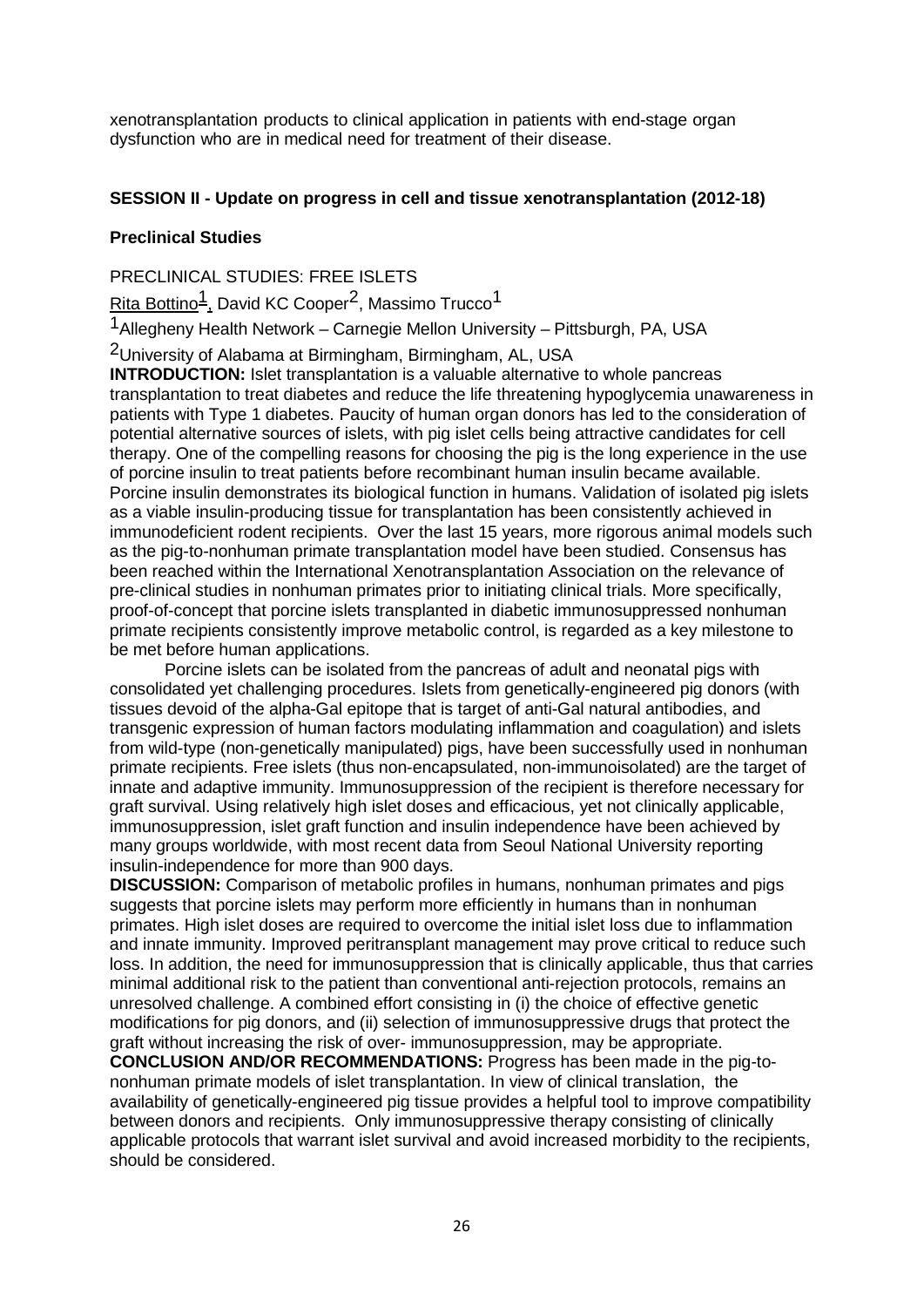#### PRECLINICAL STUDIES: ADVANCES IN ENCAPSULATED ISLET/DEVICE TRANSPLANTATION AS A TREATMENT FOR DIABETES Jonathan RT Lakey

Department of Surgery and Biomedical Engineering; Clinical Islet Program, University of California Irvine, USA

Islet transplantation to treat type 1 diabetes has achieved great improvements, as more recipients are able to achieve insulin-independence for longer periods of time. Unfortunately, the lack of donor organs and immunosuppressive medication regimens continue to impede further progress in cell-replacement therapy. Encapsulation of islets for transplantation provides a solution to these problems. Cell encapsulation envelopes cells in a biocompatible matrix that provides a gradient which allows the diffusion of oxygen and nutrients but prevents large immune molecules from reaching the cell, avoiding a host immune response. Encapsulation has been suggested since the 1930's but noteworthy achievements have occurred over the last decade. This lecture aims to provide a review including a historical background, current research, and future applications of cell encapsulation for the treatment of type 1 diabetes.

Nano-encapsulation has been used to improve diffusion parameters and better islet insulin response. Polyethylene glycol (PEG) is one of the most common materials used in nano-encapsulation devices as it can crosslink under ultraviolet or visible light exposure without threatening cell viability. Nevertheless, the shortcomings of PEG include the lack of biocompatibility with the transplant recipient and inadequate protection of islets from cytokines. However, by using multi-layer PEGylation and immunosuppressive drug cocktails, islets have demonstrated increased stability and longer survival time while minimizing the immune response, as indicated by the reduction in human serum albumin, fibronectin, and IgG.

Both synthetic agents, from polyethylene oxide to polyvinyl alcohol, and naturallyoccurring hydrogels, like gelatin, chitosan, and alginate, have been utilized in encapsulation engineering and in extracellular matrixes. Though polyglycolic and lactic acid polymers are some of the more popular synthetic agents in medical devices, they still pose the risk of increased fibrosis and loss of the encased cells. Nevertheless, synthetic biomaterials are still being frequently used, with PEG being the most widely used synthetic biomaterial for islet encapsulation, though different encapsulation strategies have varying levels of success. Such strategies include assembling a thin layered PEG-lipid structure around the surface of islets and assembling a multilayer film around islets using biotin and streptavidin.

Due to the complications with islet encapsulation using synthetic materials, alginate encapsulation has risen in popularity due to its improved biocompatibility and stability, easy gelation process, and relatively low cost. Alginate has typically been the most popular microencapsulation material, due to its widespread availability and ease of production, although alginate endotoxin content and purity can vary from different manufacturers. The variation in alginate production and purification, in addition to the lack of research regarding the optimal transplantation site of islets and optimal donor strain and age, currently stand in the way of consistent success in transplanting alginate-encapsulated islets into humans. In an effort to improve capsule permeability and mechanical strength, studies have used polycations and anions in the encapsulation process, although it often results in a greater host biologic response to the transplant.

#### PRECLINICAL STUDIES: PROPOSED CLINICAL TRIALS OF CORNEA AND PANCREATIC ISLET XENOTRANSPLANTATION

Chung-Gyu Park1,2,3,4,5,6, Kim Kwang-Won7, Byoung-Joon Kim7, Jun-Seop Shin1,2,3,5, Chang Ho Yoon1,8,9, Mee Kum Kim1,8,9

- 1. Xenotransplantation Research Center, Seoul, Korea
- 2. Institute of Endemic Diseases, Seoul, Korea
- 3. Cancer Research Institute, Seoul, Korea
- 4. Biomedical Research Institute, Seoul National University Hospital, Seoul, Korea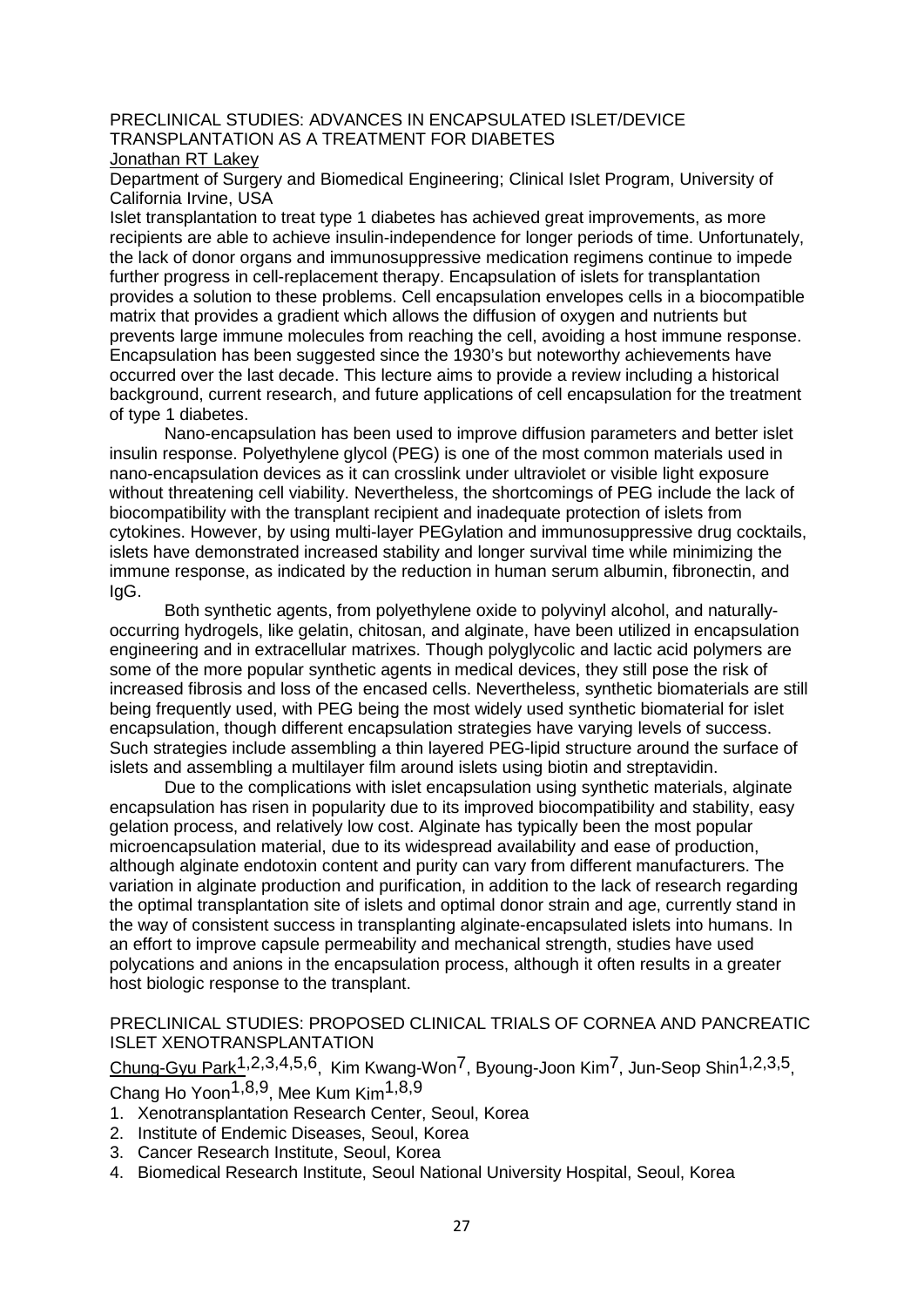- 5. Department of Microbiology and Immunology, Seoul National University College of Medicine, Seoul, Korea
- 6. Department of Biomedical Sciences, Seoul National University Graduate School, Seoul, Korea
- 7. Division of Endocrinology, Department of Internal Medicine, Gachon University School of Medicine, Incheon 21565, Korea
- 8. Laboratory Of Ocular Regenerative Medicine and Immunology, Seoul Artificial Eye Center, Seoul National University Hospital Biomedical Research Institute, Seoul, Korea
- 9. Department of Ophthalmology, Seoul National University College of Medicine, Seoul, Korea

**INTRODUCTION:** Xenotransplantation using fresh porcine corneas has been suggested as a feasible alternative to overcome the shortage of human donor corneas. Porcine islet is also considered the best alternative for allogeneic human islets to treat the selected type 1 diabetes patients with severe hypoglycemic unawareness and glycemic liability despite conventional insulin therapy. In this announcement, we discuss preparations of clinical trial protocols to conduct the first corneal and islets xenotransplants. To ensure safe and transparent clinical trials, all related procedures were standardized based on the international consensus established by IXA and WHO.

**DISCUSSION:** Regarding corneal xenotransplantation, detailed contents of the protocol have been modified with reference to comments provided by ophthalmologists and multidisciplinary experts, including an infection specialist, an organ transplantation specialist, a clinical pharmacologist, a neuropsychiatrist, a laboratory medicine doctor, and a microbiologist. Two patients with bilateral legal corneal blindness (best-corrected visual acuity ≤20/200 in the better eye and ≤20/1000 in the candidate eye) will be enrolled. During the screening period, participants and their close contacts will have two separate deliberation periods before signing informed consent forms. Each patient will undergo corneal xenotransplantation using fresh cornea from Seoul National University (SNU) miniature pigs. Commercially available immunosuppressants will be administered, and systemic infection prophylaxis will be performed according to the program schedule. Data and safety monitoring board (DSMB) is independently organized and will monitor the protocol adherence, patient eligibility, intensity of follow-up, and regular review of the data. After transplantation, each patient will be monitored at a specialized clinic to investigate safety up to 2 years and efficacy up to 1 year.

For islet xenotransplantation, two type 1 diabetes patients who meet selection and exclusion criteria will be enrolled. Primary purpose of this pilot trial is to confirm the safety of porcine islets. Porcine islets will be isolated from SNU miniature pig and manufactured in a GMP-compliant facility and prepared to meet IXA islet product release criteria including sterility, potency, and viability. Clinically applicable immunosuppression regimen modified from the one which has been developed from pre-clinical studies in nonhuman primates will be administered to warrant the safety of the patients. Independent DSMB will examine the protocol adherence, patient eligibility, follow-up schedule, and resulting data. After transplantation, two patients will be monitored to investigate the safety of porcine islets up to 2 years and then followed by life-long surveillance according to the law that will be supposed to be implemented by Korean government.

**CONCLUSION AND/OR RECOMMENDATIONS:** Detailed clinical trial protocols for the first corneal and islet xenotransplants reflecting the global guidelines are provided. For a safe and transparent clinical trial, all procedures must be standardized and clinical trial protocols should be prepared.

#### PRECLINICAL STUDIES: HEPATOCYTES XENOTRANSPLANTATION Leo H. Buhler

University Hospitals Geneva, Geneva, Switzerland

**INTRODUCTION:** The treatment of acute liver failure is based on optimal supportive medical care and, in the most severe cases, liver transplantation. The latter option represents the only treatment available in cases of end-stage liver failure. The shortage of organ donors limits its application, and the post-transplant care includes lifelong immunosuppressive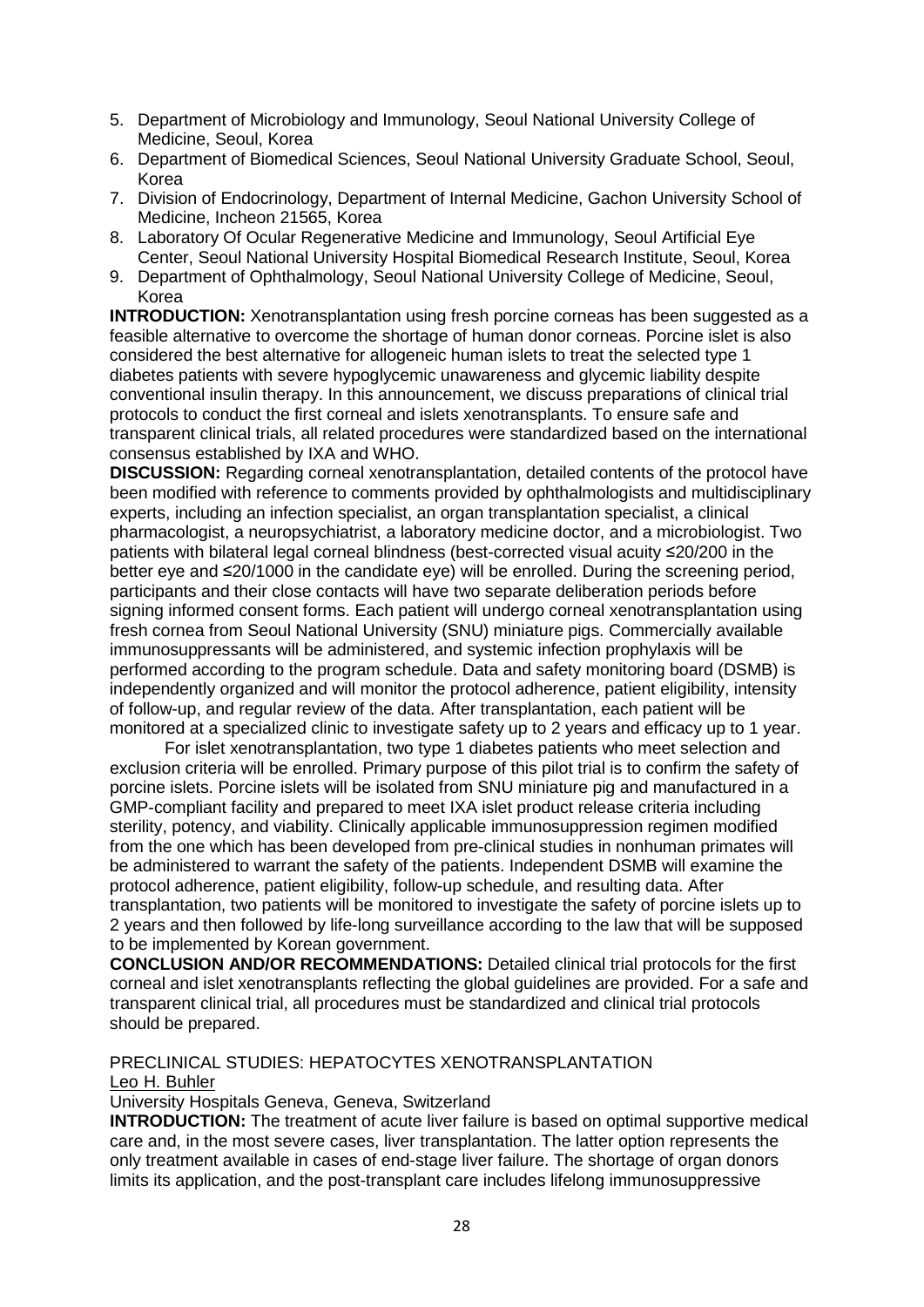therapy. Thus, the development of alternative therapies is crucial to bring new therapeutic strategies to the clinic.

Hepatocyte allotransplantation has been proposed for temporary liver function support, while the injured liver regenerates, or while waiting for transplantation. As hepatocyte allotransplantation is also facing organ shortage, only marginal livers are directed to this approach, and the quality of isolated cells is limited. Therefore, the use of xenogeneic liver cells has been proposed using encapsulation methods to immunoisolate the implanted cells, thus avoiding post-transplant immunosuppression. The choice of using the peritoneum as implantation site allows the implantation of significantly higher volumes of cells, compared to intra-hepatic implantation.

We have therefore developed techniques for isolation of large volumes of porcine hepatocytes, obtained from freshly procured livers and microencapsulated these cells with new types of polymers based on polyethylene glycol-alginate. In a pig-to-nonhuman primate transplantation model, the encapsulated porcine hepatocytes were transplanted into baboons with acute liver failure induced by 75% liver resection and warm ischemia of the remaining liver segment. Fulminant liver failure was characterized by typical modification of liver biochemical parameters, severe steatosis, and massive hepatocyte necrosis within the first 10 days. Hepatocytes from miniature swine were microencapsulated in alginate-based microspheres, and transplanted intraperitoneally immediately after liver injury. We could show that microencapsulated porcine hepatocytes provide temporary liver function support in baboons with fulminant liver failure.

**DISCUSSION:** To bring this approach to clinical application, we are working on the establishment of a clean pig facility, a GMP-grade laboratory space, and plan to repeat the pig-to-nonhuman primate study with higher numbers of animals. We also aim to improve the viability and function of the isolated and encapsulated hepatocytes by co-transplanting mesenchymal stromal cells with the hepatocytes. We have contacted the Swiss Federal Regulatory Agency for Drug Administration, Swissmedic, to establish a road map for initiation of a clinical trial.

**CONCLUSION AND/OR RECOMMENDATIONS:** A clinical trial of porcine hepatocyte transplantation in patients with acute liver failure could be initiated in centers where human organ donors are not easily available on an emergency basis. The ethical and regulatory aspects are currently being implemented.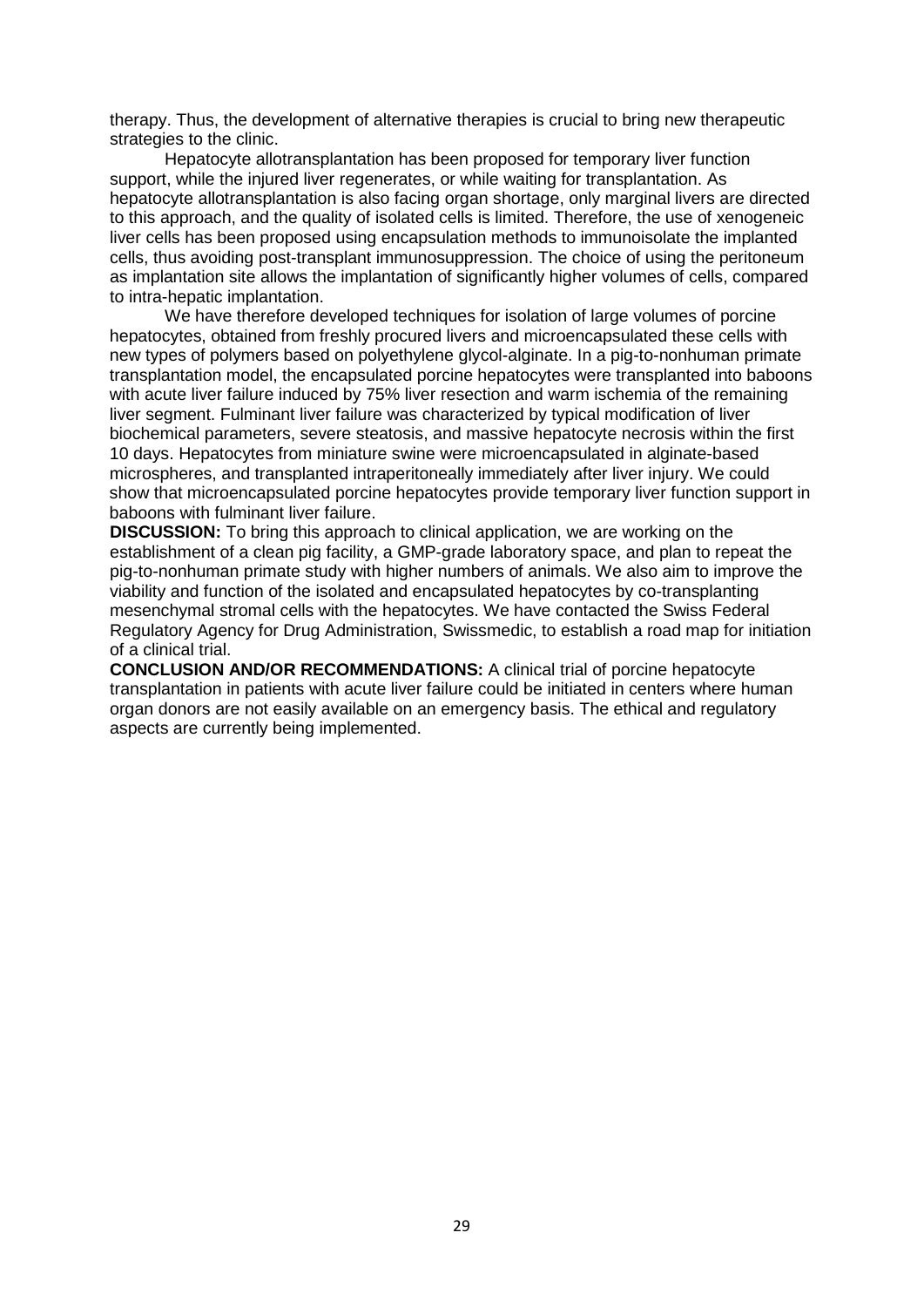### **SESSION II - Update on GM pigs & facilities, proposed clinical trials, and microbiological testing**

# GENETICALLY MODIFIED DONOR PIGS FOR XENOTRANSPLANTATION – STATE OF THE ART

<u>Eckhard Wolf</u><sup>1</sup>, Bruno Reichart<sup>2</sup>

<sup>1</sup>Gene Center and <sup>2</sup>Walter-Brendel Center for Experimental Medicine, LMU Munich, Munich, Germany

**INTRODUCTION:** The use of pigs as source of cells, tissues and organs for xenotransplantation offers the unique opportunity of genetic engineering the donor animals. Gen(om)e editing is speeding progress in this field. More than 40 different genetic modifications have been introduced into pigs to prevent immune rejection of xenografts, overcome physiological incompatibilities, and reduce the risk of transmitting zoonotic pathogens. Genetic modifications to overcome hyperacute and acute vascular rejection of pig-to-primate xenografts include the inactivation of the α-1,3-galactosyltransferase (GGTA1) gene to eliminate the major xeno-antigen galactose-α1,3-galactose (αGal). Other prominent xeno-antigens, i.e. N-acetylneuraminic acid (Neu5Gc) and an Sd(a)-like glycan, have been eliminated by inactivating the genes encoding cytidine monophosphate-N-acetylneuraminic acid hydroxylase (CMAH) and β-1,4-N-acetyl-galactosaminyl transferase 2 (B4GALNT2).

A complementary approach is transgenic expression of human complementregulatory proteins, such as CD46, CD55 and CD59, singly or in combination. Porcine cells and tissues with lacking or reduced swine leukocyte antigens (SLA) should elicit only weak responses from the nonhuman primate/human immune system: MHC class I deficient pigs have been reported and these show reduced levels of CD4- CD8+ T cells in the peripheral blood, but appeared healthy and developed normally. Dysregulation of coagulation and disordered haemostasis are frequent complications in preclinical pig-to-nonhuman primate xenotransplantation. Key endothelial anticoagulant/antithrombotic proteins that have been modified/supplemented by genetic engineering of donor pigs include human thrombomodulin (THBD), endothelial protein C receptor (EPCR), tissue factor pathway inhibitor (TFPI), and ectonucleoside triphosphate diphosphohydrolase 1 (ENTPD1 alias CD39). In addition, transgenic pigs that express anti-apoptotic and anti-inflammatory proteins, such as human tumour necrosis factor-alpha-induced protein 3 (A20) and human heme oxygenase-1 (HO-1) have been produced.

Transgenic strategies to overcome cellular rejection of pig-to-primate xenografts include the expression of CTLA4-Ig or LEA29Y (to block co-stimulation of T cells), of HLA-E/beta2-microglobulin (to protect porcine cells against human NK-cell mediated cytotoxicity), and of human CD47 (to suppress phagocytic activity of monocytes/macrophages). Aberrant phagocytosis of human platelets during perfusion of porcine livers could be partially overcome by deleting the porcine asialoglycoprotein receptor (ASGR).

Genetic modifications which decrease the risk for porcine endogenous retrovirus infections include the long-term reduction of PERV expression via PERV-specific siRNAs and CRISPR/Cas9 mediated inactivation of PERV proviruses by mutating their pol genes. **DISCUSSION:** The combination of genetic modifications required may depend on the type of organ/tissue and – especially for cellular xenografts – the transplantation site. Cellular localisation and level of transgene expression are critical for the functionality and potential side effects of specific modifications. Segregation of independent integration sites is avoided by "combineering" and "gene stacking", i.e., random or targeted placement of multiple expression cassettes in a single genomic locus.

**CONCLUSION AND/OR RECOMMENDATIONS:** Technical advances in the generation of genetically multi-modified pigs and new developments in the field of immunosuppression led to significant progresses in many areas of xenotransplantation, including pancreatic islets, but also vascularised organs like kidneys, hearts and lungs. Xenotransplantations can thus be considered as realistic future therapeutic options together with regenerative medicine strategies, e.g., stem cells.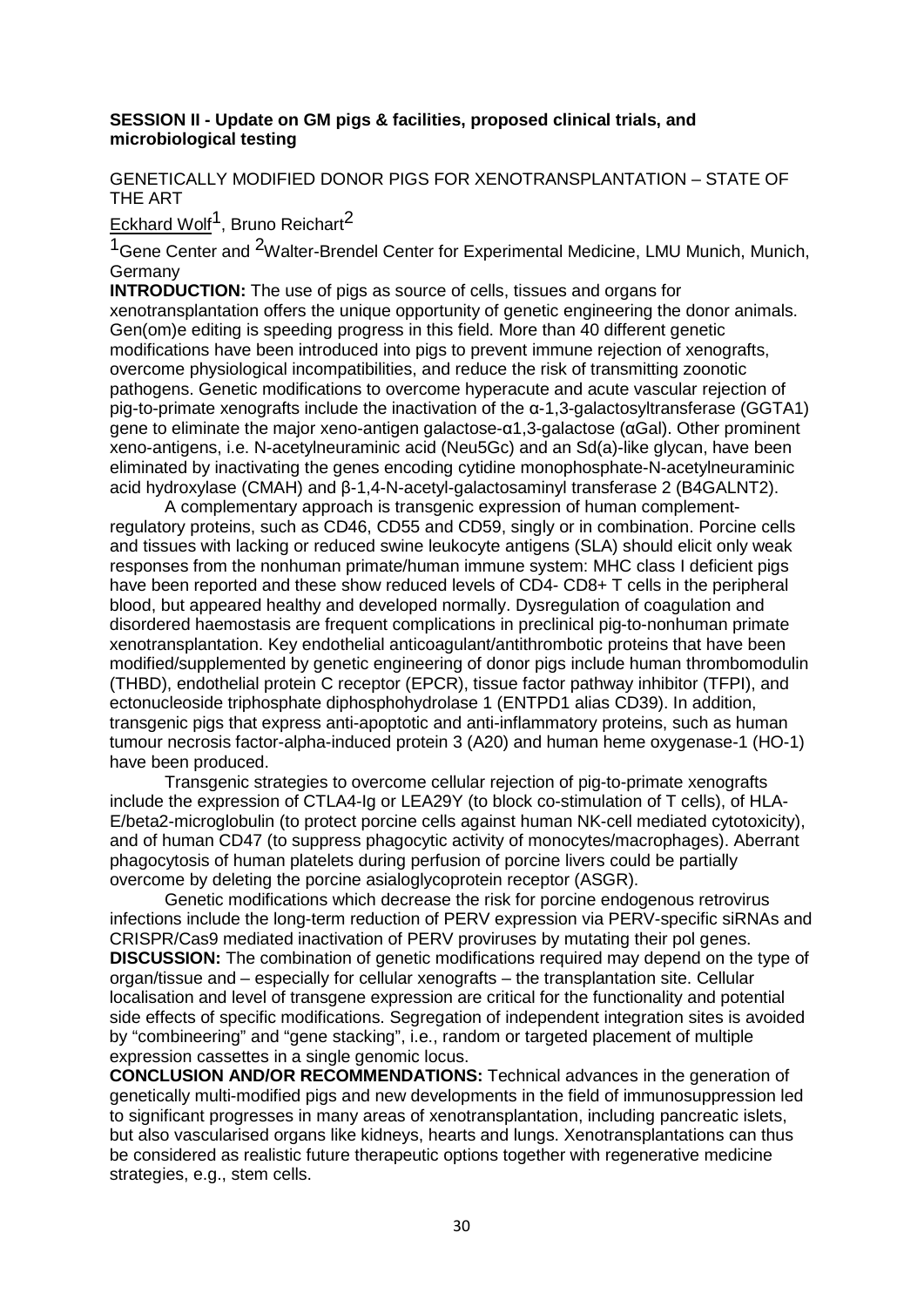#### PIGS AS A XENOGRAFT SOURCE ANIMAL AND BIOSECURITY IN SOUTH KOREA Curie Ahn

Division of Nephrology, College of Medicine, Seoul National University, Seoul, South-Korea **INTRODUCTION:** For the treatment of incurable diseases, transplantation has been performed during the past several decades. However, there has been a severe shortage of transplantable organs, so that xenotransplantation research has been conducted using alternatives. Miniature pigs might be the suitable model of organ donor for xenotransplantation because of their physio-anatomical similarity to humans. In xenotransplantation research, immunological rejections and infections such as PERV, PLHV, PCMV, and other xenozoonosis infections are major barriers that need to be overcome for successful xenotransplantation. Microbiological safety is an important issue in pigs used as xenograft source. "The International Xenotransplantation Association consensus statement on conditions for undertaking clinical trials of porcine islet production in type I diabetes" was announced, and it contained some criteria such as designated pathogen list and standard operation procedures for source animal production. To establish a biosecure condition, all steps such as quarantine, rederivation, microbiological screening, veterinary care, individual data for medication, should be strictly controlled. Recently, several biosecure pig facilities for xenograft were successfully launched and maintained in South Korea. Especially, new infrastructure for xenotransplantation research, named designed animal resource center (DARC), started operation from 2014, and it has the capacity for 150 pigs and 200 nonhuman primates.

### BARRIER FACILITIES FOR DPF SOURCE PIGS: CHINA EXPERIENCE Wang Wei

The Cell Transplantation and Gene Therapy Institute, The Third Xiangya Hospital of Central-South University; Changsha, China

**INTRODUCTION**: Paragraph 2 of the Changsha Communiqué (2008) states "Animals used in xenotransplantation should be from a closed herd bred for the purpose and housed in a wellcontrolled, pathogen-free environment with high standards of animal welfare. Source animals should be extensively tested to ensure freedom from known pathogens with appropriate biosecurity and surveillance in place to ensure continued freedom from infectious disease." The consensus statement published in 2009 by IXA provided guidance about barrier facility and Designed pathogen free pig.

We collected more than 10,000 samples from 11 Chinese local closed pig breeds [1], and found a pig specimen with PERV-C gene deficiency in 2002. By inbreeding 22 generations, we established stable and closed herd inbred pigs with high islet yields and we named it Xeno-1. Genomic analyses and experiments revealed that Xeno-1 is natural PERV-C free pig which could greatly reduce the potential risk of cross-species transmission of PERVs. We established standards on Medical grade DPF donor pig for xenotransplantation, including genetic standard, microbiological surveillance, formula feeds, regulation for pathological diagnosis, requirements of environment and housing facilities, and a list of designated pathogens to be excluded from the source herd based on consensus statement published in 2009 by IXA [2]. We established a GMP barrier facility for DPF source pig in Changsha, China in 2012. This facility is inspected and approved by the third-party authorities, including National Institutes for Food and Drug Control, State Key laboratory of Virology, and CDC of Hunan Province. We verified the bio-safety of DPF source pig in humanised mouse model and nonhuman primate model. Approved by the government, we conducted a clinical trial with Type 1 diabetes patients under the regulatory framework for xenotransplantation. After 5 years follow-up, no PERV transmission was found in the patients and their wives. In addition, we also confirmed that no microchimerism happened.

**DISCUSSION AND CONCLUSION**: Source pigs used in xenotransplantation should have a clear and stable genetic background, so as to ensure they always be PERV-C negative and easy to breed under barrier facility. Pig with unstable genetic background is easy to be infertile under barrier facility. Well trained staff, strict and operational SOP, accurate and rigorous data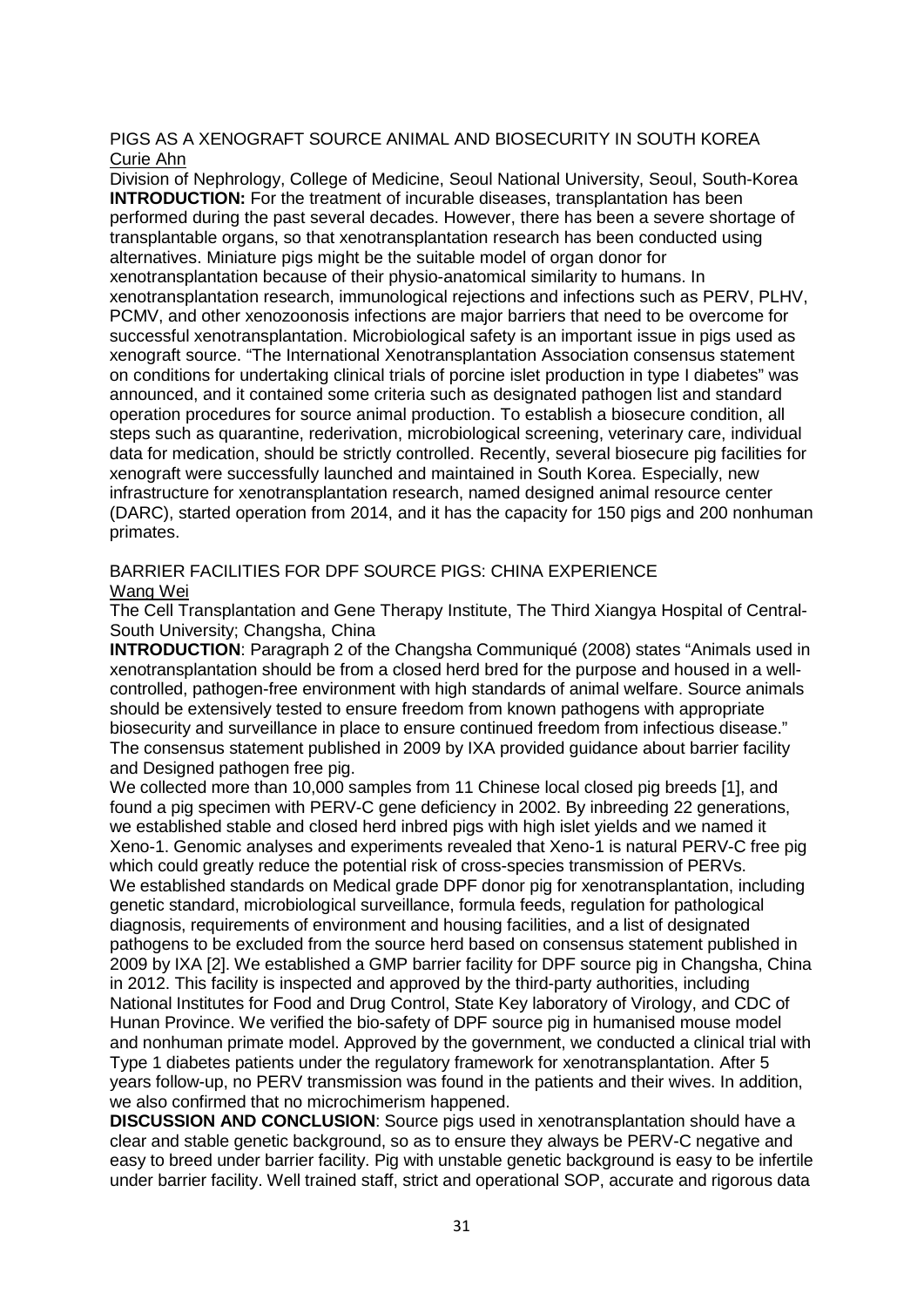retention, are all important for the operation in GMP barrier facility for DPF source pig. GMP barrier facility and DPF source pig should be under bio-safety surveillance by authorized third party. The bio-safety of DPF source pig must be verified and confirmed by biological tests. **RECOMMENDATIONS**: DPF source pig need GMP barrier facility, SOP, regulation and biosafety surveillance by the third-party authorized lab. Source pigs used in xenotransplantation should have a clear and stable genetic background. Develop a list of pathogens to be excluded from the source pig according to local state/region guidelines.

- 1. Xing X, Xu S, Mo Z, et al. Analysis of subtypes of porcine endogenous retrovirus in hybrids of Landrace with Qinghai Bamei swine. Chinese Journal of Zoonoses, 2007,23(9):878-882
- 2. Schuurman HJ. The International Xenotransplantation Association consensus statement on conditions for undertaking clinical trials of porcine islet products in type 1 diabetes- chapter 2: Source pigs. Xenotransplantation. 2009;16:215-222.

#### BARRIER FACILITIES: USA

#### Agnes Azimzadeh

Department of Surgery, Massachusetts General Hospital and Harvard Medical School, Boston, MA, USA

**INTRODUCTION:** Xenotransplantation of porcine cells, tissues, and organs is associated with the potential transmission of porcine microorganisms to the human recipient. Several groups of experts throughout the world have reviewed potential infectious risks associated with xenotransplantation. The World Health Assembly was consulted in 2004 and several consultations with the World Health Organization (Geneva 1997, Changsha 2008, Geneva 2011) provided guidance documents. The IXA published several consensus statements for future clinical trials of xenotransplantation. In parallel to those efforts, the U.S. Department of Health and Human Services (DHHS) published a Public Health Service (PHS) Guideline on Infectious Disease Issues in Xenotransplantation to address the infectious disease concerns raised by xenotransplantation. The Guideline was developed within DHHS by the Center for Disease Control and Prevention (CDC), Food and Drug Administration (FDA), Health Resources and Services Administration (HRSA), National Institutes of Health (NIH), and the Assistant Secretary for Planning and Evaluation. Published general principles provided guidance on the development, design, and implementation of clinical protocols for potential sponsors and local review bodies of xenotransplantation clinical trials, in preparing submissions to FDA or the Secretary's Advisory Committee on Xenotransplantation (SACX). Clinical trials conducted within the United States are subject to regulation by the FDA. FDA has published a guidance document ("Guidance for Industry: Precautionary Measures to Reduce the Possible Risk of Transmission of Zoonoses by Blood and Blood Products from Xenotransplantation Product Recipients and Their Contacts") (2003). All these documents provided a basis for the production of safe donor pigs for xenotransplantation. The PHS Guideline acknowledges the complexity of infectious disease issues and recommends ongoing discussions of scientific and medical issues raised by xenotransplantation.

Accordingly, recent progress in the field with respect to understanding risks by PERV and other pathogens, advancement of diagnostic capabilities and modifications of the pig genome using CRISPR-Cas9 technology, have increased the relevance for further reconsideration of potential infectious risks in xenotransplantation. A "barrier facility" by definition is highly biosecure and is recommended by guidance. A recent report described the development of a Source Animal (barrier) Facility (SAF) established in the U.S. for generating designated pathogen-free (DPF) pigs to serve as donors of viable organs, tissues, or cells for xenotransplantation into clinical patients. Another facility has been designed and is awaiting imminent construction. Such facility allows for pathogen elimination and prevention within a regulated DPF closed pig herd and for long-term breeding and production of xenotransplantation materials. Specific techniques involve caesarian derivation, colostrum deprivation, sows of specified pathogen-free (SPF) health status, and equipment sterilization protocols. To reduce the risk of prion-based diseases, feed components should be traceable and free of cattle-derived materials for multiple generations prior to donation. The operations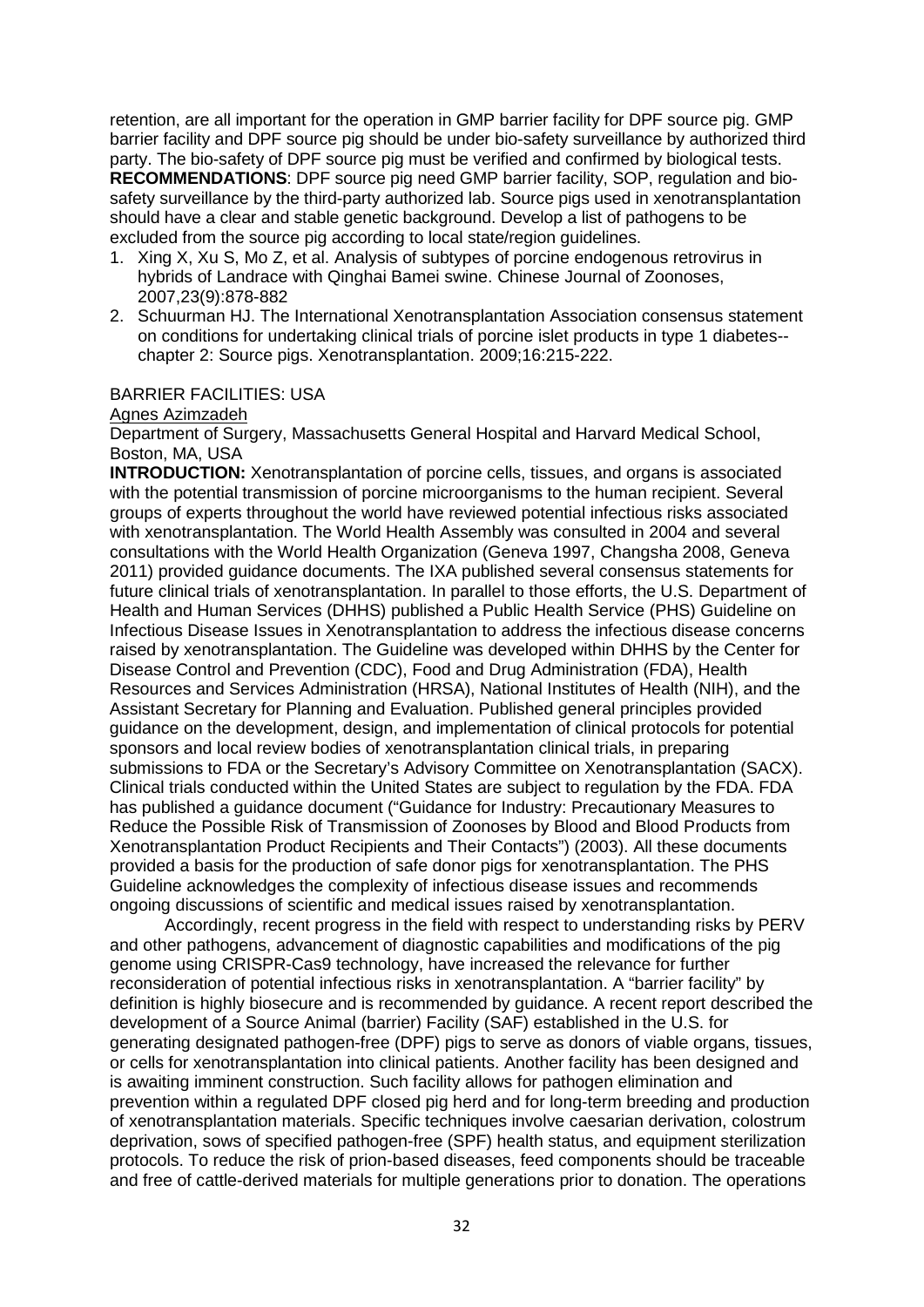in such a SAF should be according to current Good Manufacturing Practices (cGMP) conditions. It is also proposed that SAF animal husbandry conditions should follow those for research animals per the Guide for the Care and Use of Laboratory Animals with research facility registration and accreditation by the United States Department of Agriculture (USDA, in the USA), the Association for Assessment and Accreditation of Laboratory Animal Care International (AAALAC) respectively, and conduct of experiments under oversight of an Institutional Animal Care and Use Committee (IACUC).

XENOTRANSPLANTATION – PREVENTING ASSOCIATED INFECTIOUS RISK: A WHO CONSULTATION PART II

### Linda Scobie

Department of Biological and Biomedical Sciences, School of Health and Life Sciences, Glasgow

Caledonian University, Glasgow, Scotland, U.K.

**INTRODUCTION:** In 2011, the second global Consultation on Regulatory Requirements for Xenotransplantation clinical trials was held in Geneva, Switzerland. As a result of this meeting, the manuscript "*Xenotransplantation-associated infectious risk: a WHO consultation*" was published in Xenotransplantation in 2012 [1]. The document summarised the approaches to disease surveillance in individual recipients of non-human tissues and described some general concepts. At this point, progress to the clinic was still slow and consensus guidelines and recommendations didn't always provide clear information on how to proceed. In August 2018, Xenotransplantation published a special issue on safety and state of the art prevention of transmission of porcine viruses. In addition, the FDA has updated their Guideline on Source Animal, Product, Preclinical, and Clinical Issues Concerning the Use of Xenotransplantation Products in Humans [2] as have the original consensus statements put forward by IXA [3,4]. In support, there have been many publications looking at sensitive assays [5] and approaches for comprehensive pathogen testing [6]. Indeed, some recent literature suggests promise for the deletion of PERV elements in pigs, if this is required [7]. The field has clearly moved forward, and as such, we are now in a position to progress to the clinic as we have much more safety data available to answer some of the previous questions posed and guideline recommendations.

The aim of the previous meeting was to bring harmonisation of global practices of Xenotransplantation, however we still do not have fully evaluated commercial assays for certain pathogens. In addition, the global inventory of xenotransplantation doesn't appear to have been updated since 2015<http://www.humanxenotransplant.org/home/> possibly due to a lack of awareness from individuals proposing trials. Questions are still being asked as to the relevance of PERV as a pathogen and what the risk would be with regard to unknown elements not detected in the initial screening of both animal and product. These are difficult to answer; in essence, to fully evaluate the microbiological risk, clinical trials are needed.

- 3. Fishman, J.A., L. Scobie, and Y. Takeuchi, Xenotransplantation-associated infectious risk: a WHO consultation. Xenotransplantation, 2012. 19(2): p. 72-81.
- 4. Food and Drug Administration. Guidance for industry: source animal, product, preclinical, and clinical issues concerning the use of xenotransplantation products in humans. 2003, updated 2016.

https:/[/www.fda.gov/downloads/biologicsbloodvaccines/guidancecomplianceregulatoryinf](http://www.fda.gov/downloads/biologicsbloodvaccines/guidancecomplianceregulatoryinformation/guidances/xenotransplantation/ucm533) [ormation/guidances/xenotransplantation/ucm5330](http://www.fda.gov/downloads/biologicsbloodvaccines/guidancecomplianceregulatoryinformation/guidances/xenotransplantation/ucm533)36.pdf. Accessed June 13, 2017. 2016.

- 5. Spizzo, T., et al., First update of the International Xenotransplantation Association consensus statement on conditions for undertaking clinical trials of porcine islet products in type 1 diabetes--Chapter 2a: source pigs--preventing xenozoonoses. Xenotransplantation, 2016.23(1): p. 25-31.
- 6. Denner, J., et al., First update of the International Xenotransplantation Association consensus statement on conditions for undertaking clinical trials of porcine islet products in type 1 diabetes--Chapter 5: recipient monitoring and response plan for preventing disease transmission. Xenotransplantation, 2016. 23(1): p. 53-9.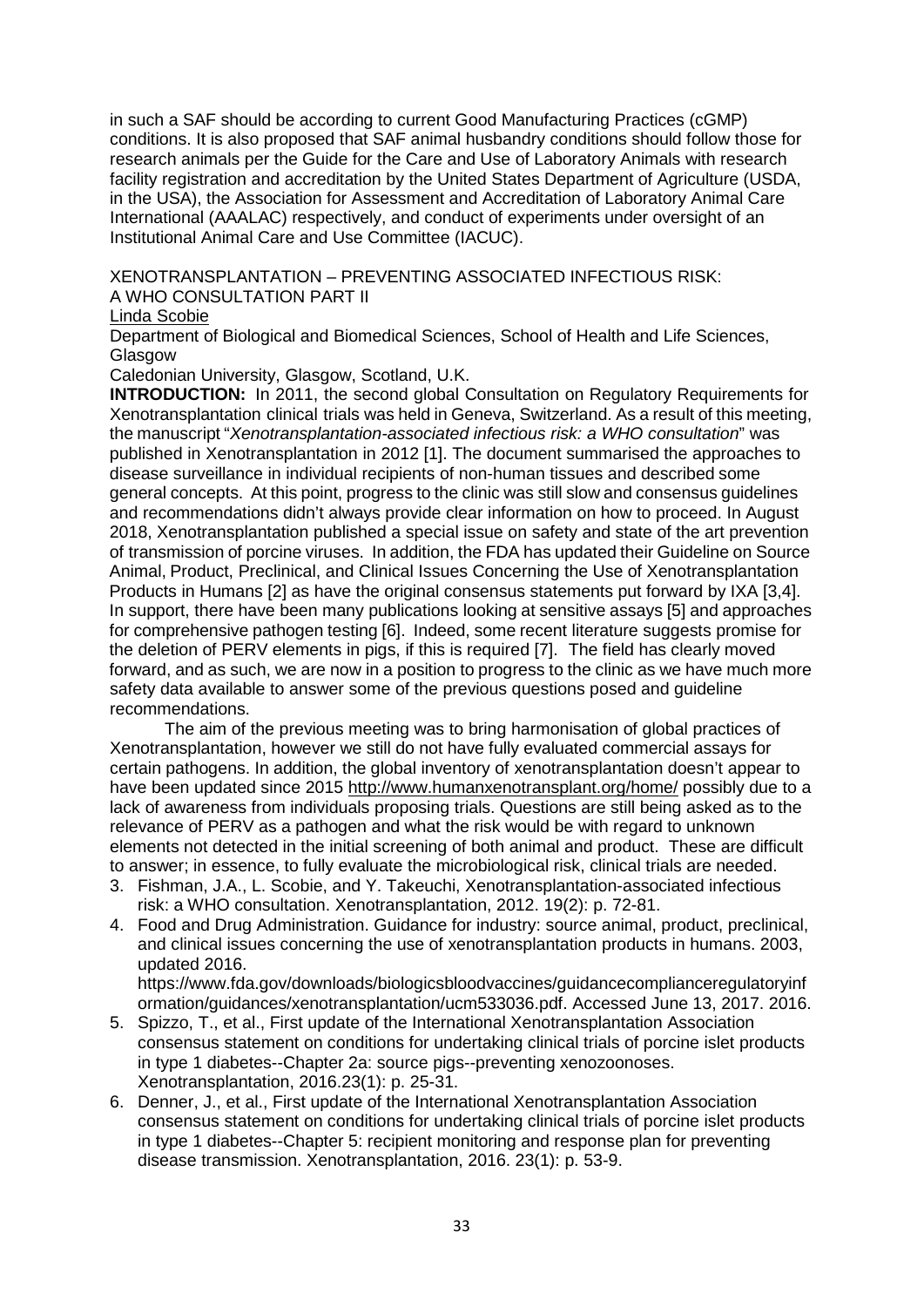- 7. Denner, J., Sensitive methods and improved screening strategies are needed for the detection of pig viruses. Xenotransplantation, 2017.24(3).
- 8. Gazda, L.S., et al., A comprehensive microbiological safety approach for agarose encapsulated porcine islets intended for clinical trials. Xenotransplantation, 2016. 23(6): p. 444-463.
- 9. Niu, D., et al., Inactivation of porcine endogenous retrovirus in pigs using CRISPR-Cas9. Science, 2017. 357(6357): p. 1303-1307.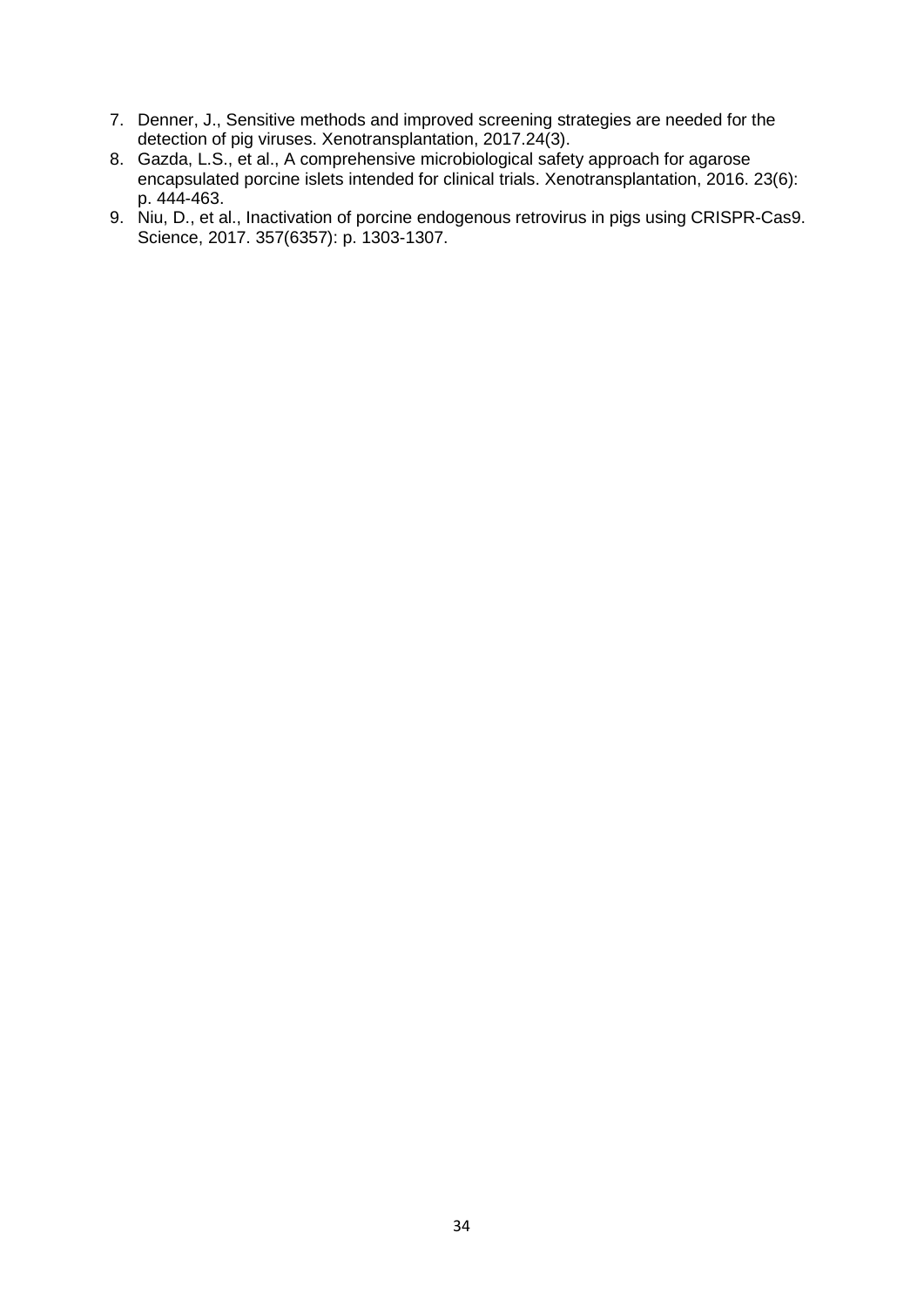### **SESSION IV - The regulatory environment for xenotransplantation clinical trials**

#### FDA CONSIDERATIONS ON THE INITIATION OF XENOTRANSPLANTATION CLINICAL **TRIALS**

Judith Arcidiacono

#### U.S. Food and Drug Administration

**INTRODUCTION:** The development of U.S. policy on xenotransplantation as a means to circumvent the shortage of human organs for transplantation into humans began around 25 years ago and continues to evolve as new technologies bring possibility of xenotransplantation closer to the clinic. In 2016, the FDA Center for Biologics Evaluation and Research (CBER) published a revision to the 2003 "Guidance for Industry: Source Animals, Product, Preclinical and Clinical Issues Concerning the Use of Xenotransplantation Products in Humans". The primary focus of the update was to include FDA guidance documents applicable to xenotransplantation that did not exist in 2003. Currently, the FDA Center for Veterinary Medicine (CVM) is finalizing the "Draft Guidance for Industry: Regulation of Intentionally Altered Genomic DNA in Animals". This guidance document is applicable to xenotransplantation products that utilize "animals whose genomes have been intentionally altered to produce xenotransplantation products" and outlines regulatory requirements for the intentionally altered genomic DNA in such animals. The regulatory approaches utilized by both CBER and CVM are focused on reducing the potential risks for use of xenotransplantation products.

**DISCUSSION:** Transmission of known and unknown pathogens to recipients of xenotransplantation products is one of the primary concerns when initiating first-in-human (FIH) xenotransplantation clinical trials. A product development program for xenotransplantation products begins with the establishment of a closed source herd that has been adequately tested for adventitious agents. Programs for monitoring animal health and animal husbandry should focus on excluding infectious diseases from the pool of organ/cell donor animals. Molecular characterization of source animals that have been genetically altered should be conducted and include genotypic and phenotypic analyses.

The product development program also includes establishing protocols for the harvest of cells, tissues and/or organs from the animal and transportation to the clinical site/surgical suite. Procedures should be carried out in a facility that prevents the introduction of infectious agents. As with other biologics regulated by FDA, the xenotransplantation product must meet lot release criteria that includes identity, potency (or activity), and safety (e.g., microbiological sterility).

Prior to the initiation of FIH clinical trials, proof of concept and safety studies utilizing an appropriate animal model of disease should be conducted. Many factors should be taken into consideration in such studies, including the selection of an appropriate animal model, use of the intended clinical product, the immunosuppression regimen, the use of an immunoisolatory device (e.g., encapsulation) when appropriate, and the need for re-implantation.

For the U.S. FDA, decisions to permit FIH clinical trials are based on established regulatory principles for cell therapy products. Clinical protocols should take into account the potential for prolonged biological activity and associated safety requirements. Recommended clinical follow-up for xenotransplantation products is 50 years. In addition to safety, a range of clinical and pharmacodynamic endpoints should be collected to inform the design of later clinical trials.

**CONCLUSION AND/OR RECOMMENDATIONS:** An appropriate risk/benefit profile for each xeno product must be defined prior to initiating clinical trials. The use of best practices and validated technologies as well as vigilant disease monitoring can reduce the risk of zoonotic infections. Appropriate record keeping and archiving of animal and patient samples also contribute to the safety of xenotransplantation products.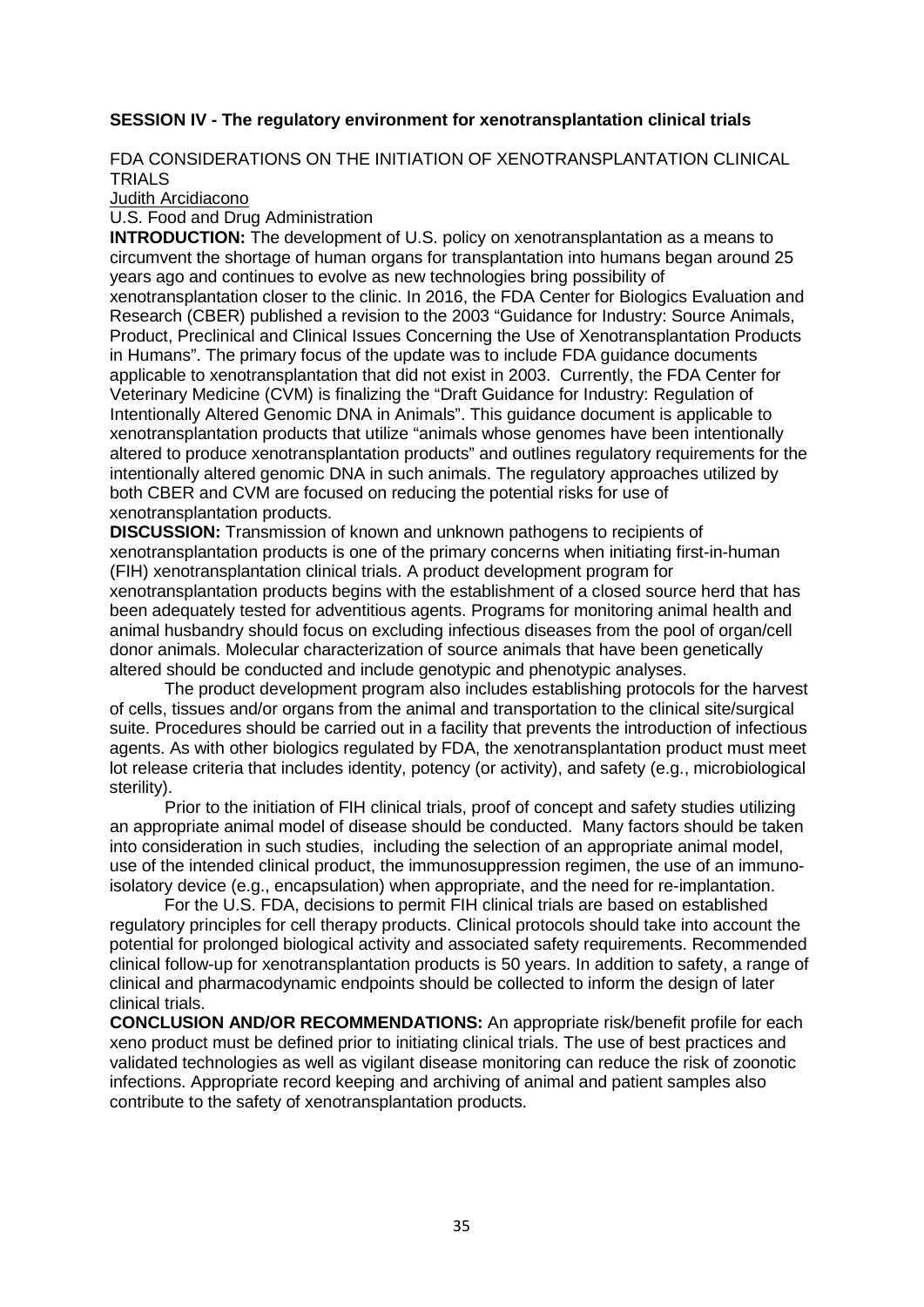#### MONITORING AND CONTROL OF VIRAL INFECTIONS IN XENOTRANSPLANTATION **RECIPIENTS**

Minhua Luo

State Key Laboratory of Virology, Wuhan Institute of Virology, Chinese Academy of Sciences **INTRODUCTION:** Solid organ or cell transplantation is the most efficient way to treat patients with terminal organ failure. However, lack or limited organs have hampered the treatment, and pancreas is in an extremely desperate wanted status. Because of the limited resource of organs, long waiting lists and severe status of patients, plus the incomplete screening of pathogens, lethal infections happen as reported in 2003 and 2005. Two LCMV infected donors did not show clear infectious symptoms, and their organs were transplanted to several recipients who demonstrated severe infectious disease. These cases released two important messages: limited donor (donor issue) and risk of infection (safety issue). **DISCUSSION AND CONCLUSION**: (1) Solution for donor issues; xenotransplantation and/or stem cell transplantation: (2) Safety issues; biosafety, virus infection, screening and monitoring virus infection

**RECOMMENDATIONS:** (1) Screening potential viruses from the donor (piglet) to make sure it is virus infection risk free: (2) check the infection or infection status in the potential recipients: (3) monitoring the virus infection in the recipients (the infection can from endogenous latent pathogens, acquired from the community, or the donor).

#### EU GUIDELINES AND POLICY TO UNDERTAKE CLINICAL TRIALS Ralf Reinhard Tönjes

Paul-Ehrlich-Institut (PEI), Federal Institute for Vaccines and Biomedicines, Division of Medical Biotechnology, Section 6/4 Non-vital Tissue Preparations and Xenogeneic Cell-Therapeutics, Langen, Germany

**INTRODUCTION:** Since 2004, clinical trials of medicinal products have to be approved in Europe. Authorization of clinical trials is necessary in addition to the favorable opinion of the concerned ethics committee. This procedure has undoubtedly resulted in larger expenditures with respect to time and costs of planning and conducting of clinical trials. However, the implementation of Good Clinical Practice has increased both safety for the trial subjects and validity of the data.

In 2014, the European Parliament and Council adopted the new Clinical Trial Regulation (EU) No 536/2014, with the hope of increasing the number of clinical trials conducted in the EU. Most likely in 2020, the Regulation will replace the current European Clinical Trial Directive 2001/20/EC. It offers new principles and provisions that aim to counteract the limitations of working with the Directive, promote better harmonization and increase transparency in the reporting of clinical trial results. The assessment of a clinical trial application (CTA) will proceed through a twofold procedure based on defined timelines, with the Reporting Member State coordinating the assessment of the scientific features of the trial (part 1), and each Concerned Member State carrying out a separate assessment covering national features (part 2). In Germany, the National Competent Authorities (NCA) *Bundesinstitut für Arzneimittel und Medizinprodukte*(BfArM, Federal Institute for Drugs and Medical Devices) and *Paul-Ehrlich-Institut* (PEI, Federal Institute for Vaccines and Biomedicines) are responsible.

For advanced therapies, the same basic principles for assessment apply as for any other biotechnological medicinal product. Nevertheless, the extent of data for quality, safety, and efficacy may be highly specific. Since 2007, advanced therapy medicinal products (ATMP) including gene therapy medicinal products, somatic cell therapy medicinal products as well as tissue-engineered products, are uniformly regulated across Europe. According to Regulation (EC) No 1394/2007 tissue engineered products may contain cells or tissues of human or animal origin, or both. The cells or tissues may be viable or non-viable. It may also contain additional substances, such as cellular products, biomolecules, biomaterials, chemical substances, scaffolds or matrices. However, products containing or consisting exclusively of non-viable human or animal cells and/or tissues, which do not contain any viable cells or tissues and which do not act principally by pharmacological, immunological or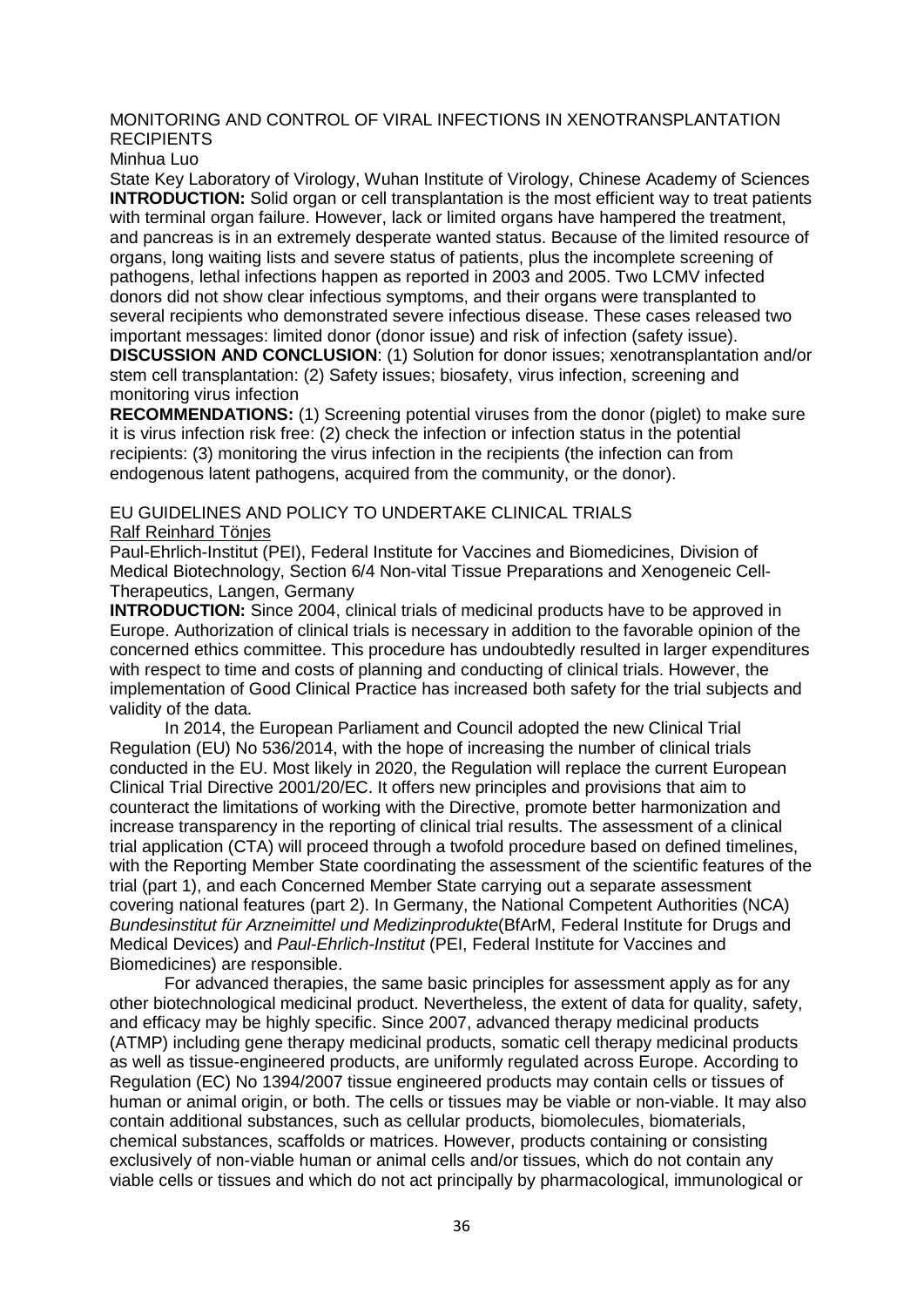metabolic action, are excluded from this definition. The Committee for Advanced Therapies (CAT) at the European Medicines Agency (EMA) has been established to meet the scientific and regulatory challenges with advanced therapies. The CAT plays a central role in the regulatory process.

**DISCUSSION:** The legislative framework, definitions, the procedures for submitting a clinical trial application (CTA) and an overview on the regulatory requirements for clinical trials will be provided.

**CONCLUSION AND/OR RECOMMENDATIONS:** Xenogeneic cell therapy is regulated as a cell-based medicinal product, for which regulations and directives exist. So far, no xenogeneic cell therapy product has achieved regulatory approval in Europe. In the long run, when the results of pig organ xenotransplantation in nonhuman primates suggest a realistic potential for success of a pilot clinical trial, highly-selected patients should be offered participation.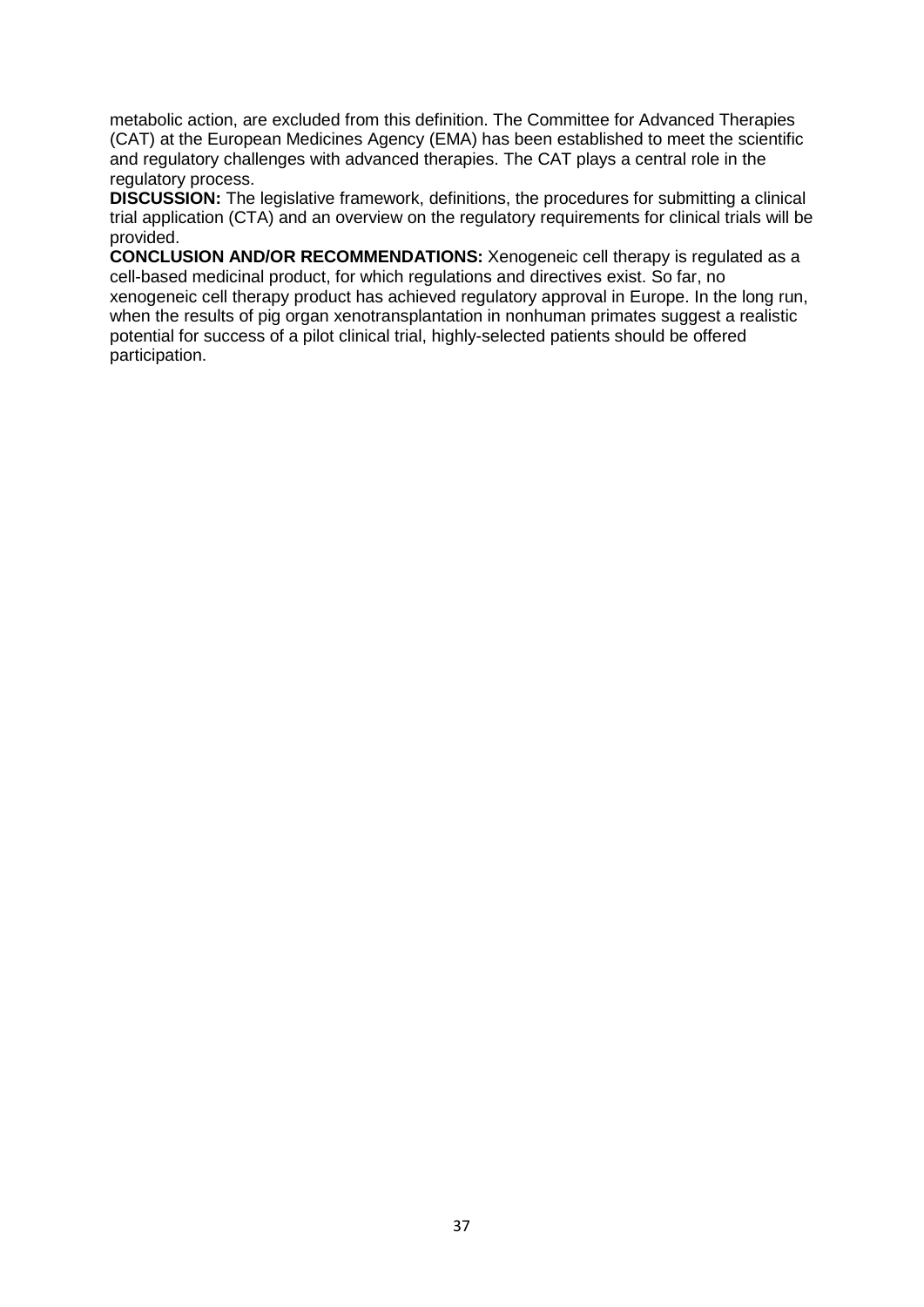#### **SESSION V - The role of IXA and WHO in the regulation of xenotransplantation**

SUMMARY OF RECENT IXA-FDA MEETINGS [BOSTON 2016; BALTIMORE 2017] ROLE OF THE IXA ETHICS COMMITTEE

Richard N. Pierson III

Massachusetts General Hospital; Harvard Medical School

**ABSTRACT:** Since 2015, the IXA has proactively engaged the US Food and Drug Administration (FDA) to consult regarding how new developments in the field of xenotransplantation may affect design, conduct, and regulatory oversight of clinical xenotransplantation trials. As reported recently in Xenotransplantation (1), IXA Council members and FDA representatives met informally at the 2016 American Transplant Congress meeting. Consequently, FDA and IXA jointly organized a public symposium preceding the IXA 2017 Congress. Improving preclinical organ and cell xenotransplantation outcomes were discussed in the context of previously published preclinical benchmarks. Advances in gene editing technology have enabled rapid generation of a huge variety of changes to the pig. Some combination of gene modifications to reduce immunogenicity and/or address speciesspecific molecular incompatibilities may simplify the immunosuppressive regimen needed to prevent innate and adaptive immune injury, and facilitate clinical translation of organ, tissue, or cell xenografts. The infectious risks associated with allo- and xeno-transplantation were compared, along with how xenozoonoses might be diagnosed and managed, should they occur. Current definitions of what constitutes a "clean" donor pig, diagnosis of unknowns pathogens, long-term archiving, and risk management for experimental subjects and their close contacts were discussed. Existing assays appear sensitive to diagnose known and unknown infectious risks; therapies likely to effectively treat infections by known organisms are available; and, ultimately, infectious safety risk can only be determined in clinical trials. The consensus was expressed that progress in the field has rendered the risk/benefit ratio more favorable for both the individual study subject and for society.

FDA presented the 2016 update of their guidance document "Source Animal, Product, Preclinical, and Clinical Issues Concerning the Use of Xenotransplantation Products in Humans". FDA emphasized the role of balanced risk assessment, and a "layered" approach to optimizing subject safety, including application of best practices and ongoing process validation, as well as the importance of measuring 'activity' of the 'product' (therapeutic effectiveness), and predicting consistent performance. Preclinical "proof-of-concept" data recommendations, the possible role of initial safety or dose escalation studies, and the need for contemporaneous or historical reference groups ('controls') were discussed.

In the general discussion, while emphasizing that every proposal must be considered individually, consensus was explored regarding results that IXA and FDA might consider 'sufficient' to justify proposing a clinical organ xenograft trial in various scenarios. FDA indicated that a multigene pig and experimental treatment regimens (involving agents not-yetapproved for other uses in humans) could be considered within a single application. FDA strongly encouraged regular exchange of information and dissemination of regulatory best practices, in support of a shared FDA-IXA goal: advancing and protecting public health through the development of safe, effective xenotransplantation products.

Working in concert with TTS and in relationship with WHO, IXA's mission is to 1) foster the science of xenotransplantation; 2) educate health care providers and lay persons; and 3) guide the development of scientifically sound, internationally consistent public policy. Advisory to the IXA Council, the IXA Ethics Committee promotes evidence-based ethical guidelines for xenotransplantation clinical trials for consideration by national regulatory authorities, trial proposers and sponsors, and any other concerned parties.

1. Cooper DKC, Cowan P, Fishman JA, Hering BJ, Mohiuddin MM, Pierson RN 3rd, Sachs DH, Schuurman H-J, Tector JA, Tönjes RR. Joint FDA-IXA Symposium, September 20, 2017. Xenotransplantation. 2017;24:e12365. https://doi.org/10.1111/xen.12365.